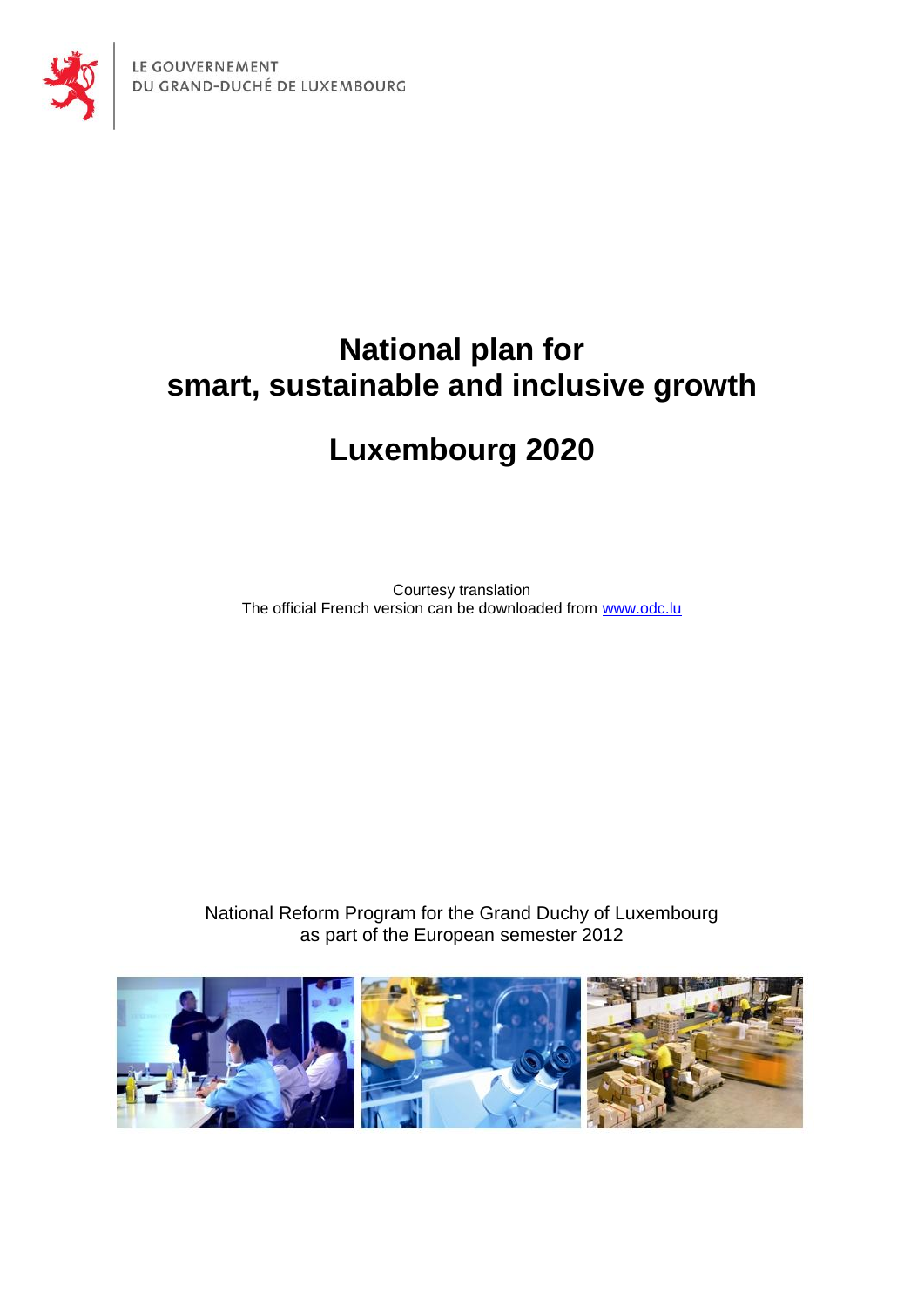Photos: © SIP/Christof Weber, Luxembourg for business, Luxembourg for business Luxinnovation, SIP/Christof Weber, European Union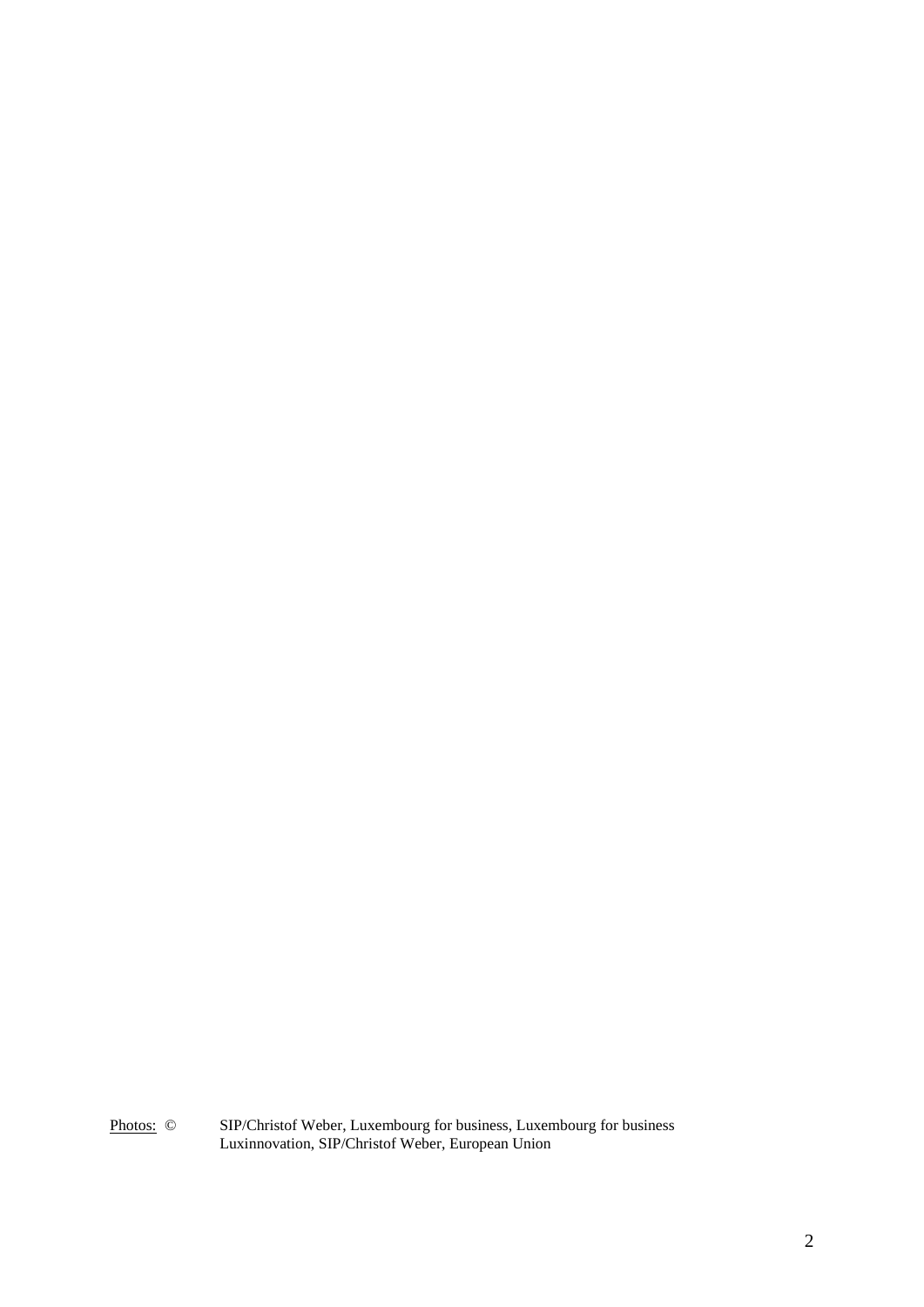## **ACRONYMS**

| <b>ABBL</b>     | Association of Banks and Bankers in Luxembourg                                 |
|-----------------|--------------------------------------------------------------------------------|
| <b>ADEM</b>     | Labor Administration                                                           |
| <b>AIP</b>      | Professional Insertion Activities                                              |
| <b>ALJ</b>      | <b>Local Youth Action</b>                                                      |
| <b>CAE</b>      | <b>Work-Support Contract</b>                                                   |
| <b>CASNA</b>    | Welcome center for newly arrived students                                      |
| <b>CCPUE</b>    | Coordination Unit for Urban and Environmental Projects                         |
| <b>CCSS</b>     | Joint Social Security Centre                                                   |
| <b>CEPS</b>     | Centre for Population, Poverty and Socio-Economic Policy Studies               |
| <b>CES</b>      | Economic and Social Council                                                    |
| <b>CFE</b>      | Financial Contributions by the State                                           |
| <b>CIE</b>      | <b>Initial Employment Contract</b>                                             |
| <b>CIE-EP</b>   | <b>Initial Employment Contract-Practice</b>                                    |
| <b>CIPU</b>     | Urban Policy Information Cell                                                  |
| <b>CNS</b>      | National Health Fund                                                           |
| <b>CPTE</b>     | Permanent Committee for Labour and Employment                                  |
| <b>CRP</b>      | <b>Public Research Center</b>                                                  |
| <b>CSL</b>      | Employees' Chamber                                                             |
| <b>CTIE</b>     | Centre for Information Technologies of the State                               |
| <b>DIRD</b>     | Gross domestic expenditure on R & D                                            |
| <b>DSGE</b>     | Dynamic Stochastic General Equilibrium                                         |
| E <sub>2C</sub> | Second chance school                                                           |
| <b>EFT</b>      | Labor Force Survey                                                             |
| <b>EPC</b>      | <b>Economic Policy Committee</b>                                               |
| <b>ESF</b>      | European Social Fund                                                           |
| <b>ETS</b>      | <b>Emission Trading Scheme</b>                                                 |
| EU              | European Union                                                                 |
| <b>FNR</b>      | <b>National Research Fund</b>                                                  |
| <b>GDP</b>      | <b>Gross Domestic Product</b>                                                  |
| <b>GES</b>      | <b>Greenhouse Gas Emissions</b>                                                |
| <b>IFBL</b>     | Luxembourg Institute of Banking Education                                      |
| <b>IGSS</b>     | Inspectorate General for Social Security Administration                        |
| <b>ILR</b>      | Luxembourg Regulatory Institution                                              |
| <b>IVL</b>      | Integratives Verkehrs-und Landesentwicklungskonzept                            |
| <b>NEET</b>     | Not in Education, Employment or Training                                       |
| <b>NGO</b>      | Non Governmental Organization                                                  |
| <b>NREAP</b>    | National Renewable Energies Action Plan                                        |
| <b>NRP</b>      | National Reform Program                                                        |
| <b>PAEE</b>     | National CO2 Emissions Quota Allocations Plan                                  |
| <b>PRO-SUD</b>  | Syndicate of Communities for the Promotion and Development of the South Region |
| R&D             | <b>Research and Development</b>                                                |
| <b>RDI</b>      | Research-Development-Innovation                                                |
| <b>RMG</b>      | <b>Guaranteed Minimum Income</b>                                               |
| <b>SGP</b>      | Stability and convergence Program                                              |
| <b>SNAS</b>     | National Social Action Service                                                 |
| <b>SNJ</b>      | National Youth Service                                                         |
| <b>SRAS</b>     | Regional Social Action Service                                                 |
| <b>SSM</b>      | Minimum wage                                                                   |
| <b>STATEC</b>   | Luxembourg Central Statistics and Economic Analysis Office                     |
| <b>SVO</b>      | <b>Voluntary Guidance Service</b>                                              |
| <b>SYVICOL</b>  | Syndicate of Cities and Towns in Luxembourg                                    |
| <b>UEL</b>      | Union des entreprises luxembourgeoises (Employer's Orgnanization)              |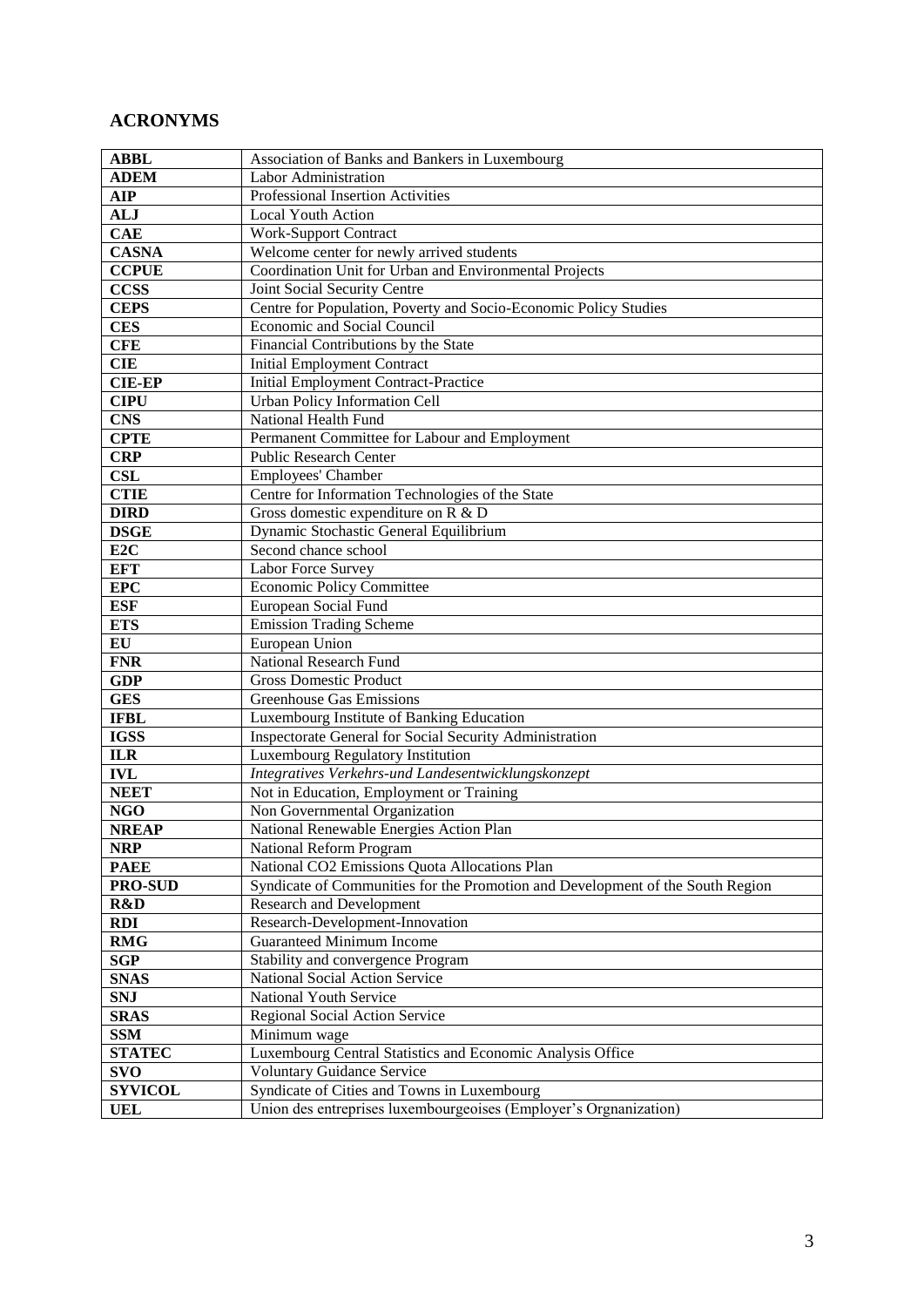# TABLE OF CONTENTS

| 4.1.3 Take steps to reform the system of wage bargaining and wage indexation  14       |  |
|----------------------------------------------------------------------------------------|--|
|                                                                                        |  |
|                                                                                        |  |
|                                                                                        |  |
| 4.3.1 Postponement of the application of the wage indexation mechanism  18             |  |
| 4.3.2 Counteracting the impact of the increase in Minimum Wage (SSM) 18                |  |
|                                                                                        |  |
|                                                                                        |  |
|                                                                                        |  |
| 4.3.6 Increase in the State's share of co-financing in adult continuing education  20  |  |
|                                                                                        |  |
|                                                                                        |  |
|                                                                                        |  |
| 5.1 The Employment objective and the key measures for achieving it 22                  |  |
|                                                                                        |  |
|                                                                                        |  |
|                                                                                        |  |
|                                                                                        |  |
|                                                                                        |  |
| 5.3 The climate change and energy objective and the key measures for achieving it  35  |  |
|                                                                                        |  |
|                                                                                        |  |
|                                                                                        |  |
|                                                                                        |  |
| . 39                                                                                   |  |
|                                                                                        |  |
|                                                                                        |  |
|                                                                                        |  |
|                                                                                        |  |
|                                                                                        |  |
|                                                                                        |  |
|                                                                                        |  |
|                                                                                        |  |
|                                                                                        |  |
|                                                                                        |  |
| 5.4.3 Strengthening the human capital base through adult education and training 48     |  |
| 5.4.4 Extension and development of electronic services of the national library network |  |
|                                                                                        |  |
| 5.5 The social inclusion objective and key measures for achieving it  49               |  |
|                                                                                        |  |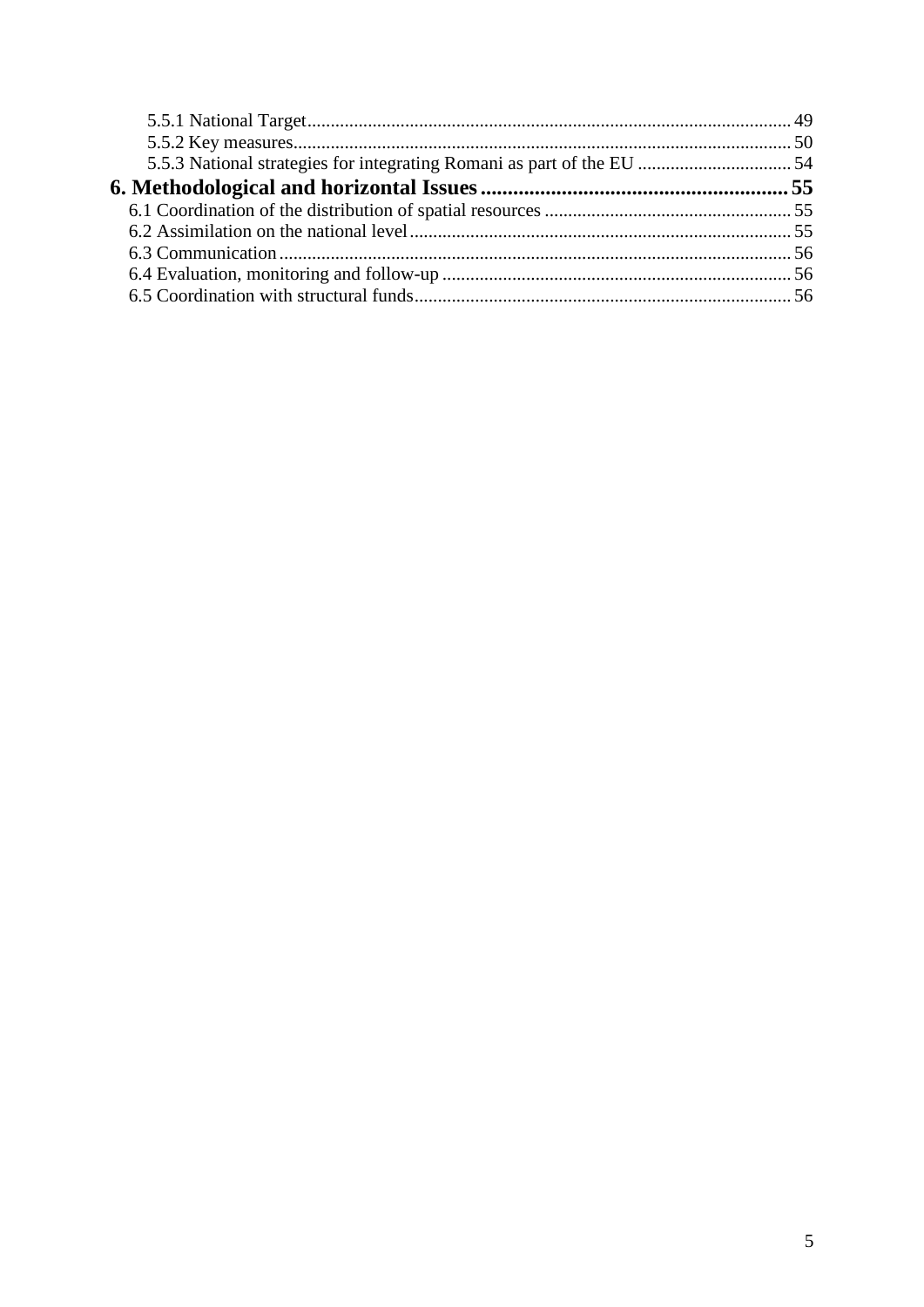# <span id="page-5-0"></span>**1. Introduction**

Governments within the European Union (EU) concentrated major efforts on correcting budgetary imbalances and ensuring financial stability in 2011 and early 2012. Although these actions were understandable and even necessary, too much time and energy was devoted to addressing emergencies and not enough to implementing political changes that will spur economies and increase the growth potential. Yet it is now more appropriate than ever to simultaneously focus on measures with short-term growth benefits and on developing a true growth model for the medium and long term. This is because public debt evolves ultimately according to long-term growth perspectives, specifically, the ability to make major decisions in the area of structural reforms.

The latest estimates made in early 2012 seem to indicate that at present economic recovery has again stalled. Consequently, the economies of EU Member States must be modernized and levels of competitiveness bolstered. This is an imperative pre-condition for creating jobs and preserving social models. However, growth and employment cannot take off again without a consistent and overall approach that combines intelligent action for budgetary improvement that maintains an investment in growth, vigorous macro-economic policies and an active strategy to promote employment that preserves social cohesion.

In the first European Semester 2011, Luxembourg, along with the other Member States, submitted its National Reform Program (NRP), Luxembourg  $2020<sup>1</sup>$  for implementing the Community strategy Europe  $2020^2$ . Extensive consultations were undertaken in producing this NRP, both prior to and after it was submitted. Following this first European Semester, the government, after multiple meetings with the social partners, made a number of decisions to address the recommendations made to Luxembourg under the 2011 European Semester and to face the principal challenges now confronting the country. This report thus constitutes an update of the NRP submitted in 2011 as part of the first European semester. This 2012 NRP takes into account the country-specific recommendations made to Luxembourg in 2011 by the Council<sup>3</sup>, commitments accepted by Luxembourg under the Euro Plus Pact<sup>4</sup>, national objectives established during the first European Semester in 2011<sup>5</sup>, the Annual growth survey  $(AGS)$  and the conclusions of the European Council<sup>6</sup>:

 On the macroeconomic level, Luxembourg was not among those Member States subject to an in-depth analysis by the Commission after the February 2012 publication of the Alert mechanism report (AMR) relating to the new MIP procedure for preventing and correcting internal and external macroeconomic imbalances<sup>7</sup>. The government nevertheless continues to closely monitor national macroeconomic  $developments<sup>8</sup>$ .

 $\overline{a}$ 

<sup>&</sup>lt;sup>1</sup> For more details see[: http://www.odc.public.lu/actualites/2011/04/PNR\\_Luxembourg\\_2020/index.html](http://www.odc.public.lu/actualites/2011/04/PNR_Luxembourg_2020/index.html)

<sup>&</sup>lt;sup>2</sup> For more details see: [http://ec.europa.eu/eu2020/index\\_fr.htm](http://ec.europa.eu/eu2020/index_fr.htm)

<sup>&</sup>lt;sup>3</sup> COUNCIL RECOMMENDATION on the national reform programme 2011 of Luxembourg and delivering a Council opinion on the updated stability programme of Luxembourg, 2011-2014, Brussels, 1 July, 2011.

THE EURO PLUS PACT – STRONGER ECONOMIC POLICY COORDINATION FOR COMPETITIVENESS AND CONVERGENCE. European Council, Conclusions, EUCO 10/11, 24 and 25 March 2011

<sup>&</sup>lt;sup>5</sup> Government of the Grand-Duchy of Luxembourg, Luxembourg 2020, Luxembourg, April 2011

<sup>6</sup> European Council, Conclusions, Brussels, 2 March 2012

<sup>&</sup>lt;sup>7</sup> European Commission, <u>Alert Mechanism Report - Report prepared in accordance with Articles 3 and 4 of the Regulation on</u> the prevention and correction of macro-economic imbalances, COM(2012) 68 final, Brussels, 14 February 2012

<sup>8</sup> See Chapter 3. Macroeconomic Surveillance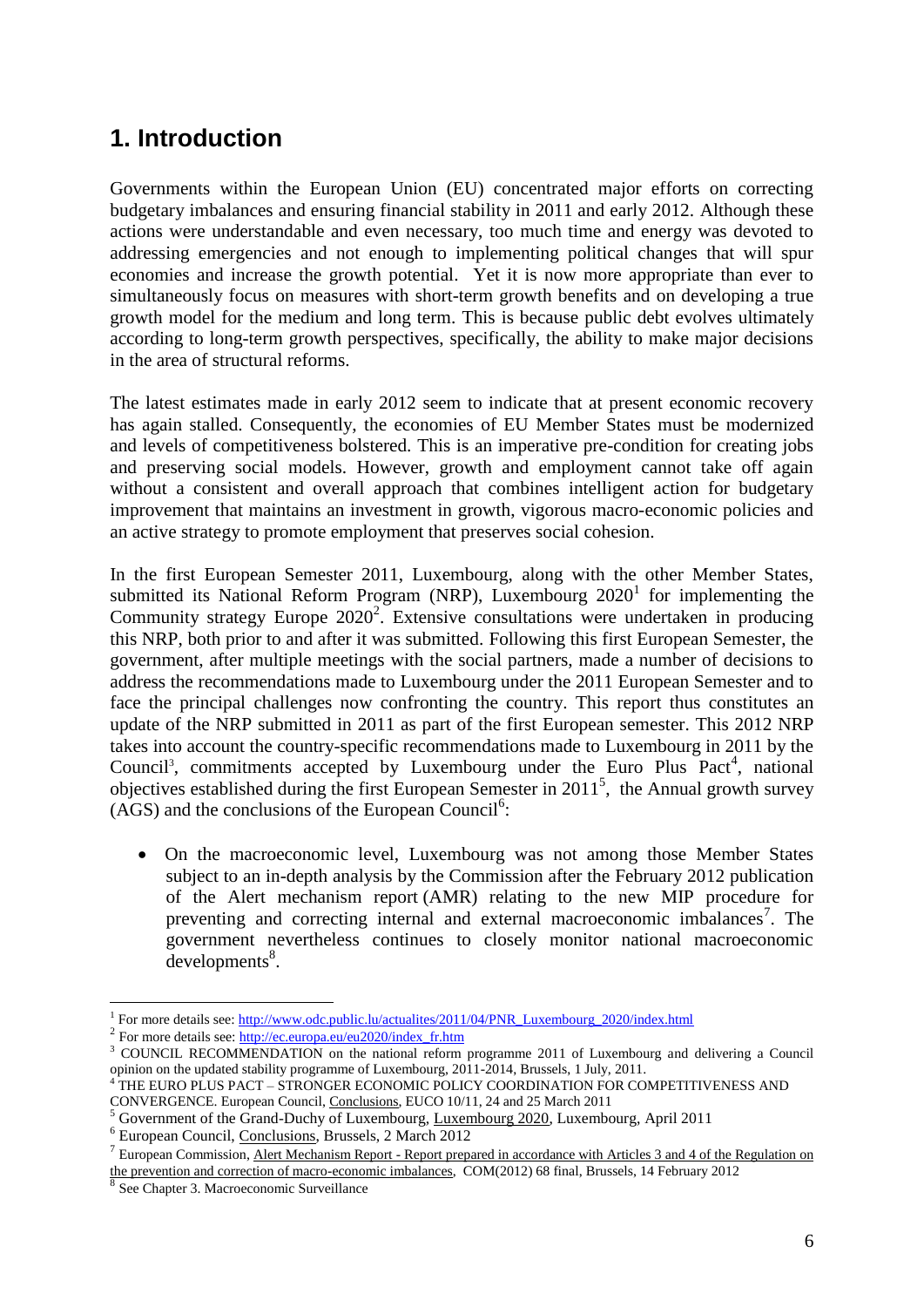- On the microeconomic and employment levels, the digital economy, innovation and productivity, reform of competition law and policies, effective use of resourcesespecially by means of a transversal and integrative territorial process as with IVL and sector plans, administrative simplification and developing SMEs, using the internal market to its fullest potential, inclusion and social cohesion<sup>9</sup>, equality between men and women as a transversal objective through gender mainstreaming, continue to make up the structural pillars of the NRP in the long term. The government is currently consecrating all of its attention to implementing the national objectives concerning intelligent growth.
- On the budgetary level, the NRP goes hand in hand with healthy and viable public finances in the medium and long terms, as formulated in the Stability and Growth Pact  $(SGP)<sup>10</sup>$ .

Over the years, major effort has also been extended in Luxembourg in the area of assessing the reforms. An econometric model that can be used to simulate the macro and microeconomic impact of structural reforms is currently being finalized. This model should help to optimize the assessment of the impact of approved and implemented reforms.

In conclusion, growth and employment cannot ultimately take off again if there is no overall and consistent approach in the area of reforms. In Luxembourg, action is implemented in close cooperation with the social partners with regard to reforms that involve budgetary consolidation, competitiveness policies and policies that actively promote employment while preserving social cohesion. This governance should bring the country out of the crisis period in better health and provide for smart, sustainable and inclusive growth.

 $\overline{a}$ 

 $9^9$  On the social level plan, this NRP is also consistent with the National Social Report.

<sup>&</sup>lt;sup>10</sup> For more details see: <http://www.mf.public.lu/publications/index.html>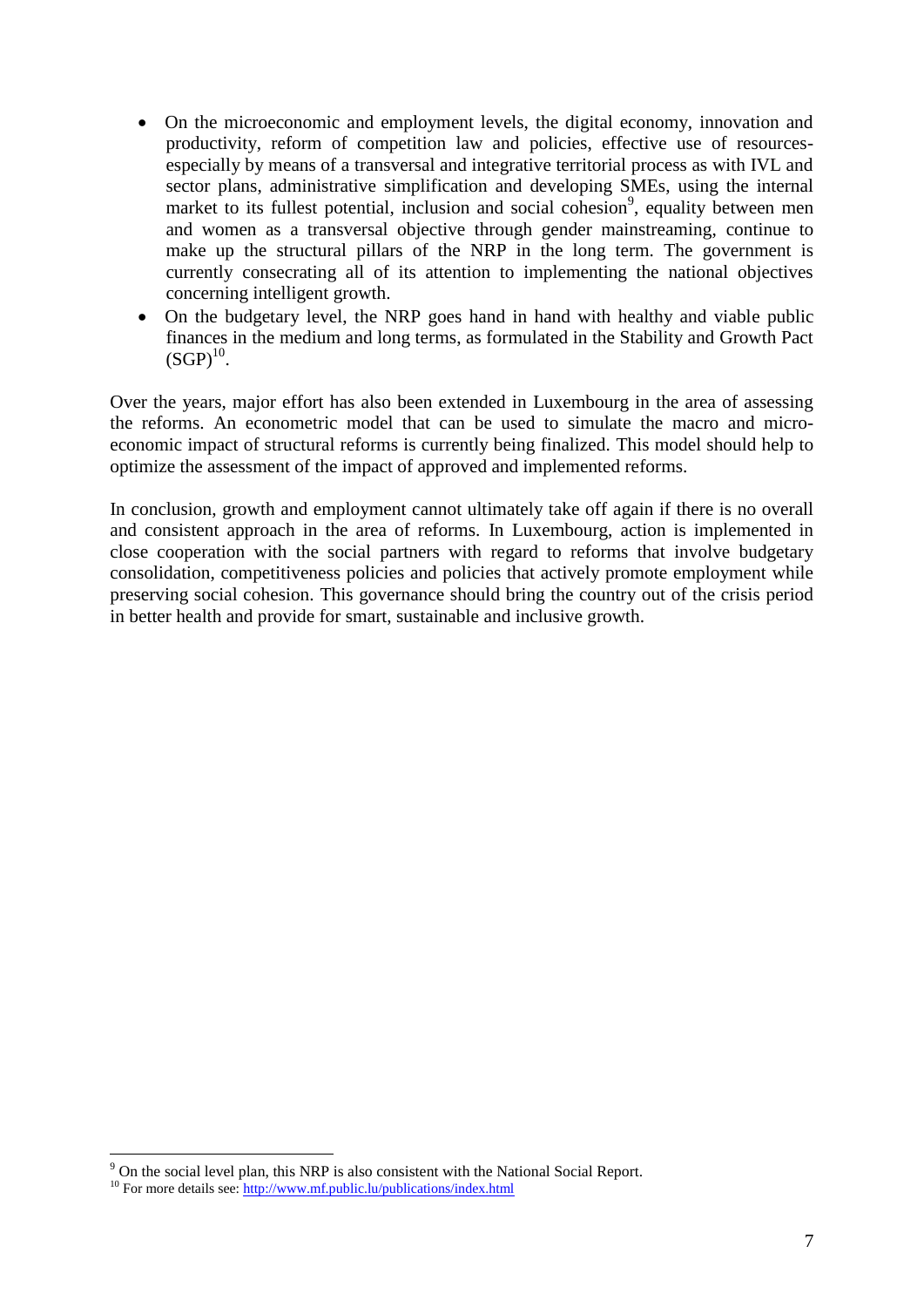# <span id="page-7-0"></span>**2. The macro-economic scenario for 2012-2015**

It is essential that NRP measures take into account the constraints of the macroeconomic environment and the medium-term budget strategy that results from them.

Implementing the NRP as a whole thus falls under the same economic hypotheses involving macroeconomic projections as those of the stability and convergence program. The mediumterm macroeconomic scenario assumes the following:

- GDP growth in volume of 1.0% in 2012, 2.1% in 2013, 3.3% in 2014 and 4.1% in 2015
- Nominal GDP growth of 3.2% in 2012, 3.7% in 2013, 5.5% in 2014 and 6.5% in 2015
- Potential growth of 1.8% in 2012, 1.7% in 2013, 1.7% in 2014 and 1.6% in 2015.

As such, Luxembourg is confronted with a slowing of its economic situation in 2012 with real GDP growth of 1.0 % compared to 1.6% in 2011. A progressive improvement of the economy is expected beginning in 2013 (2.1% in 2013, 3.3% in 2014 and 4.1% in 2015). Average growth of the economy between 2013-2015 is expected to amount to 3.2%, a figure well below Luxembourg's long-term average for the period 1985-2011, which was 4.6%.

It should be noted that potential growth for Luxembourg's economy is forecasted at 1.6-1.8% over this period, meaning that the period 2013-2015 should be deemed a high point of the cycle.

For the long term, the government has aligned its main economic hypotheses with those in the macroeconomic scenario used for Luxembourg as part the Working Group on Ageing Populations and Sustainability of the EU Economic Policy Committee<sup>11</sup> and its recent report<sup>12</sup> on ageing referring to the period 2010-2060.

 $\overline{a}$ <sup>11</sup> For more details see: [http://europa.eu/epc/working\\_groups/ageing\\_en.htm](http://europa.eu/epc/working_groups/ageing_en.htm)

<sup>&</sup>lt;sup>12</sup> European Commission, The 2012 Ageing Report: Underlying Assumptions and Projection Methodologies, 4/2011. For more details see: [http://europa.eu/epc/pdf/2012\\_ageing\\_report\\_en.pdf](http://europa.eu/epc/pdf/2012_ageing_report_en.pdf)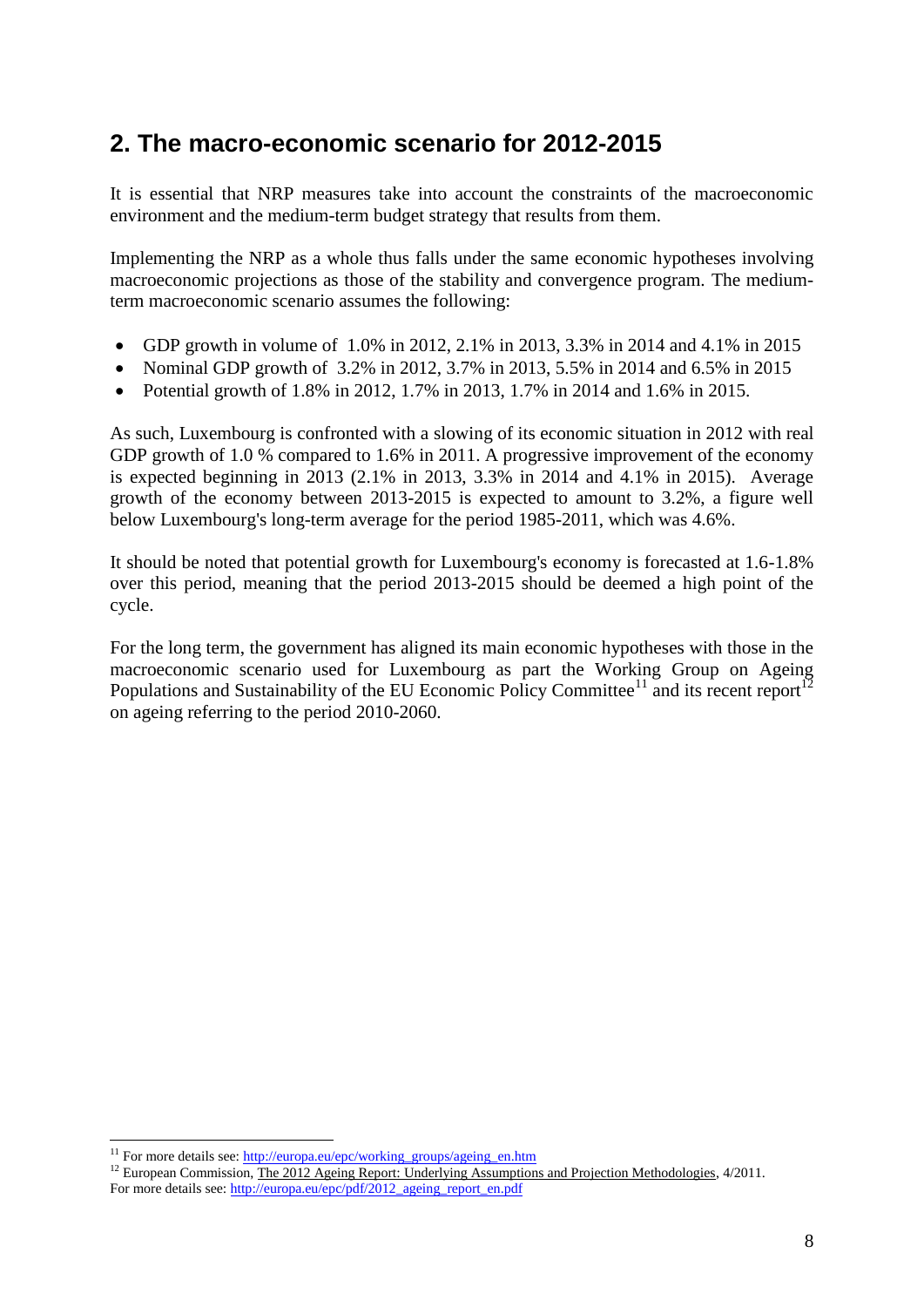# <span id="page-8-0"></span>**3. Macroeconomic surveillance**

A new procedure for the prevention and correction of macroeconomic imbalances went into effect on the European level at the end of  $2011^{13}$ . This procedure is comprised of two sections: a preventive section and a corrective section, which can ultimately result in a penalties. Under the preventive section, the European Commission annually drafts an Alert Mechanism Report during the European Semester, in which it identifies the Member States that are susceptible to risk of economic imbalances, by means of a qualitative economic analysis of indicators on a scoreboard.

The Commission may decide, on the basis of discussions with the Council or in the Eurogroup, or where significant economic developments occur, to undertake an in-depth analysis of those Member States for which it has concluded that there is risk of macroeconomic imbalances. Through its in-depth analysis, the Commission may determine that either there is no risk of imbalance or that there is a risk of imbalance but that it is not excessive and subsequently make a recommendation to the Council, which may adopt it in accordance with the rules set in article 121 (2) of the preventive arm of the Treaty on the Functioning of the European Union. A third possibility is that the Commission determines that there exists an excessive risk of macroeconomic imbalance, which will result in it recommending to the Council that the Excessive Imbalance Procedure be opened under the corrective arm of the treaty.

On 14 February, 2012, the Commission published its first  $AMR<sup>14</sup>$  report under this new governance system. The report observed the following with regard to Luxembourg:

"*the value of the scoreboard indicator for the current account balance is above the threshold, caused by trade surpluses reflecting the country's strong specialisation in financial services. This, however, is not related to subdued domestic demand, but concentration of economic activities and jobs in the country. Luxembourg has lost price competitiveness as a result of high wage increases and low productivity growth, but it should be noted that at the same time Luxembourg is gaining export market shares in services. Private sector indebtedness is above the indicative threshold, coupled with large and volatile credit flows. This is mainly explained by lending and borrowing operations inside international non-financial corporations, rather than an excessive indebtedness of the private sector. The household debt level is relatively contained. Real house prices witnessed large cumulated growth during the last decade and the correction is limited so far.*"

Ultimately, the Commission did not place Luxembourg among the countries likely to be exposed to risks of macroeconomic imbalance at this time. The government approved this report and is in agreement with the conclusions drawn by the Commission with regard to Luxembourg. The Commission views the exceeding of two of the three threshold indicators of macroeconomic imbalances from the perspective that exceeding these thresholds does not reveal the possible existence of an imbalance, but is explained rather by the national specificities of Luxembourg, which the scoreboard cannot fully account for, such as:

 $\overline{a}$ 

 $13$  For more details see:

[http://ec.europa.eu/economy\\_finance/economic\\_governance/macroeconomic\\_imbalance\\_procedure/index\\_en.htm](http://ec.europa.eu/economy_finance/economic_governance/macroeconomic_imbalance_procedure/index_en.htm) <sup>14</sup> European Commission, Alert Mechanism Report - Report prepared in accordance with Articles 3 and 4 of the Regulation on the prevention and correction of macro-economic imbalances, COM(2012) 68 final, Brussels, 14 February 2012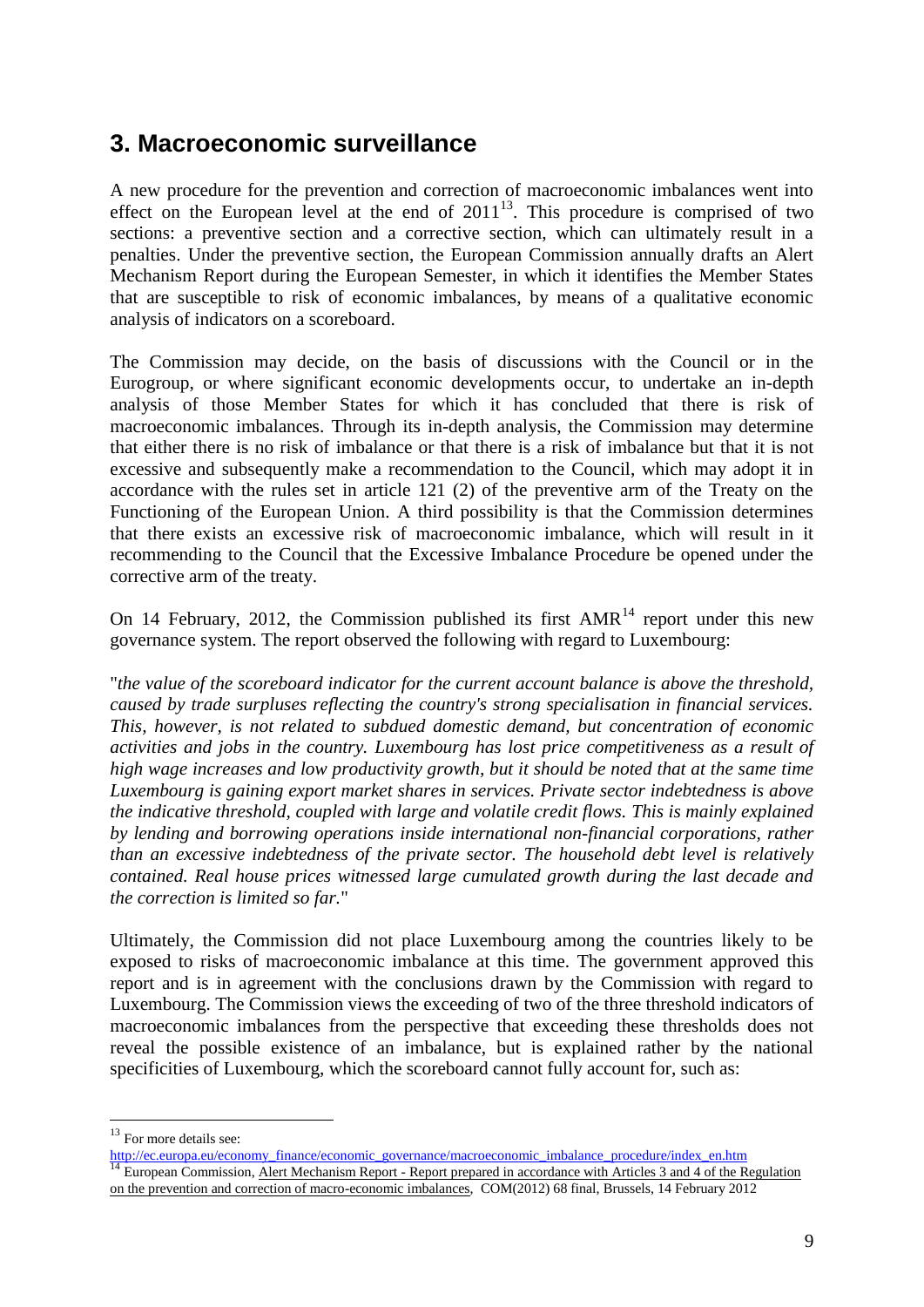- Current account balance: in Luxembourg, it should be noted above all that the current account balance features a surplus due to the strong financial services sector. According to STATEC, the surplus with regard to transactions with the rest of the world - exclusively through international exchange of services - more than offsets the external deficit generated by the factor payments of work and capital, with the result that the current account balance continues to exhibit a surplus. The Commission has concluded that this surplus is not a result of excessively weak domestic demand, but is rather a consequence of the exceptional concentration of economic activities and jobs in the country.
- The private sector debt as a % of GNP: the lion's share of this debt was contracted by non-financial companies with a significant weighting of loans. In Luxembourg, circumstances are such that many companies - in view of the liquidity of some financial markets, experience in international transactions or national specificities opt to take on debt to make intra group loans available to foreign-based associated companies, not for their own immediate requirements. The result is that total debt is divided by Luxembourg's added value without taking into account added value produced elsewhere in the world by means of this intra-group lending.

The fact that the third threshold for the nominal unit labor cost has been exceeded shows that Luxembourg has lost in terms of cost-competitiveness over the last few years. In this context, it is appropriate to state that the government took major decisions in the beginning of 2012 with regard to the functioning of the automatic wage indexing mechanism for the period 2012-2014<sup>15</sup>. The resulting reform should make it so that changes in wages better reflects changes in productivity in upcoming years. The *Observatoire de la competetivité* closely monitors cost competitiveness in Luxembourg by means of real effective exchange rate indicators and nominal unit labor costs<sup>16</sup>, as well as productivity, $17$  in order to help the government and the social partners to determine guidelines and content of policies that will be favorable and compatible with long-term competitiveness.

 $\overline{a}$ 

<sup>&</sup>lt;sup>15</sup> See. Chapter 4.1.3 Implement measures to reform the systems for negotiation and wage indexation.

<sup>&</sup>lt;sup>16</sup> Ministry of the Economy and Foreign Trade, Competitiveness Report 2011, Luxembourg, October 2011 For more details see: [http://www.odc.public.lu/publications/bilan\\_compete/index.html](http://www.odc.public.lu/publications/bilan_compete/index.html)

Ministry of the Economy and Foreign Trade, Productivity and competitiveness in Luxembourg: Productivity & the crisis. The evolution of Total Factor Productivity in Luxembourg from 1995-2010 (LuxKlems Project), Luxembourg, January 2012

For more details see: <http://www.odc.public.lu/publications/perspectives/index.html>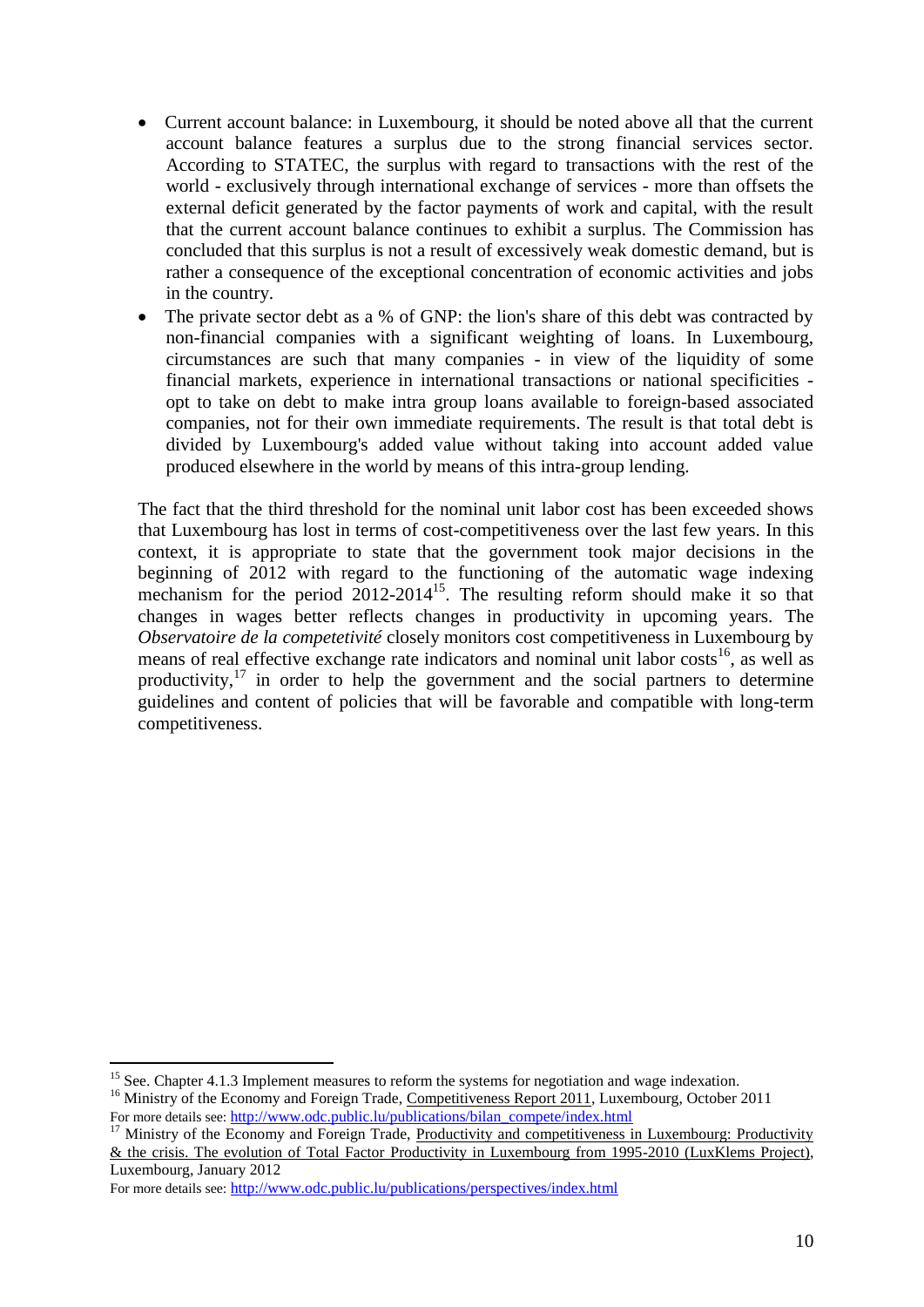# <span id="page-10-0"></span>**4. Implementing the commitments** <sup>18</sup>

The Annual Growth Survey 2012 of the European Commission emphasized the need to implement the measures agreed upon, notably those emerging from the European Semester of 2011. An absolute priority should be to apply that which has already been agreed upon, the recommendations and commitments of 2011 to include the Euro Plus Pact commitments, while maintaining clear emphasis on measures that favor growth

#### <span id="page-10-1"></span>*4.1 Country specific recommendations 2011: Luxembourg*

On 12 July, 2011, the Council adopted four recommendations for the SGP and NRP of Luxembourg for the period 2011-2012. This chapter describes the measures implemented in Luxembourg to address these recommendations.

#### <span id="page-10-2"></span>**4.1.1 Strengthen the fiscal effort**

 $\overline{a}$ 

*"Take advantage of the improving cyclical conditions, strengthen the fiscal effort and use unexpected additional revenue in order to further reduce the headline deficit and reach the medium-term objective in 2012."*

The year 2011 did not bring on improvement in the economy as expected. While the growth and stability program (GSP) for April 2011 had counted on a growth rate in volume of 3.2% and of 5.0% in value, actual rates of growth for 2011 was in the area of 1.6% in volume and 6.3% in value. Revenues came in higher than predicted at  $\epsilon$  420 million, or 1% of GDP compared with the April 2011 estimates, largely due to extraordinary income. This supplemental revenue generated in 2011 was used to improve the nominal deficit. So, despite an economic environment less favorable than expected, the government's nominal deficit was 0.6% of GDP for 2011, whereas in the 12th SGP update it was estimated at 1% of GDP. This improvement will have a basic positive impact on public finances in 2012.

The situation for public finances in 2012 will depend largely on changes in macroeconomic conditions, which at present are best described as volatile and exhibiting major uncertainty. A recession is battering the euro zone in 2012, characterized by an estimated -0.3% growth in volume of GDP, and Luxembourg's economic growth is at risk of slowing further in 2012, with a forecasted 1% increase in real terms, which will weigh heavily on revenue. Consequently, in 2012, the nominal deficit may worsen to 1.5% of GDP.

As regards the structural balance calculated using STATEC methods, it went from - 0.5% in 2010 to 0.6% in 2011, signifying that Luxembourg achieved its medium term budget objectives in 2011, which amounted to a surplus of 0.5% of GDP. Against a backdrop of worsened macroeconomic conditions in 2012 reflected by an increase in the output gap, the structural balance may drop to 0% of GDP under the weight of a higher nominal deficit.

<sup>&</sup>lt;sup>18</sup> This chapter summarizes measures by Luxembourg implemented to fulfill its commitments under the European Semester 2011. For more information, see Chapter 5.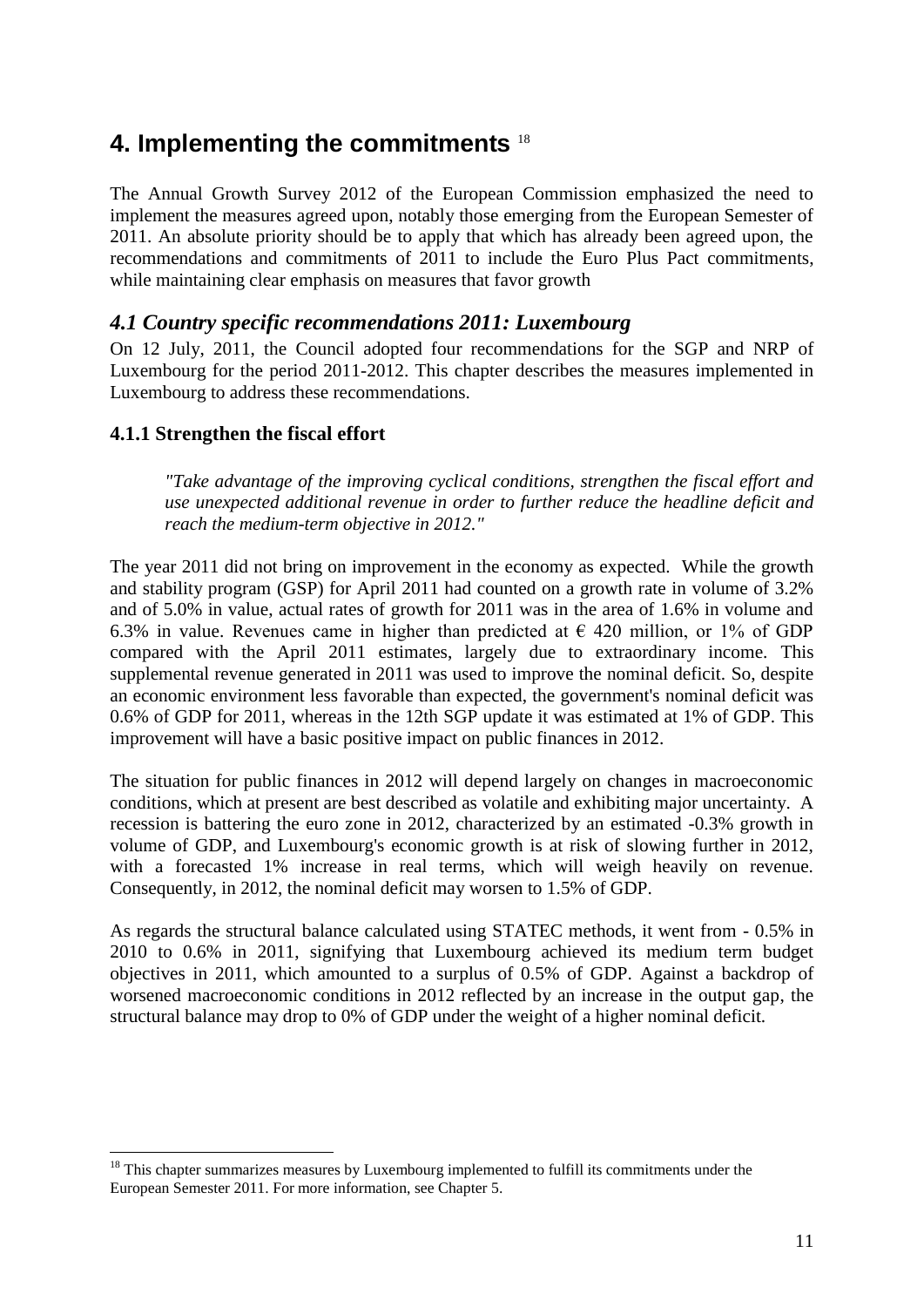#### <span id="page-11-0"></span>**4.1.2 Propose and implement a broad pension reform**

"*Propose and implement a broad pension reform to ensure the long-term sustainability of the pension system, starting with measures that will increase the participation rate of older workers, in particular by discouraging early retirement. With a view to raising the effective retirement age, measures such as a link between the statutory retirement age and life expectancy, could be considered."*

The result of successive reforms to the pension insurance system, based on allocating costs and on the contract between the generations, has been to create a generally sound retirement system. By unifying profession-based pension schemes into a unique pension scheme and by bringing the general and special pension schemes closer together, an already stable situation has been even more strongly underpinned. The pension system at this time may be qualified as healthy. However, the good current health of the pension insurance funds is primarily due to exceedingly positive economic changes and unparalleled growth in employment over the last 25 years. With strong increases in the number of contributors to the system and positive changes in income, the significantly slower change in the number of pensions awarded not only resulted in a substantial increase in the scheme's financial reserves, but it also favorably influenced both the load factor and the pure contribution rate for contributors to the scheme. The vigorous increase in fund revenues resulting from greater employment and income figures, coupled with the decision to keep pension contribution rates at 24%, with contributions equally split at 8% for insured parties, employers and the State, resulted in the amassing of a reserve of nearly 11 billion Euros, which is the equivalent of 3.8 times the scheme's annual payout. It should also be noted that certain reforms currently mooted in other countries have already been long implemented in Luxembourg, such as calculating pension payments on the basis of professional revenue over a person's entire career or coordination between different pension schemes.

In contrast to this favorable short and medium-term situation, uncomparable to the situation in certain neighboring countries, it must be recognized that in the long term the pension system faces considerable risks. Advantages for the system like the large base of contributors simultaneously represent risks for the future, since these numerous persons contributing to the system now will become a large group collecting pensions in the future. Changes like that will inevitably lead to a worsening of such parameters as the load factor and the pure contribution rate, which will rapidly erode this reserve. According to the logic of a pure pay as you go system, it would be necessary that either progressively more persons contribute to the fund, that substantially higher contributions or reduced payouts be implemented, or a combination of solutions combine to ensure that a situation in which all partners are irresponsibly overtaxed cannot occur.

In order to prepare for facing this worrisome trend, the Tripartite Coordination Committee included the following text in its final statement of 28 April, 2006: *"The government and the social partners will set up a reflection group whose task will be to draw up proposals for ensuring the long-term viability of pension schemes and to analyze the various measures that may be considered to guarantee this long-term viability and to adapt the pension system to changes occurring in professional careers as well as to ageing of the population and its impact on durations of persons' careers*." Following this joint statement, the government set up a working group comprised of representatives of the social partners, competent administrations and the government. The Social Security Inspectorate General (IGSS) relied on the work and analyses produced by this study group for its report of 29 April, 2009 on the measures under consideration for guaranteeing the long-term viability of the pension system.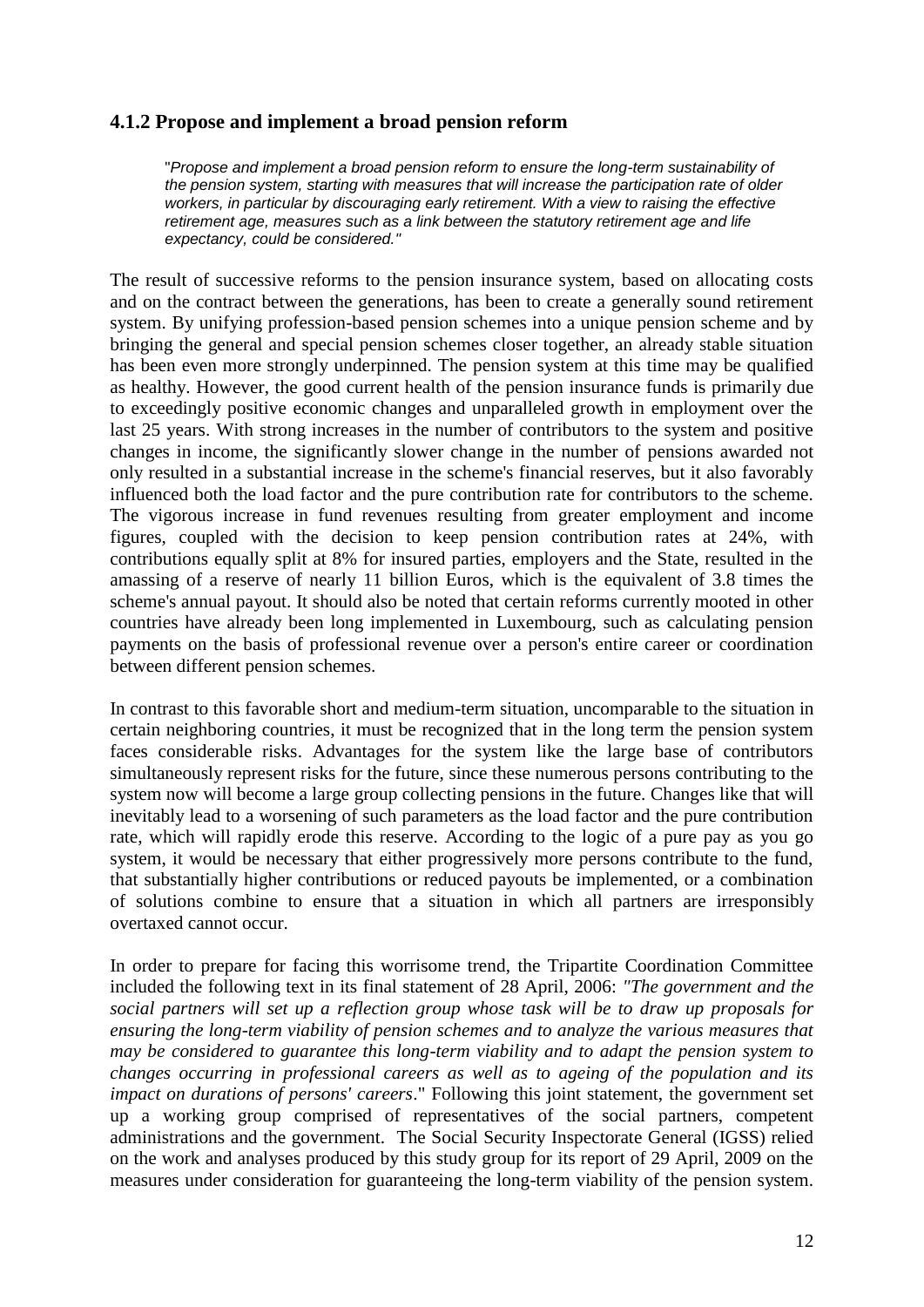The government, in its statement of 29 July, 2009, committed to drawing up a draft law reforming the pension insurance system to ensure the long-term viability of the schemes.

Prior to drafting the reform project, the government set out the broad lines of the reform in a policy paper presented to the parliamentary commission for Health and Social Security of Parliament, and to the social partners. Consultation subsequently took place with union representatives and the employers organization *Union des Entreprises luxembourgoises* (UEL), which elicited additional proposals from the social partners.

As part of the preparatory work for the pension reform, Parliament opened a policy debate on 2 June, 2010. A wide consensus emerged from this debate regarding the need for a reform to prepare for the worsening of the financial situation of the pension schemes in the long term. From the beginning, it was decided that it is necessary that all public and private pension schemes undergo the reform process. The reform project is based on preparatory work and benefits from the fact that the present financial and demographic situation makes it possible to consolidate pension rights by proposing a balanced approach.

The Government Council conclusively approved the draft law on the reform of the pension insurance system on 20 January, 2012. The government seeks to promote the following:

- Ensuring an equitable sharing out of national income
- Maintain balance between available income of the working population and retired persons
- Provide guarantees to both current retirees and working persons now and in the future with regard to their pensions
- Form a mix of measures concerning both expenditures and income

The reform project confirms the current principles of the pension scheme, to include:

- The pure pay as you go system based on sharing the load between generations
- Three-way and joint financing, with equal contributions by employee, employer and State
- The legal age of retirement remains unchanged at 65
- Early retirement pensions at age 57 with 40 years of effective contributions
- Early retirement pensions at age 60 with 40 years of effective contributions and complementary periods
- Maintaining early retirement schemes
- Improving modest annuities through more flat-rate pension supplements (called *Grundrente*)
- Retaining educational, training and medical treatment periods
- Retaining the pension adjustment and indexation system with improved recognition of financial changes to the scheme with regard to adjustments
- Retaining and improving the possibility of reconciling a full or partial retirement with a part-time professional occupation

In order to ensure equilibrium in the short and medium term of the pension system - long-term financial viability of public finances<sup>19</sup> - and to save future generations having to assume

 $\overline{a}$ 

 $19$  See update of the SGP for Luxembourg (2012).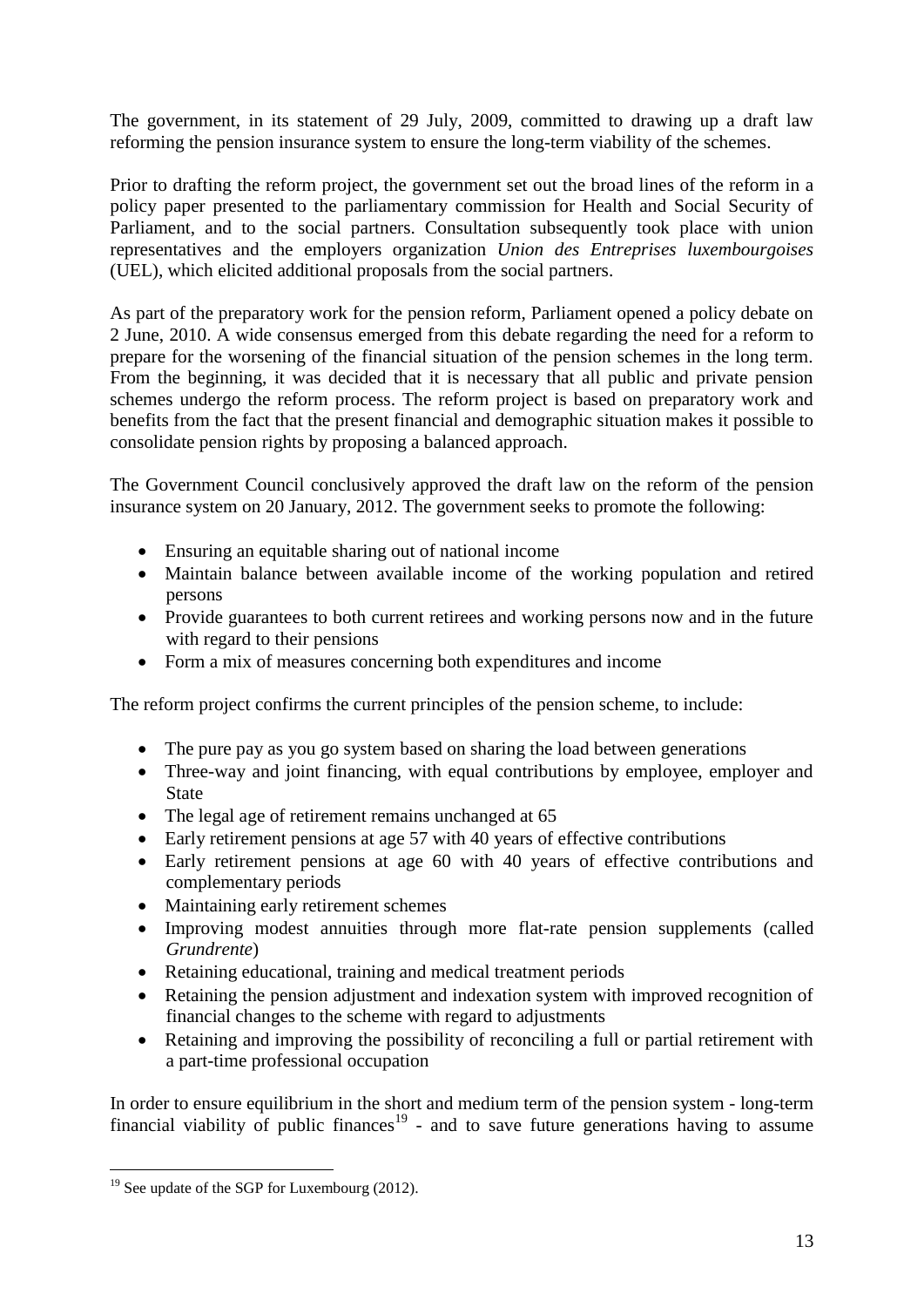heavy costs with substantially reduced pensions, i.e. ensuring adequate and viable pensions<sup>20</sup>, the reform project is assuming the following circumstances are true:

- Economic growth of 3% over the reference period, and growth of 1.5% in employment, but with a security margin by remaining above substantial development rates of the last thirty years.
- A sustainability mechanism that triggers corrections with regard to income from contributions and expenses through the pension readjustment contributions in the event of a worsening of the financial situation of the scheme
- Working life and longevity remains the same, so that a lasting balance exists between length of professional careers and length of retirement
- The progressive impact of people choosing to stay on the job longer with the reward of an increased pension or, inversely to retire as early as possible and be subject to a parallel decrease in pension benefits
- Increases in contributions that are tolerable to contributors.

The reform leaves the clauses relating to the vesting of rights to pension benefits and to additional time periods necessary for completing requirements for early retirement benefits, the minimum pension and acquiring fixed pension increases nearly unchanged. Any changes at this level would have the consequence of worsening the terms for awarding minimum pensions. The reform project is half way between the positions and proposals of the representatives of salaried personnel and employers. The UEL recommends purely and simply abolishing the entire adjustment mechanism and refuses to accept any increase in contribution, while the Employees' Chamber CSL emphasizes increased income, notably larger contributions by insured parties and pensioners based on the principle of long-term care insurance, and it has doubts about the relationship between working life and longevity.

In addition to the reforms in the area of social security, the reform project also addresses the situation of older workers by implementing an "Age Pact" that develops continuing education, thus preserving employability of older workers as long as possible. Likewise, the reform of the occupational reclassification system strives to keep people with partial handicaps on the labor force, rather than putting them on unemployment, condemning them to inactivity.

#### <span id="page-13-0"></span>**4.1.3 Take steps to reform the system of wage bargaining and wage indexation**

"*Take steps to reform, in consultation with social partners and in accordance with national practices, the system of wage bargaining and wage indexation, to ensure that wage growth better reflects developments in labour productivity and competitiveness*"

The government made various decisions about changes to labor costs and social contributions at the end of 2010. In order that changes in labor costs and wage setting mechanisms to be favorable to employment, and keeping in mind the risk of changes in energy costs, at the end of September, 2010 the government negotiated an agreement with union representatives to refrain from applying the next indexation of salaries as part of the automatic wage indexation system before 1 October, 2011. Should more than one automatic indexation apply between 2011 and 2012, the agreement further provides that the government and social partners meet again to evaluate the situation and decide what to do about it.

 $\overline{a}$  $20$  See the National Social Report (2012).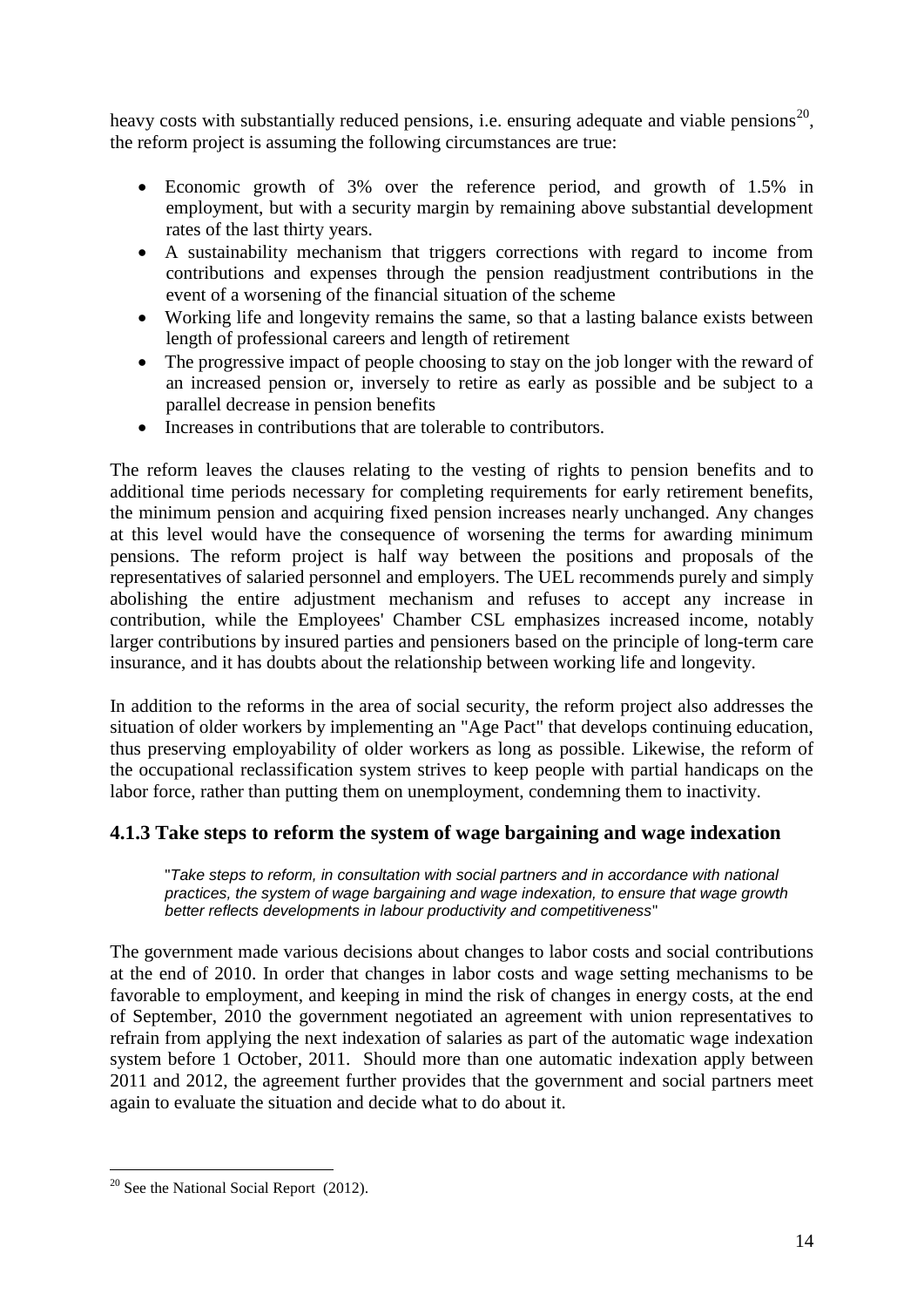In December, 2011 the government decided again to modulate the automatic wage indexing mechanism. There will be only one automatic wage indexation payment per year in 2012, 2013 and 2014. In addition, an interval of 12 months must elapse between each index. The index which was to be paid in early 2012, has been put back to October, 2012. Therefore, upcoming groups will be paid in October, 2012, October, 2013 and October, 2014, assuming that the wage indexing payment mechanism is triggered. As from 2015, the standard system will go back into effect. The law concerning this modulation was approved at the end of January,  $2012^{21}$ . Based on the central scenario for inflation, reduction of the cost of labor amounts to  $\epsilon$ 443 million to all employers, of which  $\epsilon$  79 million to the public sector, with a presumed delay of seven months with no modulation in 2012 and the modulations to occur in 2013 and 2014, and excluding any indirect macroeconomic impacts.

#### <span id="page-14-0"></span>**4.1.4 Reduce youth unemployment**

 $\overline{a}$ 

*"Take steps to reduce youth unemployment by reinforcing training and education measures aimed at better matching young people's qualifications to labour demand"*

Since young people who leave school without a diploma are the most vulnerable on the labor market, obtaining qualifications for all young people has major importance.

Luxembourg has been committed to a program of fundamental reform in professional training since 2008. The objective of getting qualifications to conform to demand on the labor market is the central theme of this reform. The principal features of this reform are the following:

- Training focused on what is learned in apprenticeships
- Determining jointly what skills to attain by persons working in the educational and professional arenas.
- Promoting work/study programs, either in the form of apprenticeships or long-term internships in all walks of professional training.

Guidance also plays a major role in the integration of young people into professional life. For this reason, the government created a Counseling Center with the idea of assembling all the people who are key to youth guidance programs in one place and to create synergies there. Since early 2012, the first departments have set up shop in the Labor Administration's (ADEM) professional guidance unit, with the rest to follow over the course of the year.

In a crisis environment, the young are especially exposed to unemployment risk. Even persons with university educations can have trouble finding a job when the offer is low. Existing measures for promoting jobs among the young have been modified, such as the Work-Support Contract (CAE) and the Initial Employment Contract (CIE), or established, like the new Initial Employment Contract - Practical Experience (CIE-EP). The objective of these measures is to help these young people in acquiring practical experience, thus augmenting their chances of rapidly finding a job within a stable and legal framework. Assessment of these measures, which was done by an independent analysis center, shows that these measures have had a positive effect on youth unemployment. In fact, 75% of the youths

 $21$  The law dated 31 January 2012 adapting certain methods for applying the sliding wage scale and amending article 11 of the amended law dated 22 June 1963 that sets salary schemes for civil servants.

In addition to this indexing modulation, the government decided on a bundle of social measures that will benefit the most needy persons: graduated water prices on a social scale, increasing the number of reimbursed medical consultations, certificated good toward the purchase of schoolbooks and more social housing units.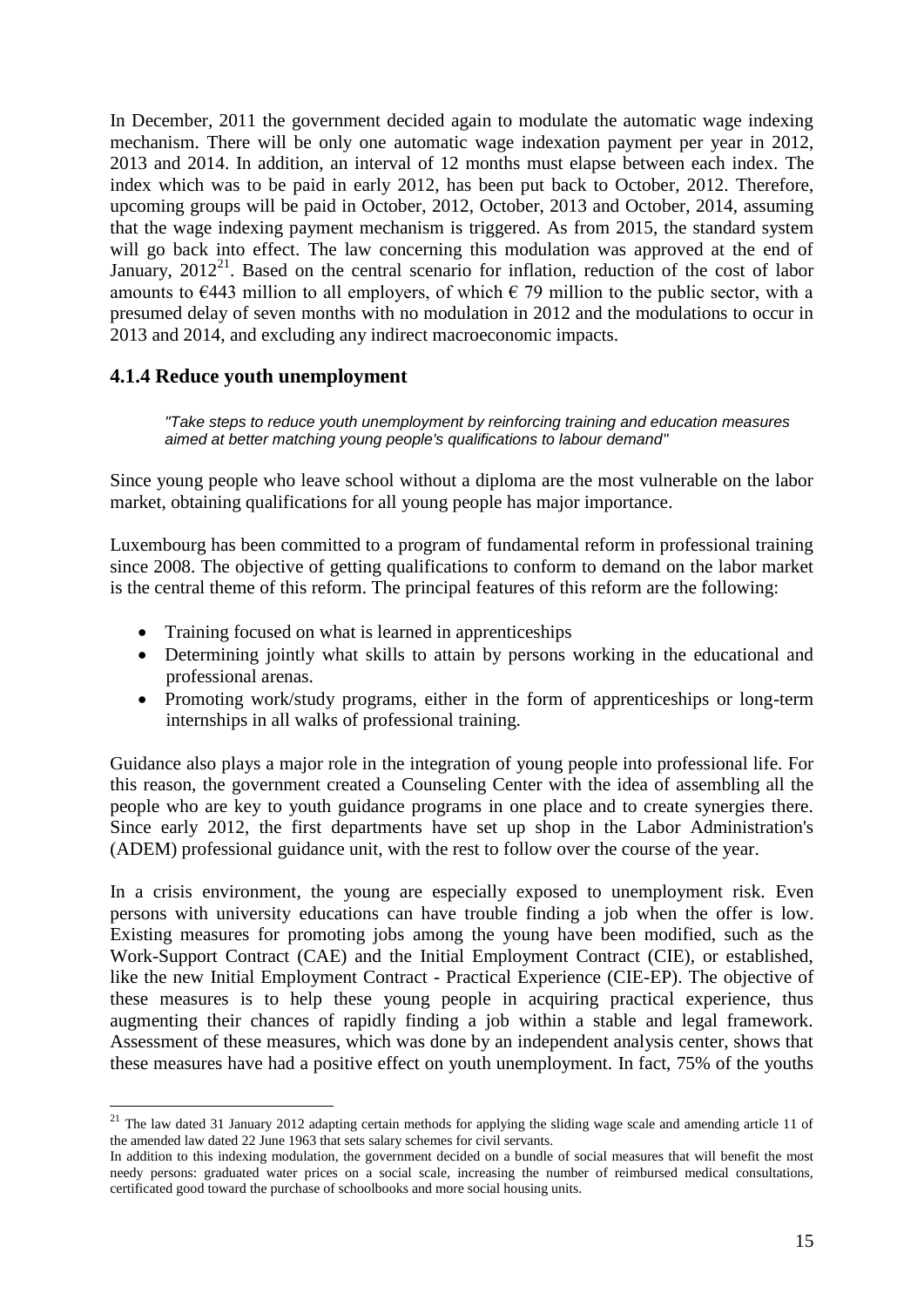with CIE contracts found work six months after the program ended, compared to only 50% who did it without CIE contracts. Even eighteen months after the program ended, 85% of those who were in the program were employed, as opposed to 73% who did not have CIE contracts. The difference is less regarding CAE contracts, but is nonetheless positive: 38% compared to 32% after six months, and 62% compared to 56% after eighteen months. The difference with CIE results is due to the fact that CAE contracts are for public or para-public actors and these cannot hire persons as easily as private sector companies can, with some even restricted in hiring staff. The assessment will serve as a basis for analyzing measures over the year and a decision will be made to either extend the current programs or modify or replace them. The measures under review have a budget of  $\epsilon$ 16 million for 2012.

The monitoring of young job seekers with few or no qualifications is being reviewed and qualitatively intensified. Several projects have been implemented or developed by ADEM to deal with this in collaboration with other institutional players that are bolstering support for youths without diplomas. These include the following:

- The "Nudge in the right direction" project directed at young job seekers between 16 and 20, without diplomas who have not been able to get into the job market since registering with ADEM. ADEM is providing a specialized follow-up for young people in order to integrate them into a measure promoting youth employment or in training that can serve as a trampoline toward the labor market.
- The "Training for young people with a work-support contract" is directed at young job seekers aged 16-30 that are working under a CAE contract. This project provides training adapted to current requirements of young people, such as preparing for job interviews, IT training, etc.
- Awareness workshops are being set up by ADEM for youths aged 16-24 who have not obtained apprenticeship positions prior to 1 November, 2011 to explain and offer various "transition" measures, possibilities and perspectives for their professional insertion.

For young early school leavers registered with ADEM, the organization's professional guidance department offers a motivational interview aimed at either returning to finish their studies through a "Second chance school" or getting an apprenticeship.

# <span id="page-15-0"></span>*4.2 National Europe 2020 objectives and strategic measures*

In April, 2011, Luxembourg decided on its national objectives<sup>22</sup> for the period 2015-2020 under the 2011 NRP and a series of measures to implement it.

|                                               |             | <b>European Objective:</b><br>2020                                                                 | <b>Luxembourg 2020</b><br><b>Objective</b>                  | Luxembourg's<br>situation<br>$(Eurostat)^{23}$                        |
|-----------------------------------------------|-------------|----------------------------------------------------------------------------------------------------|-------------------------------------------------------------|-----------------------------------------------------------------------|
| <b>Priority 1</b><br>"Intelligent"<br>growth" | Objective 1 | $"$ () raising combined public and<br>private investment levels in this sector<br>to $3\%$ of GDP" | Interval of<br>2.3 to $2.6\%$<br>$(2.0\% \text{ by } 2015)$ | 1.63 $\%$ (p, 2010)                                                   |
|                                               | Objective 2 | () reduce school drop-out rates to<br>less than $10\%$ "                                           | Sustainably<br>under $10\%$ <sup>a</sup>                    | $7.1\%$ (u, 2010)<br>[according to a national]<br>survey (2009/2010): |

#### **Table 1: National objectives determined by Luxembourg (Update: 12 April, 2012)**

<sup>23</sup> Eurostat data, unless otherwise indicated.

 $\overline{a}$ <sup>22</sup> For more details see[: http://www.odc.public.lu/actualites/2011/04/PNR\\_Luxembourg\\_2020/index.html](http://www.odc.public.lu/actualites/2011/04/PNR_Luxembourg_2020/index.html)

For more details see[: http://epp.eurostat.ec.europa.eu/portal/page/portal/europe\\_2020\\_indicators/headline\\_indicators](http://epp.eurostat.ec.europa.eu/portal/page/portal/europe_2020_indicators/headline_indicators)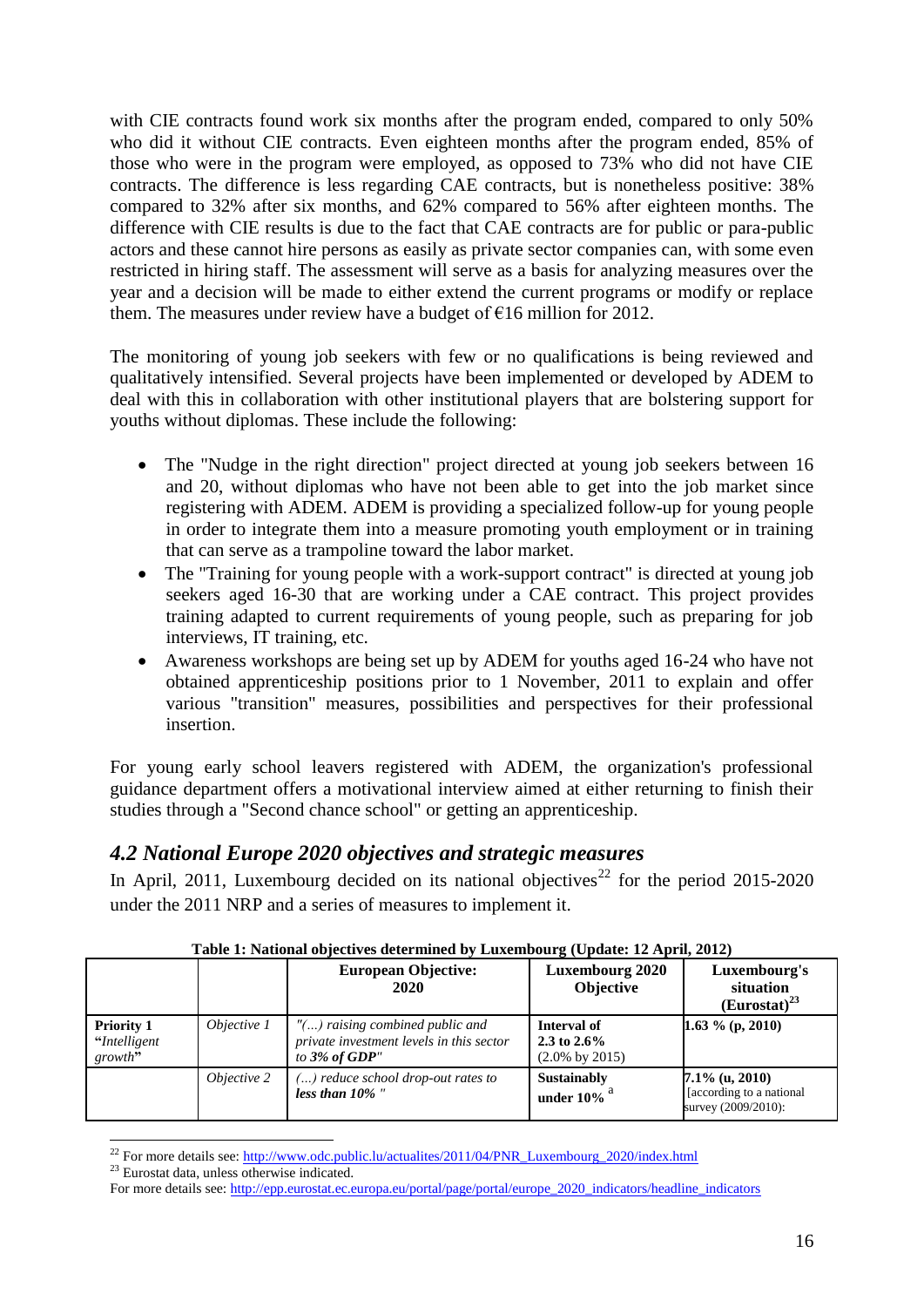|                                               |             |                                                                                                                         |                                                                                                       | Rate of early school leavers<br>$9\%$ $l^{24}$                                                                                                              |
|-----------------------------------------------|-------------|-------------------------------------------------------------------------------------------------------------------------|-------------------------------------------------------------------------------------------------------|-------------------------------------------------------------------------------------------------------------------------------------------------------------|
|                                               |             | $"$ () increasing the share of 30-34<br>years old having completed tertiary or<br>equivalent education to at least 40%" | $66\%$ <sup>b</sup>                                                                                   | 46.1% (p, 2010)<br>[This rates is higher for<br>foreign residents than for<br>Luxembourg nationals,<br>with a rate just above 40%<br>$(2010)$ <sup>25</sup> |
| <b>Priority 2</b><br>"Sustainable"<br>growth" | Objective 3 | "() reduce greenhouse gas emissions<br>by $20\%$ ()"                                                                    | - 20% $^{\circ}$                                                                                      | Index 91 (2009)<br>1990 base year = $100$                                                                                                                   |
|                                               |             | $"$ () increase the share of renewables<br>in final energy consumption to 20%"                                          | $11\%$<br>(average for $2015/2016$<br>5.45%)                                                          | $2.7\%$ (2009)                                                                                                                                              |
|                                               |             | $"$ () move towards a 20% increase in<br>energy efficiency"                                                             | 14.06%<br>(Objective for 2016) $^{d}$                                                                 | 156.69 (2010)<br>Proxy indicator "Gross<br>inland consumption of<br>energy divided by GDP<br>(kilogram of oil equivalent<br>per 1,000E)"                    |
| <b>Priority 3</b><br>"Inclusive<br>growth"    | Objective 4 | $"$ () raise to 75% the employment rate<br>for women and men aged 20-64"                                                | 73%<br>$(71.5\% \text{ for } 2015)$                                                                   | 69.8% $(2011)^{26}$                                                                                                                                         |
|                                               | Objective 5 | $"$ () aiming to lift at least 20 million<br>people out of the risk of poverty and<br>exclusion"                        | Reduce the number of<br>people threatened with<br>poverty or social<br>exclusion to 6,000 by<br>2020. | 17.1% or the equivalent of<br>83,000 people (2010)                                                                                                          |

 $\overline{a}$ 

Sources: European Council, STATEC, Eurostat

Remarks: p=provisional, u=unreliable

<sup>a</sup> National data will also be used as measuring instruments for this objective, as the indicator calculated by Eurostat that stems from the Labor Force Survey is not fully representative for Luxembourg. Care must be taken to produce statistics that better distinguish between persons having attended Luxembourg schools, so as to be able to evaluate the quality of the national educational system for the national resident population and to provide information concerning the capacity of the Luxembourg school system to educate young people.

<sup>b</sup> Luxembourg intends that this indicator provide data on the capacity of the national education system to train young people who can earn post-secondary school diplomas rather than it being a reflection of post-secondary qualifications requirements of the labor markets. In Luxembourg, 30% of people between the ages of 25 and 64 have university degrees. In Luxembourg, there is a large disparity depending on birth country. Among people born in Luxembourg, only 22% have university degrees, while this proportion is 40% among those persons born in other countries. Differences between these two populations are much less marked in bordering countries. Furthermore, in these countries, the proportion of university degrees is higher among natives than among foreign born persons.

<sup>c</sup> Restrictive national objectives in the area of greenhouse gas emissions and renewable energy already existed prior to launching the Europe 2020 initiative.

<sup>d</sup> In its first energy action plan (PAEE), Luxembourg set an indicative national objective under directive 2006/32/CE for energy efficiency in final energy use of 10.38 % by 2016. Following an in-depth analysis and evaluation in 2011 undertaken to establish a second PAEE, the national indicative objective for energy efficiency in 2016 was increased to its current level of 14.06%. With regard to objectives for 2020, negotiations are not yet completed for the new energy efficiency directive on the European level. Should negotiations be unsuccessful, it has been decided to implement an energy efficiency objective of 1.5% per year on the national level.

#### <span id="page-16-0"></span>*4.3 Commitments under the Euro Plus Pact*

Under the Euro Plus Pact<sup>27</sup>, participating Member states, including Luxembourg, have agreed to take supplementary measures in the areas of competitiveness, employment, viability of

<sup>25</sup> Source : STATEC. For more details see : Ministry of the Economy and Foreign Trade The European Semester and the Europe 2020 Strategy, in the Competitiveness Report 2011, Luxembourg, October 2011<br><sup>26</sup> For more details see : <u>http://www.statistiques.public.lu/fr/actualites/population/travail/2012/03/20120320/index.html</u>

<sup>&</sup>lt;sup>24</sup> For more details see : [http://www.men.public.lu/actualites/2012/01/120106\\_chiffres\\_clefs\\_10\\_11/index.html](http://www.men.public.lu/actualites/2012/01/120106_chiffres_clefs_10_11/index.html)

<sup>&</sup>lt;sup>27</sup> For more details see[: http://www.consilium.europa.eu/uedocs/cms\\_data/docs/pressdata/fr/ec/120305.pdf](http://www.consilium.europa.eu/uedocs/cms_data/docs/pressdata/fr/ec/120305.pdf)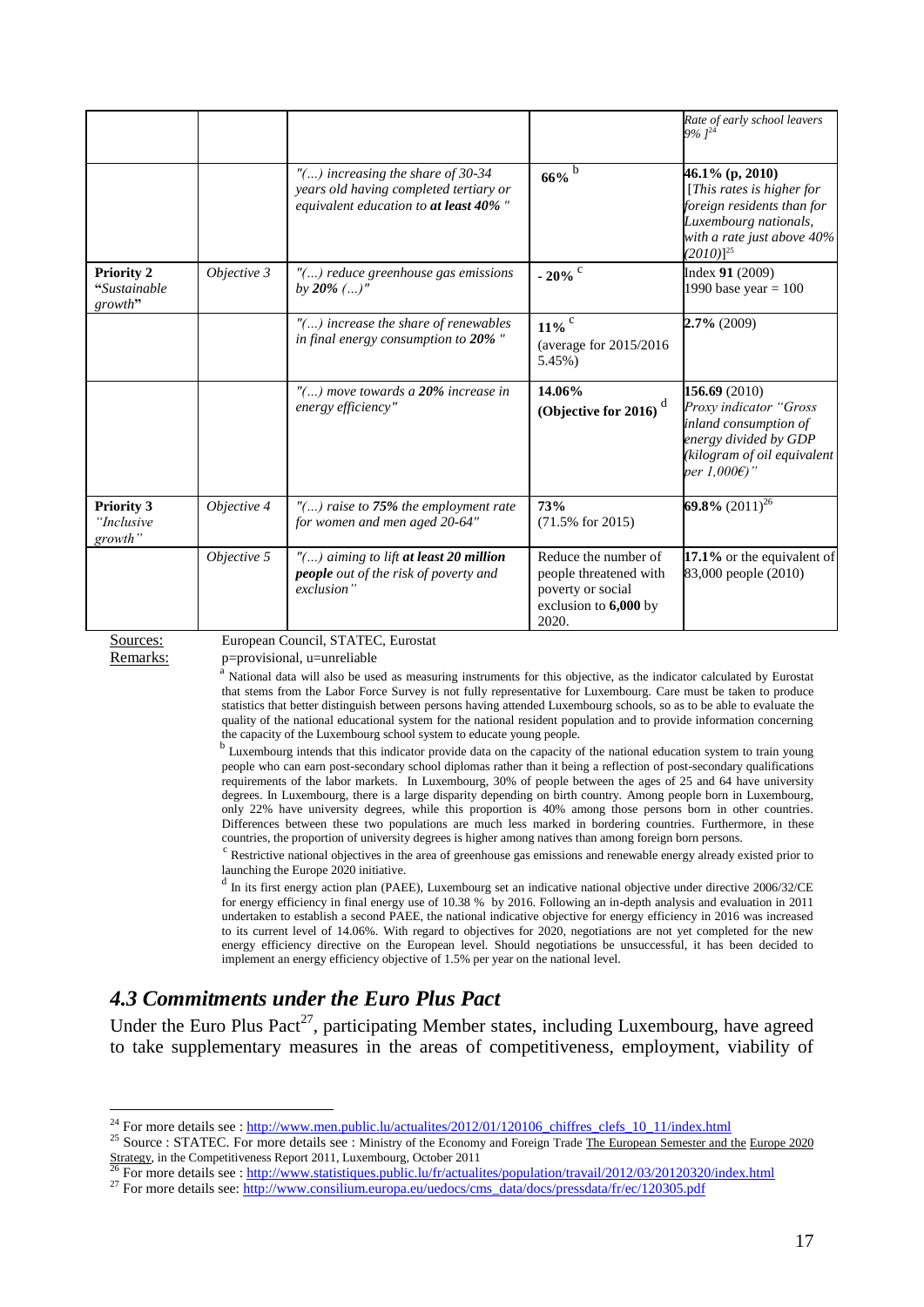public finances and financial stability. Luxembourg announced its commitment to the Pact in April, 2011 and its national commitments were integrated in the NRP and the SGP for 2011.

#### <span id="page-17-0"></span>**4.3.1 Postponement of the application of the wage indexation mechanism**

For more on this measure, see Chapter 4.1, Country-specific recommendations for 2011: Luxembourg.

#### <span id="page-17-1"></span>**4.3.2 Counteracting the impact of the increase in Minimum Wage (SSM)**

The government is committed to offsetting the impact of an increased minimum wage in January, 2011 by allocating an amount equivalent to its overall cost to the Employers insurance fund. This measure will be applied as from 2011 for a period of five years. Subsequently the measure will be assessed from the perspective of its impact on competitiveness in the economy, job creation and combating unemployment for unqualified  $persons<sup>28</sup>$ .

#### <span id="page-17-2"></span>**4.3.3 Stability of social contributions**

The government had announced a reduction of the one-time accident insurance premium of 0.1 percentage points in order to keep employer social contributions stable following an increase of these contributions to the National Health Fund (CNS) amounting to 0.1 percentage points. An amount equivalent to the forgone earnings of the Accident Insurance Association would be paid by an extraordinary transfer of funds by the State for 2011 and  $2012^{29}$ . These two measures are to be understood as one-off occurrences, in as much as they in no way imply that equivalent or similar measures will be taken should future increases in the minimum wage occur or for any future social contributions increases. The government has also agreed to refrain from recommending additional increases in social contributions for the legislative session ending in 2014.

#### <span id="page-17-3"></span>**4.3.4 Administrative simplification and infrastructure**

The applicable legal and regulatory texts in the area of procedures for ranked companies and communal planning were reformed in 2011. Furthermore, in April, 2011 the government set up a Coordination unit, CCPUE, for coordinating all its urban and environmental projects.

Reforms concerning ranked companies $30$ 

The reform concerning ranked companies contains measures that are intended to simplify and accelerate authorization procedures for setting up companies in ranked categories. The procedure for obtaining authorization to establish ranked companies and the procedure for adopting a specific communal development plan were synchronized under this reform. Moreover, an admissibility procedure was introduced for applications for establishing ranked companies. With regard to this procedure, the law introduces the principle "*Silence implies acquiescence".* If the administration takes no decision regarding the admissibility of a case within two weeks, the case is automatically considered admissible. The reform also ends the dual check on a ranked company's accounts with relation to existing urbanism requirements, in which a check was done upstream of an application and then again when ministerial decisions were handed down. The downstream check has been abolished, as it was deemed

 $\overline{a}$ 

 $^{28}$  Law on the State Budget 2012: Art. 35. Employers' insurance fund.

<sup>&</sup>lt;sup>29</sup> Law on the State Budget 2012: Art. 36. Accident insurance measure.

<sup>&</sup>lt;sup>30</sup> Law dated 13 September 2011 amending amended law dated 10 June 1999 concerning ranked companies (*Mémorial* A n°205 of 2011)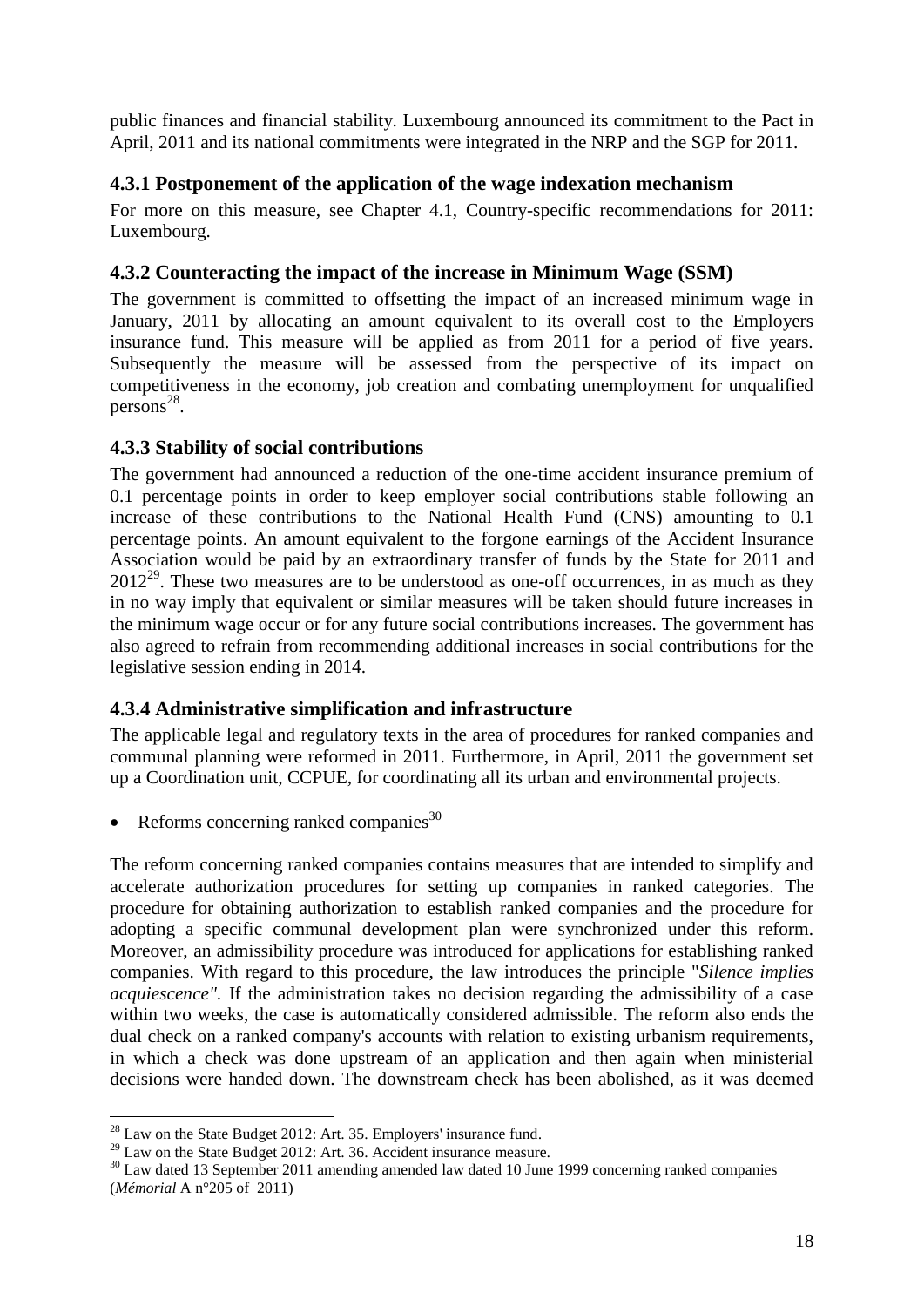superfluous in view of the verification of accounts' adequacy with urbanism requirements already done upstream. With regard to authorization to set up operations, a certificate issued locally by a commune will from now on be considered adequate proof that a company is located in an area appropriate to the business object of the firm. A ranked company may only do business if it is located in such a zone, except for cases of vested rights. In addition, for incomplete applications, the administration concerned now informs the applicant when a file is incomplete and states what information to submit in one go.

Other simplification and acceleration of procedure measures include the following:

- o Simplification of the scheme for composite companies that may be ranked simultaneously in several categories
- o Modifications to the lapsed authorizations scheme
- o Modification of schemes pertaining to companies that will be in operation for a limited period
- o Introduction of some deadlines for review of applications
- o Reduction of some review deadlines of application files, applying not only to administrations but also applicants and communes
- o Increasing staff in the Environment Ministry and the Inspectorate of Labor and Mines
- Reform in the area of communal planning

The reform in the area of communal planning will result in considerable administrative simplification regarding the procedure for adopting a general or specific development plan. The time it takes to adopt procedures for the two aforementioned plans has been cut in half by introducing parallel consultations with the various competent entities and the public. In the same vein, with regard to specific development plans, protests against Communal Council decisions may no longer be presented to the Ministry, meaning that ministerial approval for plans can now be granted directly. The final design and agreements prior to implementation of a specific development plan appear on a single document that is submitted to a Communal Council vote and for approval by the Minister charged with approving communal development projects.

Setting up the CCPUE

 $\overline{a}$ 

The government approved the establishment of a  $CCPUE<sup>31</sup>$  in order to improve coordination of authorization applications and cooperation between the administrations concerned by urban and environment related projects. The CCPUE will provide general information to project applicants regarding procedures and authorities in the area of urbanism and environment, by means of an interactive electronic questionnaire that will act as an individual road map to persons submitting urban and environmental projects in preparing their case file. This questionnaire will be available to the public on the one-stop locations for companies  $32$ . Later, with regard to larger scale projects, CCPUE will implement an inter-ministry platform to bring together all of the various administrations concerned by a project, including those communes involved, to ensure that information is exchanged among the departments and that the various procedures are coordinated. The ministries and administrations concerned will nonetheless retain their current evaluation powers in reviewing case files. Acting under a

 $31$  For more details see:  $\frac{http://www.simplification.public.lu/$ 

 $32$  For more details see:  $\frac{1}{\text{http://www.guichet.public.lu/fr/entreprises/index.html}}$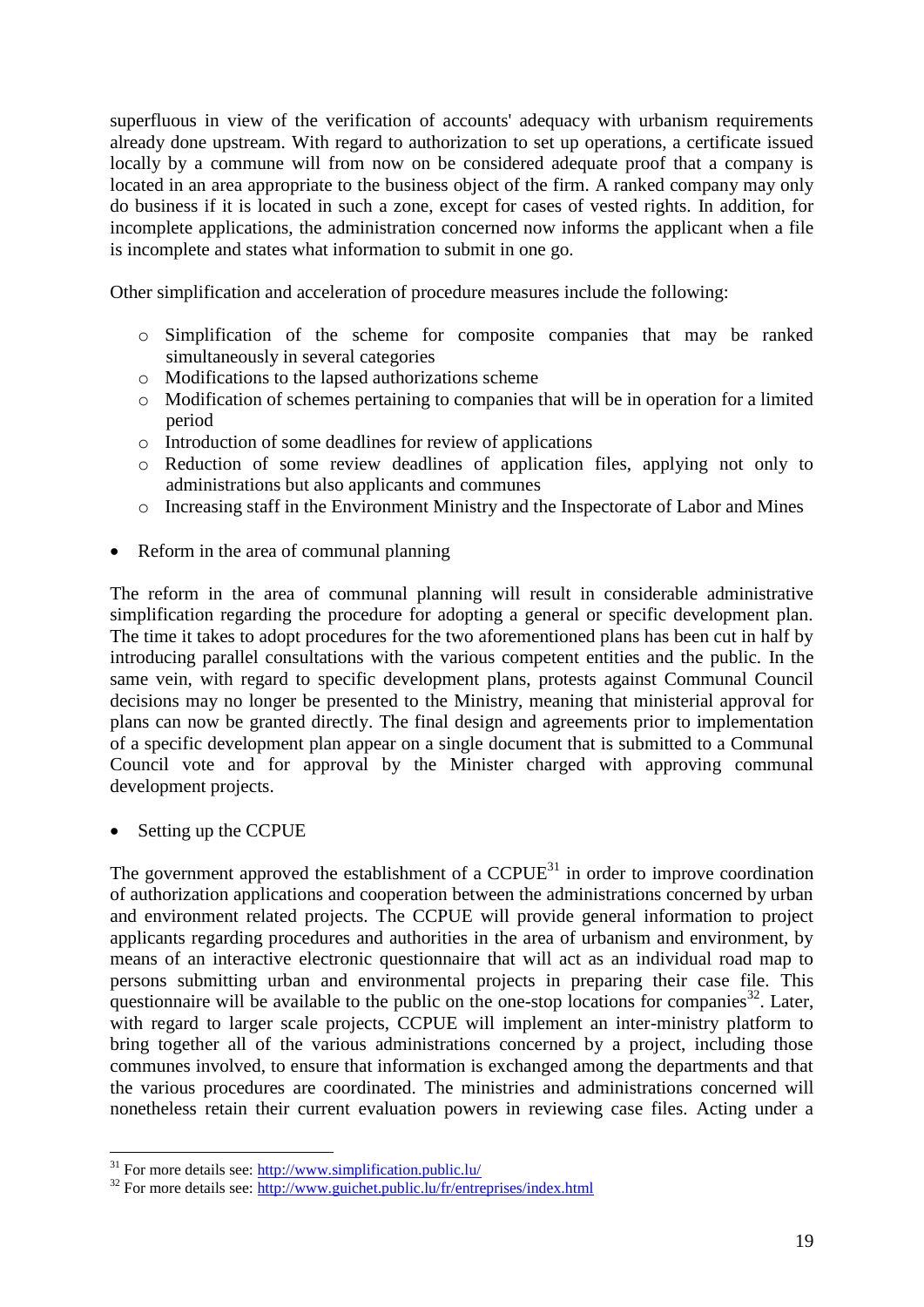mandate for project applicants, the CCPUE may be called upon to speak for them, with the unit submitting applications, monitoring procedures with the competent ministries and administrations and communicating decisions and authorizations to applicants at the end of the process.

# <span id="page-19-0"></span>**4.3.5 Reform of the Labor Administration (ADEM)** <sup>33</sup>

The Labor Administration underwent a reform, with the law for this going in effect as from the beginning of 2012. This reform seeks to increase effectiveness and quality of services extended to job seekers and employers. This is done essentially by means of individualized monitoring of job seekers and by developing closer relations with companies. The IT system is now being modernized in order to provide a higher performance and more effective management tool for administering the supply and demand for jobs. In addition, new regional outlets were opened and more professional counselors recruited.

## <span id="page-19-1"></span>**4.3.6 Increase in the State's share of co-financing in adult continuing education**

Following an agreement between the government and the UEL, adult continuing education will be promoted through an increase in the State's share in co-financing. The measures approved in this area are especially intended to motivate small companies to take advantage more of continuing education programs, and to get companies in general to extend continuing education programs to workers with low levels of initial training. These measures should also contribute to increasing the employment rate among older workers. Complementary financing awarded for this measure will be allocated to the overage generated by a general increase in the co-financing rate from 14.5% to 20% and to 35% of wage costs for the following two target populations: staff without diplomas that are recognized by the authorities and who have been on the job less than ten years, and people over 45, representing an estimated cost of  $\in$  20 million per year. The law was approved on 6 March, 2012, retroactive to 1 January, 2011<sup>34</sup>.

# <span id="page-19-2"></span>**4.3.7 Pension reform**

 $\overline{a}$ 

For more on this measure, see Chapter 4.1, Country-specific recommendations for 2011: Luxembourg.

# <span id="page-19-3"></span>**4.3.8 Increasing resilience in the financial sector**

The nation's small land mass and the nature of its economy have resulted in Luxembourg developing a strong specialization in the services sector, particularly in financial services. This type of specialization exposes the country's economy to specific sector impacts. In view of this type of risk, it is important to increase the capacity of the financial sector to ward off such blows and to continue to diversify the country's economic structure. In view of the European and international dimension of the financial sector, and of the often contagious and cross-border nature of financial crises, improving the sector's ability to resist such impacts can be achieved primarily by strengthening regulatory and supervisory systems at the European and international levels. Under these circumstances, Luxembourg actively supports all European initiatives in the area.

Moreover, as a part of the restructuring of the banking group Dexia and in view of the systemic character of the Luxembourg subsidiary Dexia-BIL, the government intervened

 $33$  Also see Chapter 5.1 The Employment objective and key measures to achieve it

<sup>&</sup>lt;sup>34</sup> At present, it is still too early to make a definitive statement regarding the impacts made on training and participation.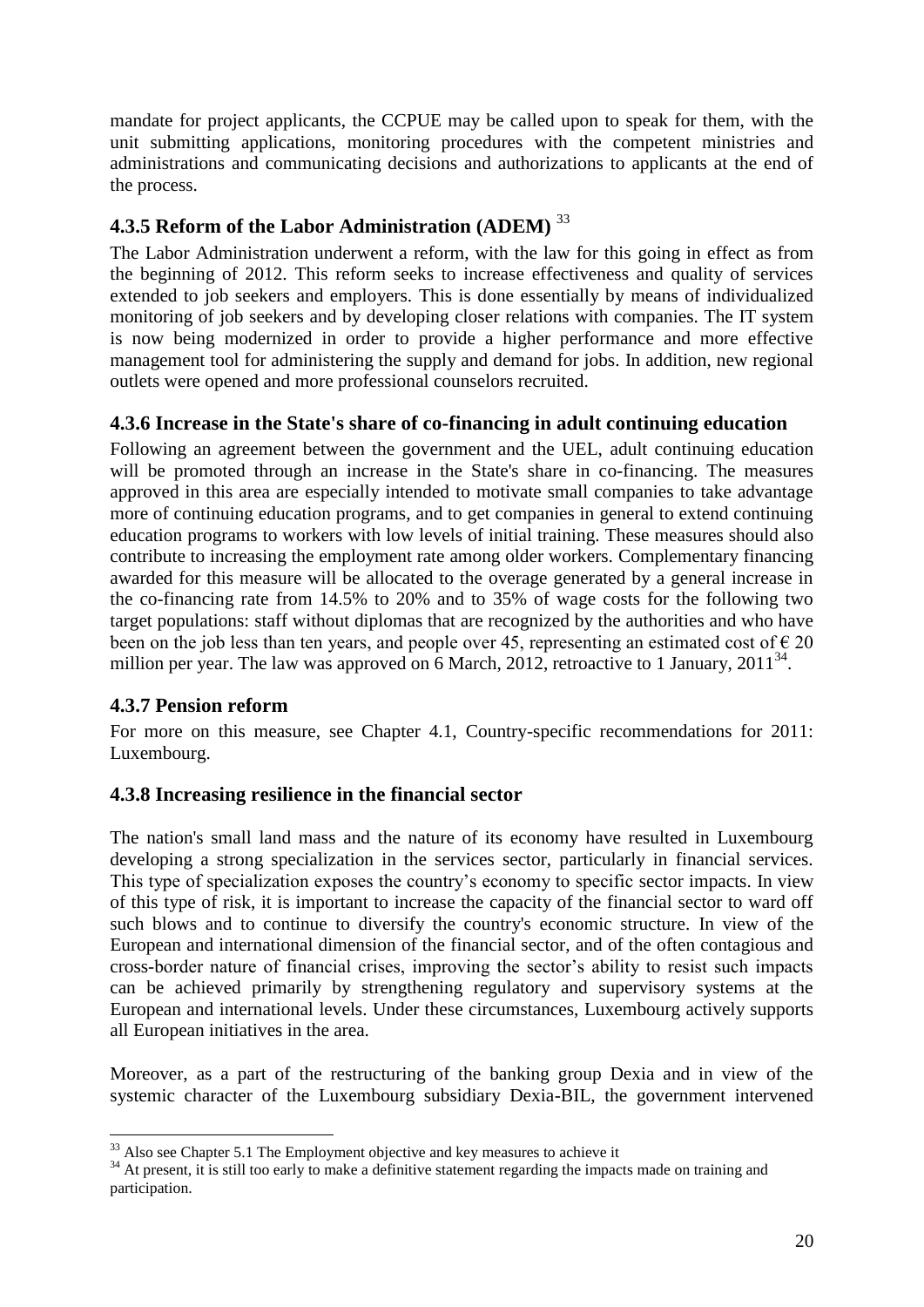alongside a private investor to take over BIL in order to ensure stability on the market and of the Luxembourg financial system as a whole. In the same framework, the government issued  $a \in 2.7$  billion guarantee along with France and Belgium to shore up the Dexia group.

Lastly, representatives of the government, the Luxembourg Central Bank (BCL) the Supervisory Committee for the Financial Sector and the Insurances Commissariat have been meeting regularly since 2011 to evaluate potential risks to the financial sector and to carry out regular and continuous macroprudential monitoring of the sector.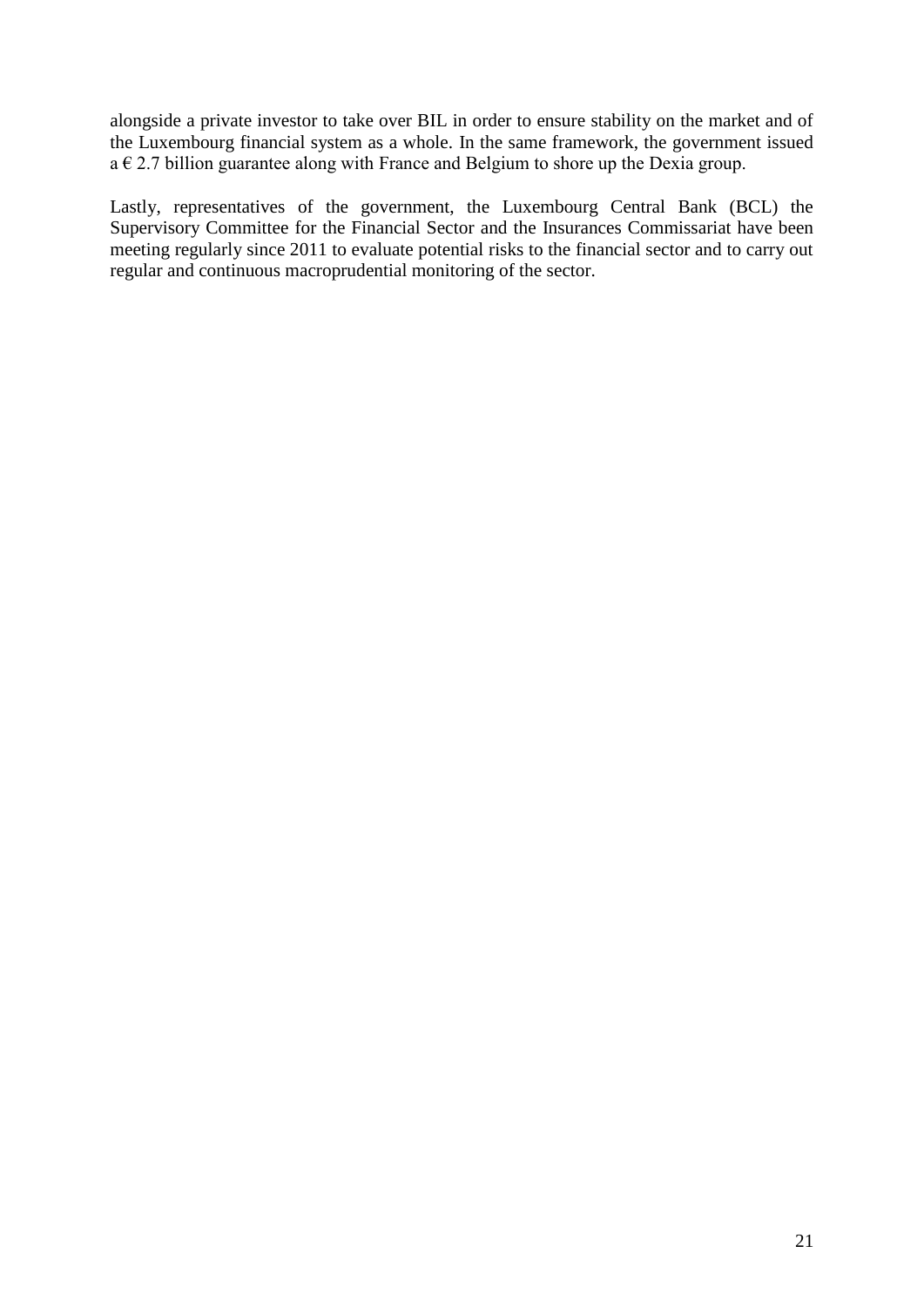# <span id="page-21-0"></span>**5. Thematic coordination**

The European Council decided on the new Europe 2020 strategy at their June, 2010 session, confirming the five major EU objectives that will make up the common goals steering EU Member State action in the areas of promoting employment, improving conditions for innovation and R&D, achieving objectives in the area of climate change and energy, improving education levels and promoting social inclusion, essentially by reducing poverty. Each Member state was to determine national objectives that reflect the European objectives during the first European semester in 2011.

## <span id="page-21-1"></span>*5.1 The Employment objective and the key measures for achieving it*

European Objective: "*aiming to raise to 75% the employment rate for women and men aged 20-64, including through the greater participation of young people, older workers and low-skilled workers and the better integration of legal migrants.*"

## <span id="page-21-2"></span>**5.1.1 National Target**

 $\overline{a}$ 

Luxembourg's objective for **2020 is to achieve an employment rate of 73%.** The objective for 2015 is around 71.5%.

|                                                   | 1995    | 2000     | 2005    | 2010    | 2011    |
|---------------------------------------------------|---------|----------|---------|---------|---------|
| Total salaried employment                         | 195,500 | 244,949  | 290,420 | 341,441 | 349,462 |
| Percentage of cross border<br>workers             | 28.1%   | $35.7\%$ | 40.7%   | 43.9%   | 43.9%*  |
| Total employment rate (aged<br>$20-64)$           | 62.6 %  | 67.4 %   | 69.0%   | 70.7 %  | 69.8%   |
| Total employment: Men                             | 79.5 %  | 80.8%    | 79.4 %  | 79.2 %  | 77.8%   |
| Total employment: Women                           | 44.8%   | 53.8 %   | 58.4 %  | 62.0 %  | 61.7 %  |
| Youth employment rate [ages 20-<br>29]            | n/a     | 68.2%    | 63.8%   | 61.9%   | 59.0%   |
| Employment rate for older<br>persons [ages 55-59] | 36.1 %  | 38.9 %   | 46.8%   | 55.7 %  | 54.6 %  |
| Employment rate for older<br>persons [ages 60-64] | 11.3 %  | 14.5 %   | 12.7 %  | 20.1 %  | 20.9 %  |
| National unemployment rate                        | n/a     | 2.5 %    | 4.2 %   | 6.0%    | 5.9 %   |

#### **Table 2: Statistics on the labor and employment markets in Luxembourg**

Sources: STATEC; Eurostat; ADEM \*last available consolidated data, September 2011

In this context, it is first appropriate to emphasize the specific nature of Luxembourg's labor and job market.

• In the first place, the labor pool is not limited to national borders, but includes a large part of the Greater Region<sup>35</sup>. The supply of available labor in neighboring countries, the cross-border workers, will have a significant impact on Luxembourg's ability to

<sup>&</sup>lt;sup>35</sup> The Greater Region includes the Grand Duchy of Luxembourg, the Walloon region in Belgium, the Saar and the Rhineland-Palatinate region of Germany and the Lorraine region of France.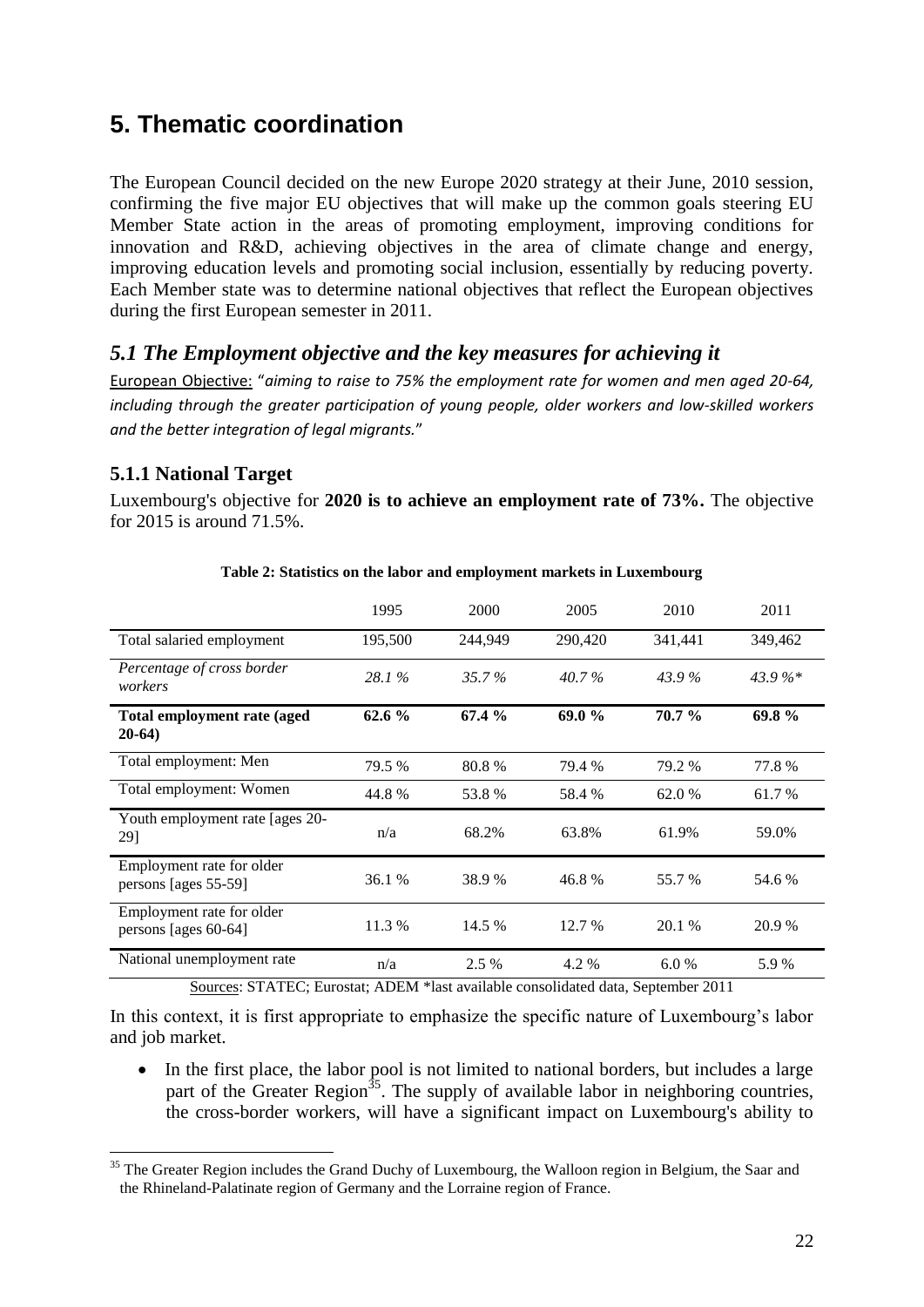meet the objectives the country will be setting, in view of the variables present when preparing statistical results. According to the latest consolidated data from September, 2011, the percentage of cross-border persons employed in Luxembourg is 43.9% Of these, cross-border French residents account for 49.4% and 21.7% of the total labor force. Belgian and German residents each account for 25.3% of total cross-border workers. The change in the number of cross-border persons with a job in Luxembourg is even more explicit. They have increased by 75.6% between 2000 and 2011, while during the same period overall employment increased by 42.7%. This explains in large part why the significant increase in employment in Luxembourg was not accompanied by a drop in unemployment, in fact, the opposite is true. While domestic employment grew by 5,2% between 2008 and 2011, the number of job seekers surged by 46% over the same period.

 Secondly, immigration is very prevalent in Luxembourg and therefore has major impact on demographic changes. Between 2001 and 2011, the foreign resident population grew by 36.4%, while the native Luxembourg population grew by only 4.8%. In only one year between 2010 and 2011, the working population increased by 2.4%.

#### <span id="page-22-0"></span>**5.1.2 Key measures**

National employment policy is designed to fight precariousness and poverty, thus seeking to obtain improved living conditions and a sustainable social model. It contains organic measures and measures to promote employment among young people, women, older people and people with specific needs. Where these measures overlap into the domains of other institutions, they have been prepared in coordination with the institutions concerned.

a. Organic measures

 $\overline{a}$ 

- Objective: Modernize and adapt institutional structures and improve comprehension of the complex functioning of the labor and job market in order to increase effectiveness of active employment policies.
	- A modern and high performance public employment service is necessary to meet the requirements and necessities of the job market in Luxembourg today. The Employment Office was transformed into the Labor Administration (ADEM), with the law establishing this new entity going into effect in early 2012. The reform of this entity aims at improving efficiency and quality of services ADEM offers to its users, i.e. job seekers and employers. This is done essentially by means of individualized monitoring of job seekers and by developing closer relations with companies. The IT system is now being modernized in order to make available a higher performance and more effective management tool for administering the supply and demand of jobs $36$ . In addition, new regional offices were opened and more professional counselors recruited with an eye to improving quality of services.
	- As part of its Employment policy, the government is in the process of creating a job market Observatory to better understand the functioning of the job market and to

 $36$  The CTIE will support ADEM in putting into production two new IT systems in 2012 that will contribute to optimizing (re)integration of job seekers into professional life with a single electronic job seekers file that will be accessible through an intranet portal to all professional counselors. This entails a new system for matching offers and persons based on fifteen weighted criteria in the ROME listing of professions.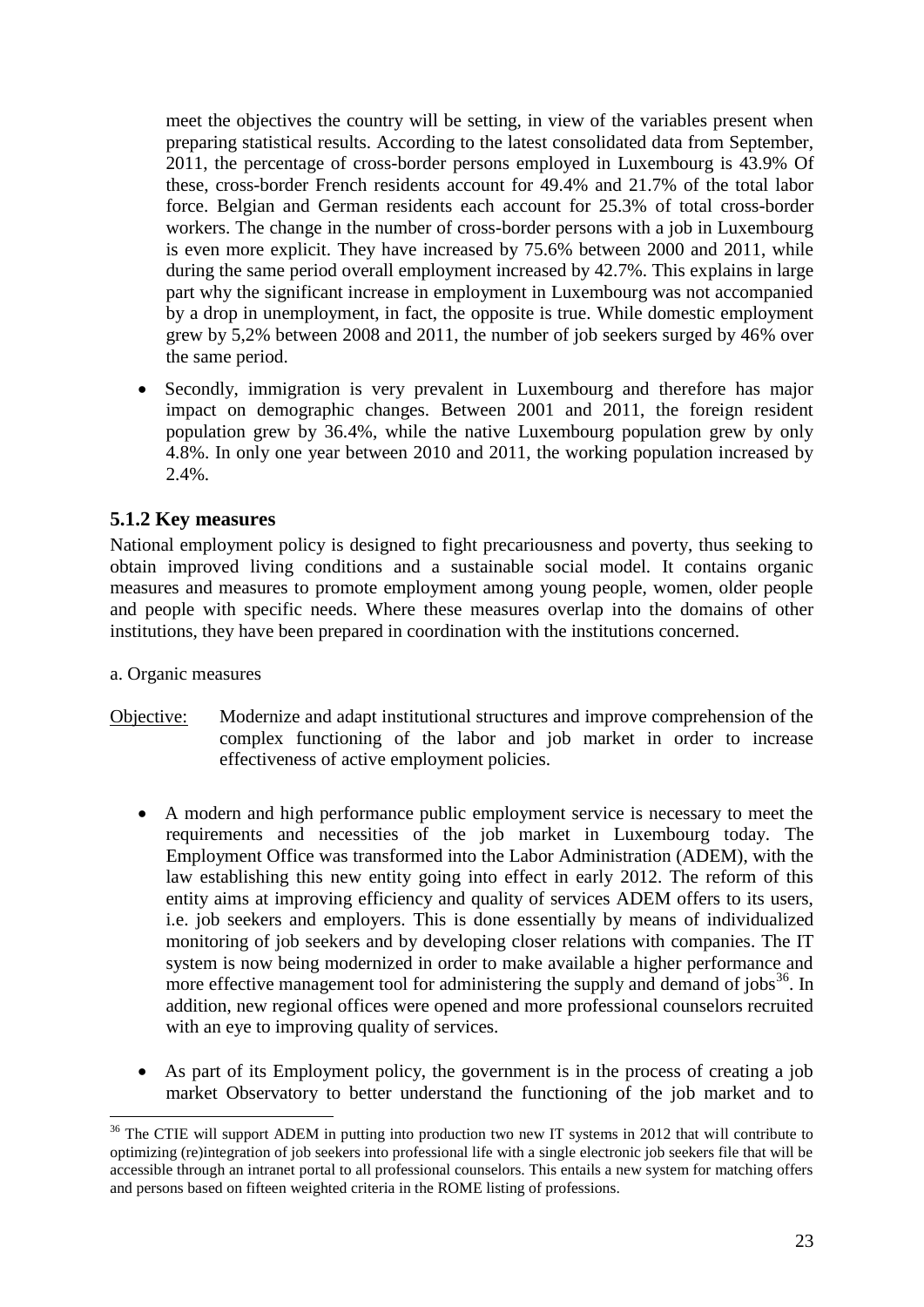evaluate measures promoting employment. The objectives of the Observatory include analyzing the job market to better assimilate its functioning, developing forecasts, longitudinal studies and studies on the impact of immigration, and establishing valid indicators. Indicators play a very important role in monitoring measures promoting employment as well as in developing more targeted and efficient measures. A working group within the Observatory is establishing an employment scoreboard to incorporate these indicators. An initial conference was held by the Observatory in November, 2011 where it reviewed the status of current work. The next conference is scheduled for May, 2012 and will focus on evaluating policies promoting employment. A third conference will take place in November on active ageing. The Observatory, a project co-financed by the European Social Fund (ESF), has a budget of  $\epsilon$  1.8 million, spread out over three years from 2011 to 2013.

- Life-long learning is a key factor in the government's policy. Indeed, a good level of initial education, supplemented with continuing education, considerably improves one's chances of keeping employed, or returning to a job rapidly. In the same manner, companies benefit from having trained employees in a situation of heightened competition. For this reason, the employment policy attaches particular importance to increasing qualifications and to lifelong learning programs. Consequently, in the law currently being drafted, employee access to continuing education is a major issue and it will feature a bundle of measures promoting an ages policy in companies.
- Close inter-governmental collaboration will be implemented to coordinate employment and reduction of poverty policies. The risk of poverty drops dramatically where persons have jobs, particularly when an indefinite term contract is involved. According to STATEC, in 2010 the at-risk of poverty rate was 14.5% for the entire population. However, it should be noted that only direct financial transfers, and not all transfers, are taken into account in calculating this risk.
- The current and future challenges of the labor market will require solutions arrived at through social dialogue. This includes three-party dialogue within different decisionmaking bodies such as the Permanent Committee for Labor and Employment, the Economic and Social Committee and the Tripartite Coordination Committee, as well as for social dialogue on the national, sector and corporate levels. A conference for comanagement in companies has been set up for the beginning of the year. This meeting included experts who outlined the German model and its day-to-day function within companies.
- The "*fit4job*" concept is an element of the government's proactive employment policy. A pilot project for the program was launched in the financial sector in February, 2010. The "*fit4financial markets*" program was developed in a partnership with the Luxembourg Banks and Bankers Association (ABBL) and the Luxembourg Institute of Banking Education (IFBL) with the unions' support, and is part of a sector approach to meet the requirements of the labor market. The objective of this program consists of the following:
	- o proactively and closely supervise persons who have lost financial sector jobs
	- o increase employability levels of this target group through a diagnostic session, followed by training specifically developed for the specific sector concerned
	- o close collaboration with professionals in order to best meet the requirements of the sector and the persons concerned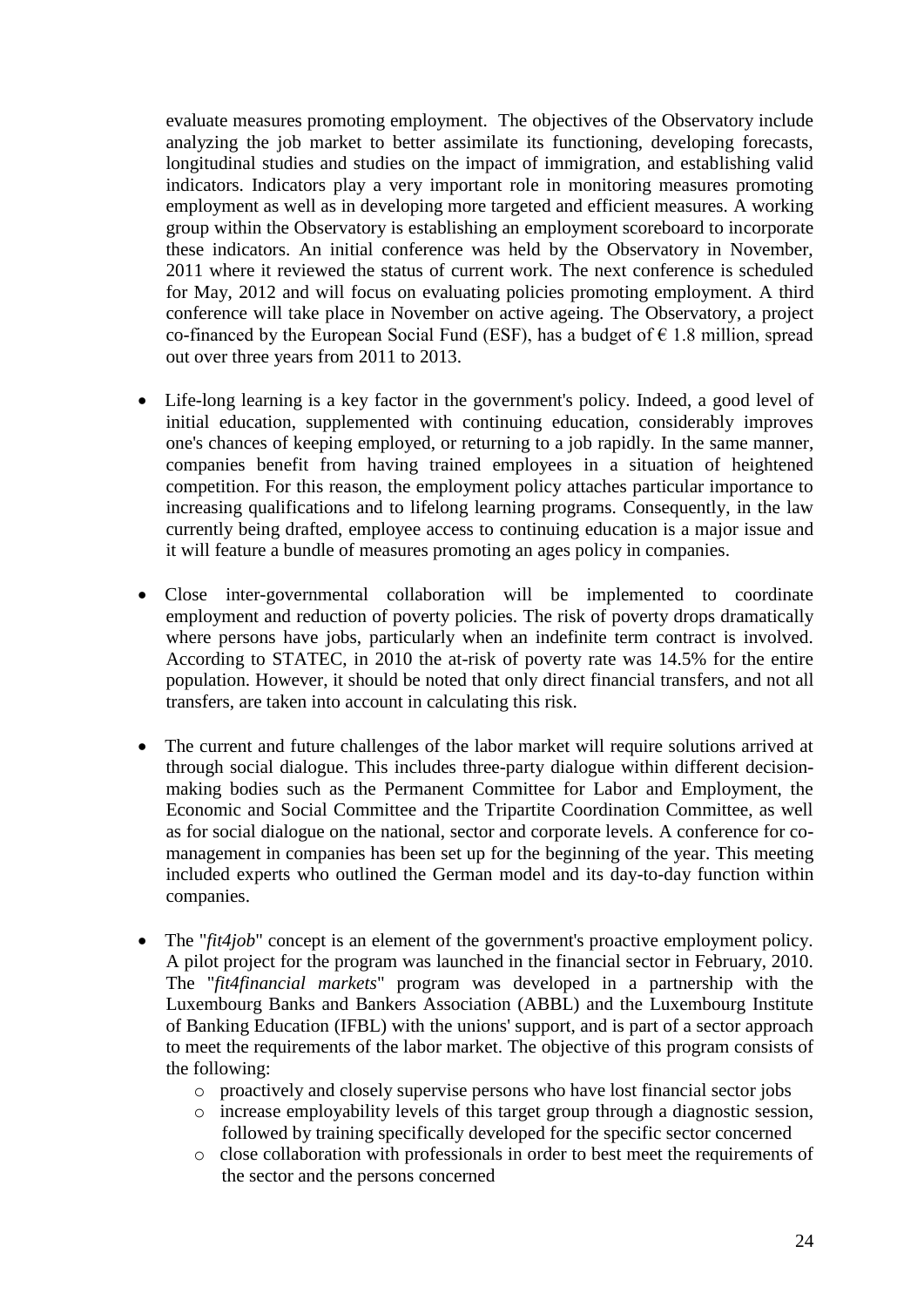Currently four "*fit4job*" projects, all co-financed by the ESF, are being set up: "*fit4financial markets*", "*fit4engineering*", "*fit4seniors*" and "*fit4commerce*". These projects have a global budget of around four million euros and will be carried out mostly between 2012 and 2013.

b. Youth measures $37$ 

Guidance of young people plays a major role in their integration into professional life. For this reason, the government created a Counseling Center with the idea of assembling all the people who are key to youth guidance programs in one place and to create synergies there. Since early 2012, the first departments have been working out of their offices in ADEM's professional guidance unit, with the rest to follow suit over the course of the year.

In a crisis environment, the young are especially exposed to unemployment risk. Even persons with university educations can have trouble finding work in a weak job market. Existing measures for promoting jobs among the young have been modified, such as the work-support contract (CAE) and the initial employment contract (CIE), or established, like the new initial employment contract - practical experience (CIE-EP). The objective of these measures is to help these young people in acquiring practical experience, thus augmenting their chances of rapidly finding a job within a stable and legal framework. Assessment of these measures, done by an independent analysis center, shows that they have had a positive effect on youth unemployment. In fact, 75% of the youths with CIE contracts found work six months after the program ended, compared to only 50% who did it without CIE contracts. Even eighteen months after the program ended, 85% of those who were in the program were employed, as opposed to 73% who did not have CIE contracts. The difference is less regarding CAE contracts, but is nonetheless positive: 38% compared to 32% after six months, and 62% compared to 56% after eighteen months. The difference with CIE results is due to the fact that CAE contracts are for public or para-public actors and these cannot hire persons as easily as private sector companies can, with some even restricted with regard to hiring employees. The assessment will serve as a basis for analyzing measures over the year and a decision will be made either to extend the current programs or modify or replace them. The measures under review have a budget of 16 million euros for 2012.

The monitoring of young job seekers with few or no qualifications was reviewed and intensified qualitatively. Several projects have been implemented or developed by ADEM to deal with this in collaboration with other institutional players that are bolstering support for youths without diplomas. These include the following:

- The "Nudge in the right direction" project directed at young job seekers between 16 and 20, without diplomas who have not been able to get into the job market since registering with ADEM. ADEM is providing a specialized follow-up for young people in order to integrate them into a measure promoting youth employment or in training that can serve as a trampoline toward the labor market.
- The "Training for young people working under a work-support contract" is directed at young job seekers aged 16-30 that are working under a CAE contract. This project provides training adapted to current requirements of young people, such as preparing for job interviews, IT training, etc.

 $\overline{a}$ 

 $37$  Chapter 4. Implementing the commitments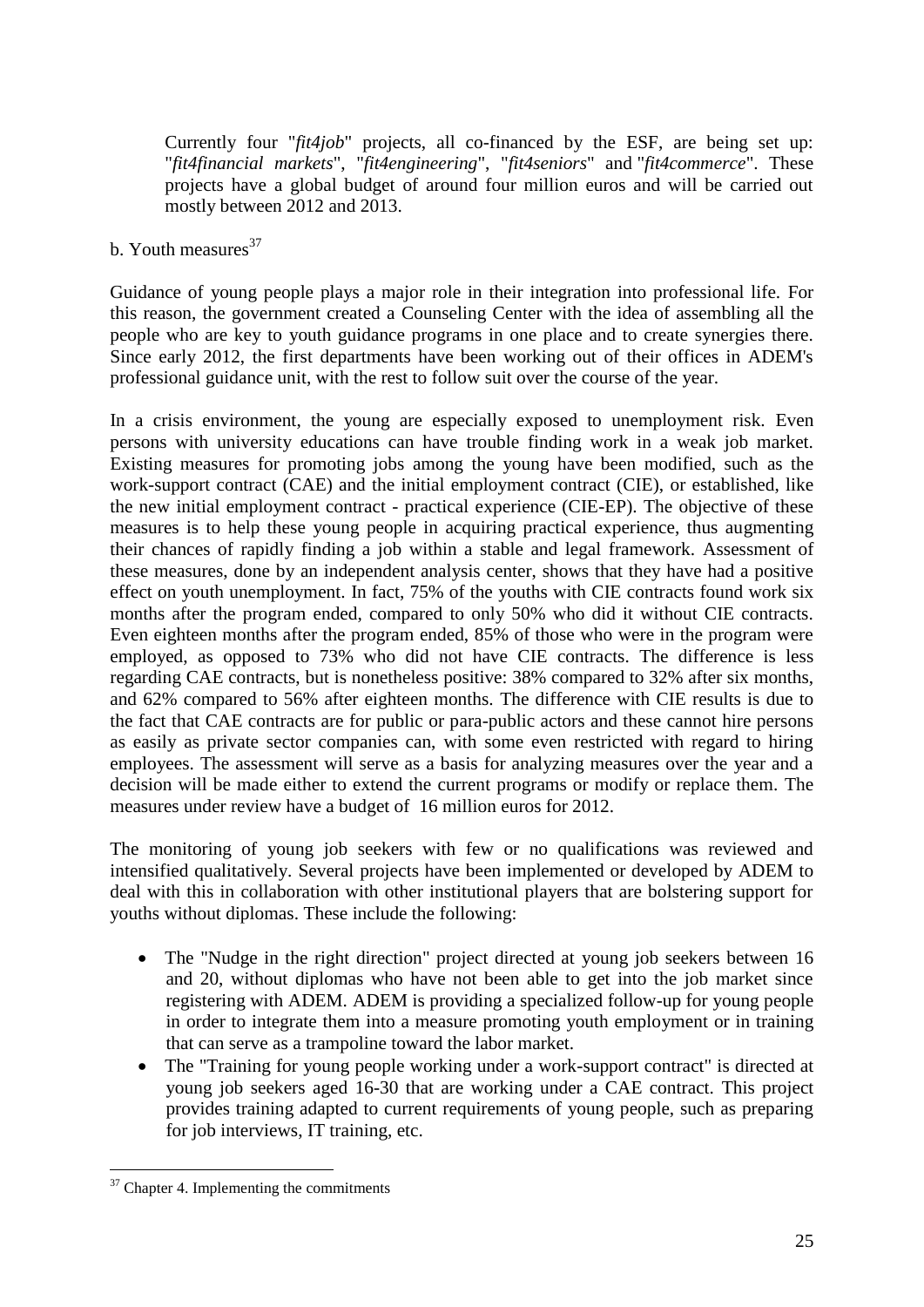Awareness workshops are being set up by ADEM for youths aged 16-24 who were unable to obtain apprenticeship positions prior to 1 November, 2011 to explain and offer various "transition" measures, possibilities and perspectives for their professional insertion.

For young early school leavers registered with ADEM, the organization's professional guidance department offers a motivational interview aimed at either returning to finish their studies through a "Second chance school" or getting an apprenticeship.

#### Future measures

Objective: Strengthen the employability of young people by means of training and guidance

- To provide the best support for young people beginning their professional lives, a "Youth Guarantee" program will be put in place. This is based on the guarantee model recommended on the European level and already working in Austria. ADEM must ensure that young job seekers obtain within four months of registering in the program either a job, an employment promotion measure, an appropriate training program or a paid internship to facilitate their entry into professional life.
- Initial training and guidance for young people plays a crucial role in increasing compatibility between the requirements of the labor market and knowledge and capabilities of the young . Youth employment policy is prepared in close cooperation with the various competent ministries and generally with all persons involved in promoting youth. This cooperation will be reinforced and improved by setting up a "Youth Counseling Center" that will host various services for youth, including those available through ADEM.
- Young people with minimum training are particularly affected by unemployment. For this reason, a pilot project offering training specifically targeting these young people will be launched this year. The project provides for integrating young people into training centers for two months. After the initial phase, they begin a more practical aspect of training, including experience in work environments.
- As part of the measures promoting young job seekers, the CAE uses a training plan of eight hours per week. Where young people cannot access the training they want in their centers, the range of training programs offered will be broadened so as to include more possibilities for youths.
- The CIE, CAE and CIE-EP measures will be analyzed over the course of this year using the evaluations as a basis. A decision will subsequently be made to either extend the current programs, modify them or replace them.
- c. Measures targeting women

Objective: Increase women's participation in employment

In 2011, the employment rate was 69.8% for persons aged between 20 and 64. The proportion of persons with a job was higher among men, at 77.8% than among women, at 61.7%.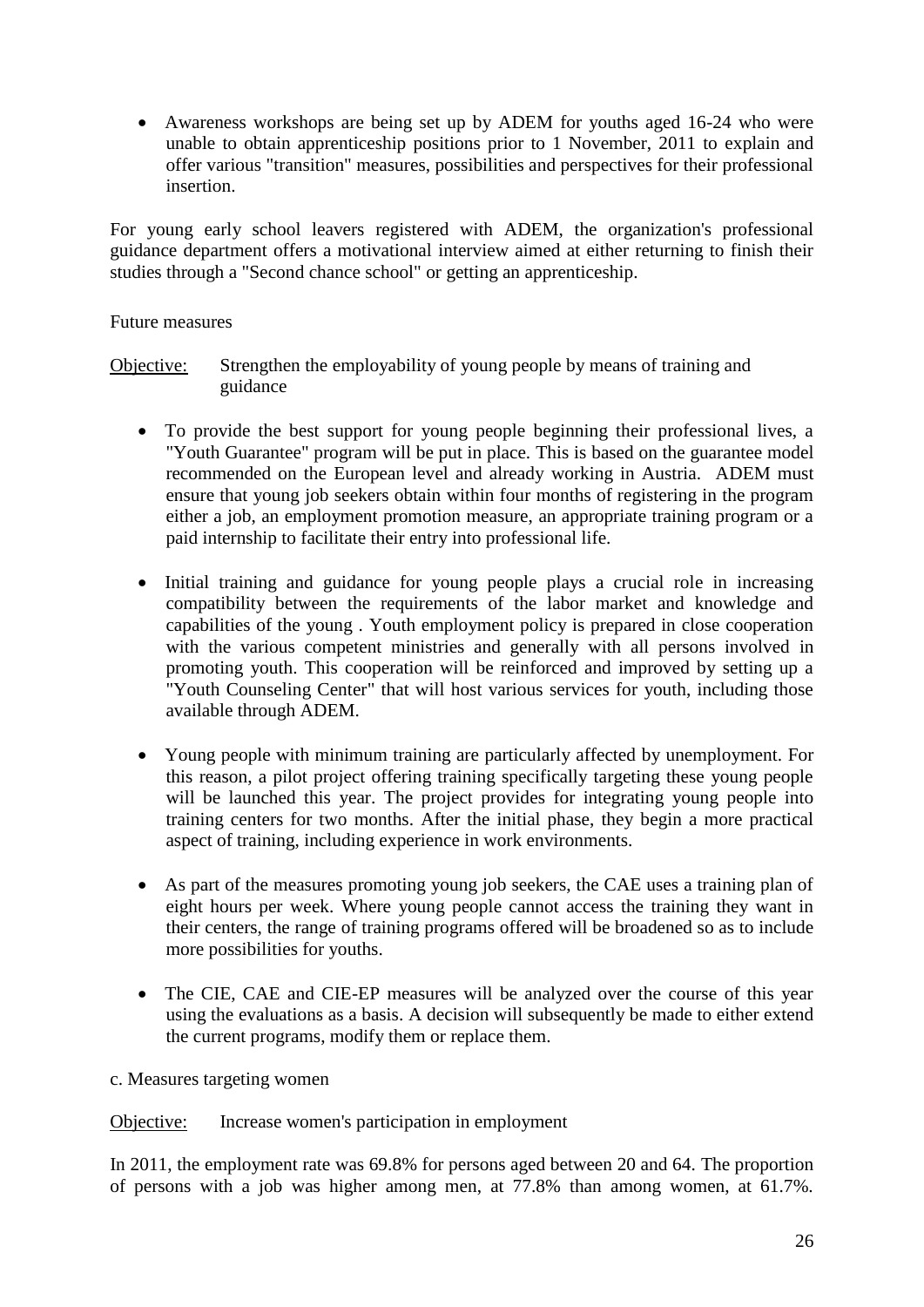Nonetheless, the gap is receding because the employment rate of women is changing more than that of men.

- It is essential to emphasize compromise between professional and family responsibilities, for example by providing child care services, day nurseries, full-time schooling and other programs to facilitate inserting women into the labor force. Coordination of policies at the inter-ministerial level is essential. Discussions are currently ongoing between the social partners regarding parental leave. These discussions could result in a relaxation of current regulations that would provide more diversified models that better accommodate the specific requirements of working men and women who wish to care for their children and that would make parental leave more attractive to men. In the mean time, the government is finalizing a draft law to ensure a minimal transposition of EU directive 2010/18/EU within the deadline.
- A group of additional actions and measures are being implemented by the government to increase the rate of women at work, including: The fight to reduce the wage gap – implementing a positive action program in the public and private sectors on the themes of equal treatment, equal weight in decision making and reconciling family and professional life – diversification of career possibilities – promoting women entrepreneurs – implementing innovative and flexible work organization models – the fight against stereotyping – equal share in family responsibilities – information, awareness and training campaigns. These measures are not only for those concerned, but for the general public as well.
- d. Measures benefiting older workers<sup>38</sup>
	- The draft law on the reform of the retirement system was submitted by the government to Parliament at the beginning of this year. As the reform of the early retirement system largely depends on this draft law, the process cannot be initiated until the definitive legislation is adopted. Nonetheless, talks with the social partners regarding modifications to make progressive early retirement more attractive have already begun. Note that changes in demography, notably the fact that in general people are beginning their professional careers progressively later, will result in the number of applications for early retirement dropping over the long term.

#### Future measures

 $\overline{a}$ 

- Objective: Increase the percentage of seniors on the job, while ensuring the well-being, safety and health of older workers at work.
	- In 2011, the Permanent Committee for Labour and Employment (CPTE) undertook discussions about the distinctive situation of older persons with relation to the labor market as part of the development of a national policy to promote employment among seniors. Against this backdrop, the government set up a conference in November, 2011 on managing the age pyramid in companies. The discussions contributed significantly to drawing up a draft project introducing a bundle of measures promoting an ages policy in companies. This draft law should include an obligation for employers with over 150 staff to draw up an ages management plan that focuses on recruiting older workers, anticipating career changes, improving working conditions,

 $38$  Chapter 4. Implementing the commitments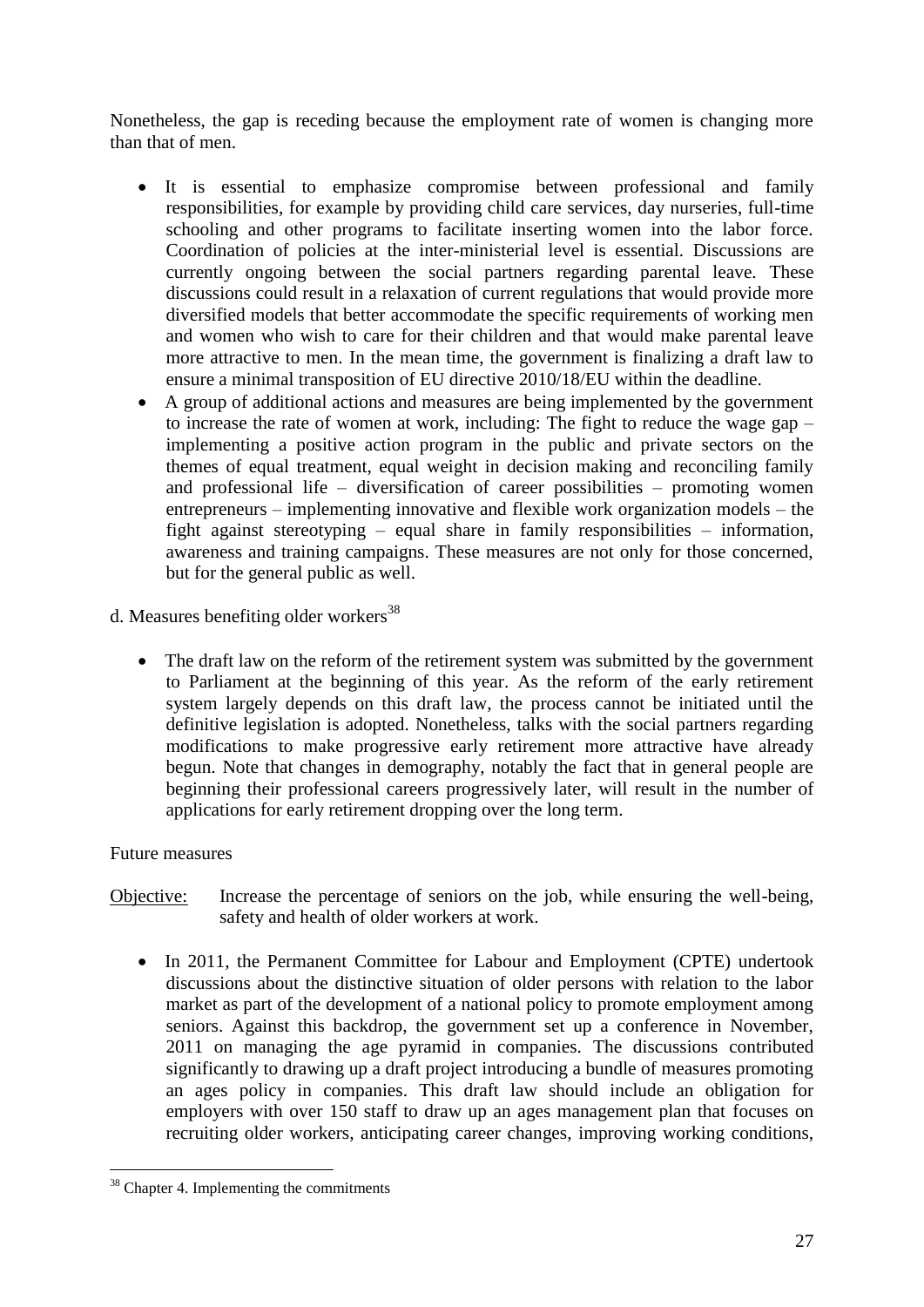providing access to continuing education and passing on knowledge and skills to lesser experienced workers. Financial initiatives are being included for the companies in this group, as well as for those companies not required to draw up plans but who voluntarily apply an ages management plan. Companies with more than 150 employees that are already covered by such a plan through a collective bargaining agreement or an inter-professional accord are not necessarily constrained by this obligation.

Apart from this measure, a Center for analyzing and promoting improved working conditions is being planned. The objective of this center will be to improve working conditions in order to reduce occupational illnesses and to lower the number of reclassifications. In order to arrive at this, working conditions experts would be available to companies who desire to implement a preventive plan in this area.

e. Measures favoring persons with specific needs

#### Objective: Improve means of support for these persons and promote their reclassification in the labor market

- The government shall continue to consider accessing employment and integration into the primary labor market, as well as providing protected structures offering jobs to handicapped persons as a priority, since employment is a key factor for integrating such persons. This integration will promote autonomy and economic independence of these persons. A conference dealing with handicaps and employment brought together the persons concerned last year - handicapped workers, managers of protected structures, employers and unions - to draw up a list of priorities in the domain and to share good practices in recruiting. Other awareness campaigns will follow aimed at the public and private sectors. These measures include the support of job coaching projects, initiatives aimed at integrating handicapped people into the labor market and providing follow-up.
- A special effort will be extended to the category of job seekers designated as reclassified externally<sup>39</sup>. They will receive improved follow-up for re-insertion appropriate to their situations. In a more global sense, the government is currently finalizing discussions regarding a modification to the reclassification system. The concept is based on supporting companies in their efforts to improve working conditions, by making experts in the field available, to promoting internal reclassification within companies rather than external reclassification, but above all on improving success rates in finding new jobs for reclassified persons.

In addition, reclassified persons will be better protected.

 $\overline{a}$ 

f) Management of the age pyramid in Luxembourg's civil service

A comparative study analyzing programs implemented in foreign civil services and making recommendations is in the final phases of preparation.

<sup>&</sup>lt;sup>39</sup> Persons who are reclassified externally are person with a reduced capacity for work who cannot work at the last position they occupied and cannot be reclassified into a job that fits their capacities within the same company. They are consequently reclassified to another company wherever possible.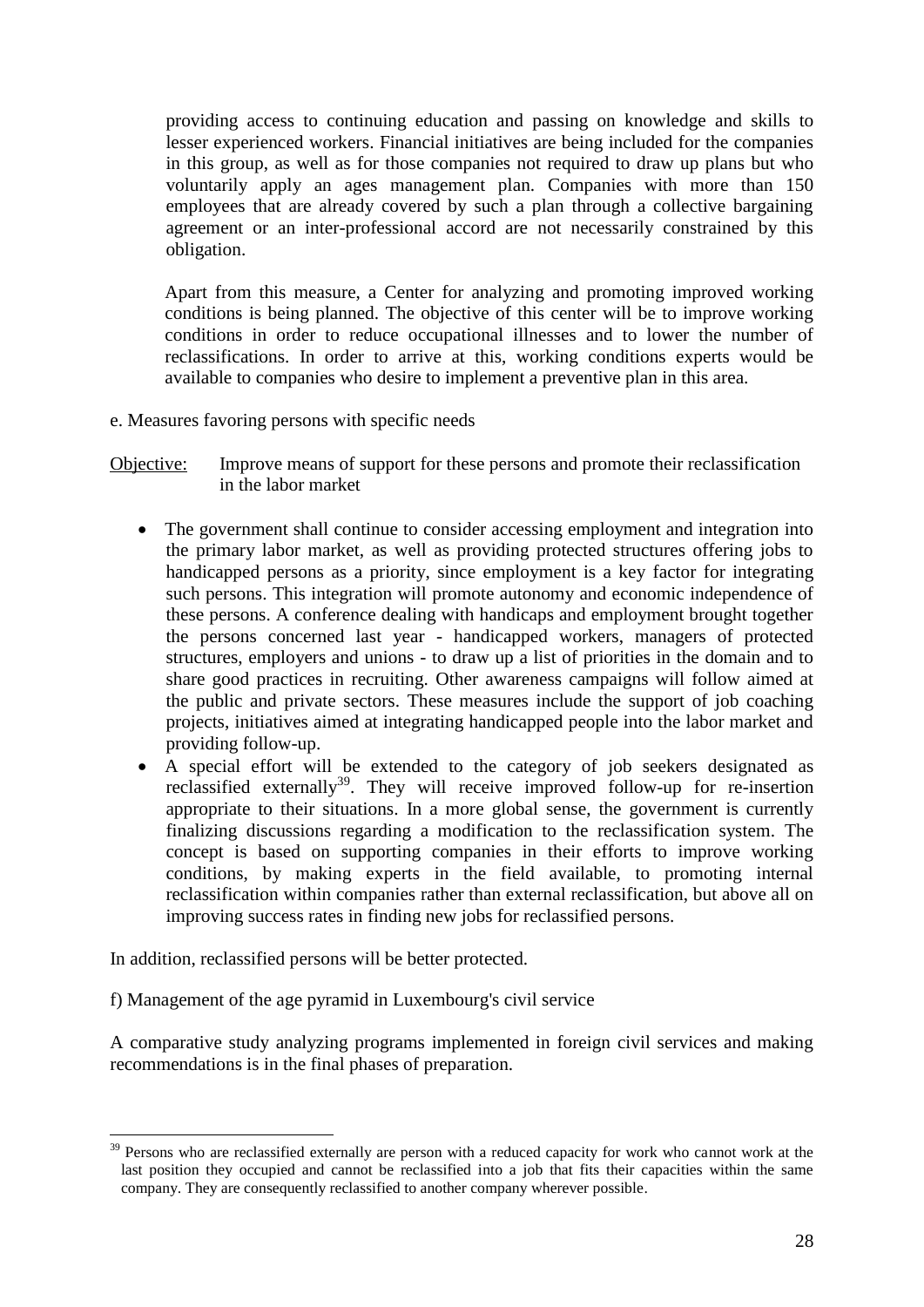The agreement of the government and of the *Confédération de la Fonction Publique* (CGFP) under the civil servants reform calls for a certain number of measures that correspond particularly to the recommendations made for active management of the age pyramid, including:

- Measures for maintaining and developing professional and personal skills including:
	- o Introduction of management by objectives in the administrations and departments and setting up annual interviews between civil servants and their hierarchical superiors:
	- o Introduction of a system for evaluating professional and personal skills at key intervals in a person's career
	- o Introduction of a procedure for improving professional services and a professional incompetence procedure
- Incorporating the life-long learning principle and the possibility of attaining a university degree with partial exemption from service and authentification of acquired professional experience (regardless of the scope of the task), and, in parallel, a system providing open access to different careers within the service
- Prolongation of the procedure for changing administrations in the public and municipal sectors, following a detailed review of basic methods, and following consultations with the persons concerned
- Introduction of the possibility of obtaining therapeutics leave on a part-time basis
- Possibility of progressive withdrawal from working life by combining part-time work with a partial pension.

The government will shortly be referred the transposition texts for these measures, the legislative texts of which will be subsequently submitted to Parliament. In the same vein, regulatory provisions introducing new flexible work hour methods in government administrations and provisions for leave schemes for civil servants have already gone into effect. The Grand Duchy regulation on flexible working hours adapted the terms of presence and absence of civil servants at the workplace to the objective of reconciling professional life with family life even more, while safeguarding the interest of public service. Regulations concerning leave were modified to set leave on social grounds at four hours per month, including for part-time staff working on at least a half-time basis. Lastly, a draft law setting the terms and conditions for a time savings account in the civil service was submitted on 22 December, 2010 with the objective of granting better flexibility in managing working time, particularly with regard to the legal retirement age and reconciling family and work life.

# <span id="page-28-0"></span>*5.2 The R&D objective and the key measures for achieving it*

European Objective: "*improving the conditions for research and development, in particular with the aim of raising combined public and private investment levels in this sector to 3% of GDP; the Commission will elaborate an indicator reflecting R&D and innovation intensity.*"

# <span id="page-28-1"></span>**5.2.1 National Target**

The government has set an **interval of 2.3 to 2.6% of GDP as a national goal for R&D intensity**, under the Europe 2020 strategy, while seeking to maximize effectiveness of expenditures and the efficiency of the action to be undertaken, in a change process that will take into account the absorption capacity of the nation's system. As a sub-objective for 2020, the government has set an interval of between 1.5% and 1.9% for the private sector and 0.7%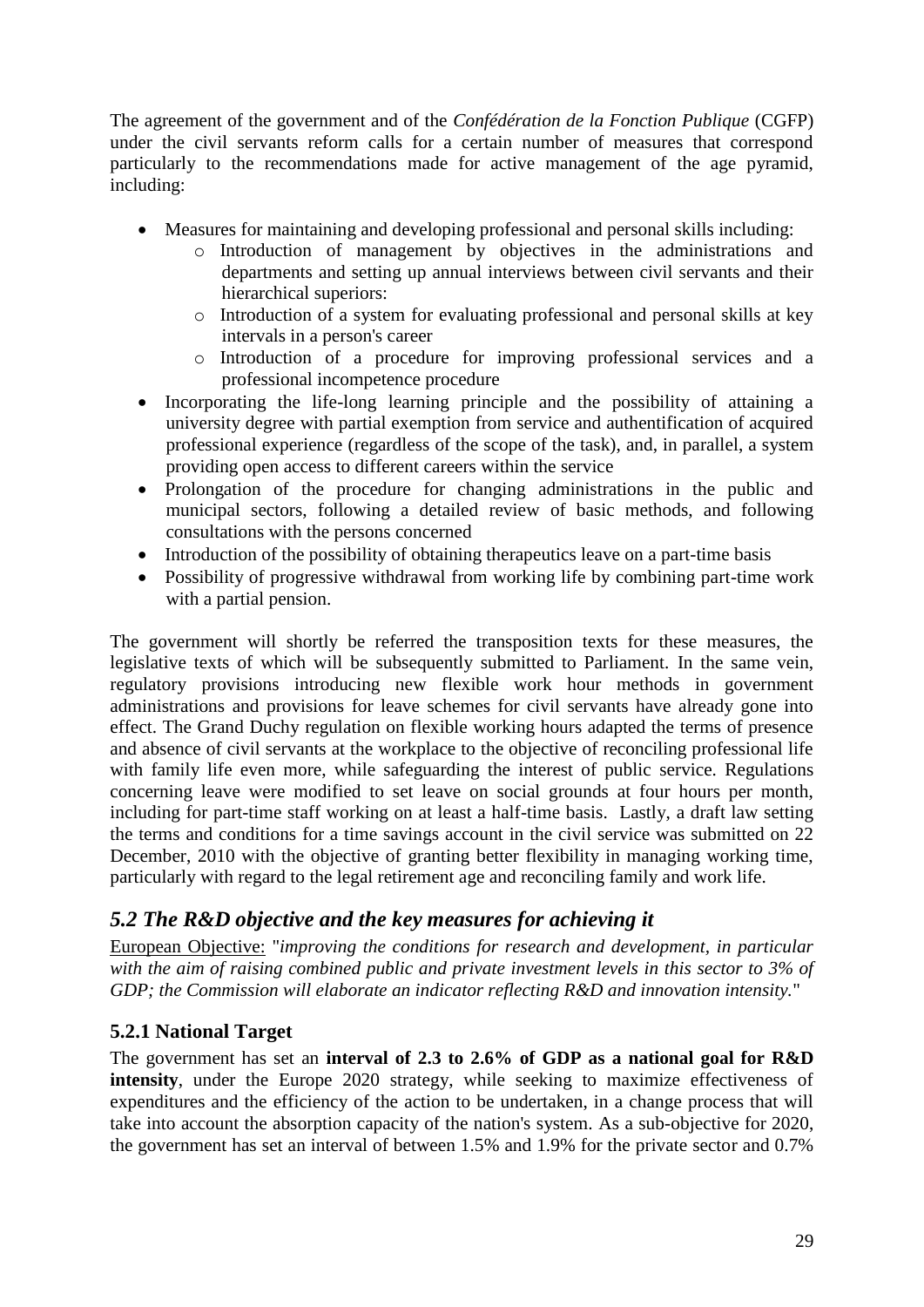to 0.8% in the public sector. The government's intermediate objective is an overall rate of 2% by 2015.

#### <span id="page-29-0"></span>**5.2.2 Key measures**

a. Measures for achieving the nation's target in public research

Changes to the nation's budget benefiting research-development-innovation (RDI) in both the public and private sectors have continued to grow, moving from  $\epsilon$ 28 million in 2000, which then represented 0.13% of GDP, to  $\epsilon$  280 million in 2012, or 0.66% of the budget. The change in budget allocations alone demonstrates the government's resolve in developing RDI investments and in making continued investment a long-term policy for the country's development and diversification. Public budget allocations for 2013 and 2014 benefiting RDI are expected to increase annually around 5%.

|               | 2006 | 2007  | 2008  | 2009  | 2010  | 2011  | 2012  | 2013* | 2014* |
|---------------|------|-------|-------|-------|-------|-------|-------|-------|-------|
| Mn $\epsilon$ | 13.8 | 142.6 | 183.1 | 200.2 | 247.7 | 253.4 | 280.0 | 296.0 | 310.0 |
| % GDP         | 0.35 | 0.41  | 0.46  | 0.54  | 0.62  | 0.60  | 0.66  | 0.67  | 0.66  |

**Table 3: Changes in budget allocations for RDI from 2000 to 2014**

*\* estimated* 

Source: Ministry of Higher Education and Research

The table indicates that research in the private sector is playing and will continue to play a predominant role. In contrast with other EU and OECD countries, research performed in the private sector represents over 70% of all research expenditures on the national level. It is important to note that the proportion of publicly financed research has continued to grow over the course of the past decade, rising from 7.5% of total research expenditures in 2000 to 28.8% of total research expenditures made in the nation in 2010. This progression is a consequence of the political actions by the government since 1999, such as setting research intensity development objectives enumerated by expenditure objectives, establishing the University of Luxembourg, acquiring membership in international organizations such as the European Space Agency or the European Molecular Biology Laboratory, and the introduction of performance contracts, to name a few.

> **Table 4: Changes in gross domestic expenditures and in intensity of research by sector**

| ul research by sector |           |                        |           |                          |           |                  |  |  |  |  |
|-----------------------|-----------|------------------------|-----------|--------------------------|-----------|------------------|--|--|--|--|
|                       | Public    | Intensity ( $\epsilon$ | Private   | Intensity ( $\epsilon$ / | Total     | Total            |  |  |  |  |
|                       | research  | GDP)                   | research  | GDP)                     | $\in$ Mn. | $(\epsilon$ GDP) |  |  |  |  |
|                       | $\in$ Mn. |                        | $\in$ Mn. |                          |           |                  |  |  |  |  |
| 2000                  | 27.5      | 0.13                   | 337.0     | 1.53                     | 364.5     | 1.66             |  |  |  |  |
| 2005                  | 64.0      | 0.21                   | 408.0     | 1.35                     | 472.0     | 1.56             |  |  |  |  |
| 2006                  | 78.5      | 0.23                   | 485.0     | 1.42                     | 563.5     | 1.65             |  |  |  |  |
| 2007                  | 96.6      | 0.26                   | 495.0     | 1.32                     | 591.6     | 1.58             |  |  |  |  |
| 2008                  | 118.0     | 0.30                   | 482.0     | 1.22                     | 600.0     | 1.52             |  |  |  |  |
| 2009                  | 149.6     | 0.40                   | 470.7     | 1.26                     | 620,3     | 1.66             |  |  |  |  |
| 2010*                 | 191.6     | 0.48                   | 466.0     | 1.16                     | 657.6     | 1.64             |  |  |  |  |
| $2011*$               | 215.0     | 0.50                   |           |                          |           |                  |  |  |  |  |
| $2012*$               | 240.0     | 0.56                   |           |                          |           |                  |  |  |  |  |
| $2013*$               | 255.0     | 0.58                   |           |                          |           |                  |  |  |  |  |
| $2014*$               | 270.0     | 0.57                   |           |                          |           |                  |  |  |  |  |

*\* estimated* 

Source: Ministry of Higher Education and Research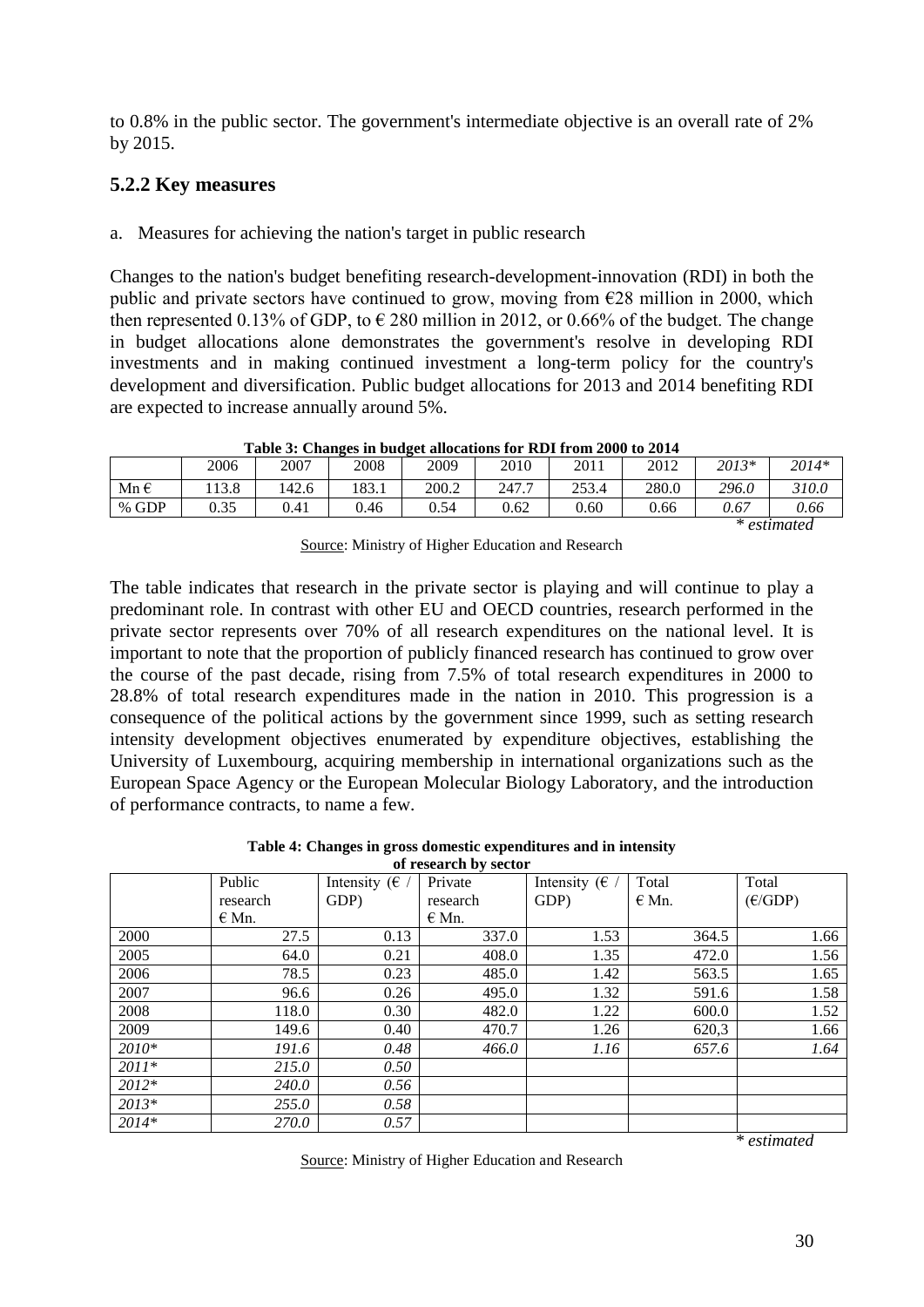The table below shows financial contributions by the Government and Third Party financing for the period 2008-2013 (actual figures for 2008-2010 and approved figures for 2011-2013)

|                              |       | $($ uctum $\frac{1}{2}$ urts for 2000 2010 und upproved |       |                  |        | $\frac{1}{2}$ and $\frac{1}{2}$ and $\frac{1}{2}$ and $\frac{1}{2}$ |        |                  |
|------------------------------|-------|---------------------------------------------------------|-------|------------------|--------|---------------------------------------------------------------------|--------|------------------|
| University<br>$\epsilon$ Mn. | 2008* | 2009*                                                   | 2010* | $\Sigma$ 2008-10 | 2011** | 2012**                                                              | 2013** | $\Sigma$ 2011-13 |
| $CFE***$                     | 80.0  | 92.9                                                    | 91.1  | 264.0            | 106.0  | 120.2                                                               | 131.7  | 357.9            |
| Third party                  | 8.8   | 12.7                                                    | 16.3  | 37.8             |        |                                                                     |        |                  |
| financing                    |       |                                                         |       |                  | 18.0   | 20.0                                                                | 23.0   | 61.0             |
| <b>Total</b>                 | 88.8  | 105.6                                                   | 107.4 | 301.8            | 124.0  | 140.2                                                               | 154.7  | 418.9            |
|                              |       |                                                         |       |                  |        |                                                                     |        |                  |
| <b>CRP/CEPS</b><br>$E$ Mn.   | 2008* | 2009*                                                   | 2010* | $\Sigma$ 2008-10 | 2011** | 2012**                                                              | 2013** | $\Sigma$ 2011-13 |
| <b>CFE</b>                   | 51.4  | 55.1                                                    | 61.6  | 168.3            | 66.3   | 69.4                                                                | 72.5   | 208.2            |
| Third party                  | 26.2  | 32.7                                                    | 32.6  | 91.5             |        |                                                                     |        |                  |
| financing                    |       |                                                         |       |                  | 42.6   | 47.1                                                                | 52.2   | 141.9            |
| <b>Total</b>                 | 77.6  | 87.8                                                    | 94.2  | 259.8            | 108.9  | 116.5                                                               | 124.7  | 350.2            |
|                              |       |                                                         |       |                  |        |                                                                     |        |                  |
| FNR $(\epsilon$ mn)          | 2008* | 2009*                                                   | 2010* | $\Sigma$ 2008-10 | 2011** | 2012**                                                              | 2013** | $\Sigma$ 2011-13 |
| <b>CFE</b>                   | 27.4  | 28.2                                                    | 40.3  | 95.9             | 35.2   | 45.0                                                                | 52.0   | 132.2            |
| Third party                  | 2.6   | 3.8                                                     | 2.5   | 9.9              |        |                                                                     |        |                  |
| financing                    |       |                                                         |       |                  | 2.1    | 1.6                                                                 | 0.7    | 4.4              |
| <b>Total</b>                 | 30.0  | 32.0                                                    | 42.8  | 104.8            | 37.3   | 46.6                                                                | 52.7   | 136.6            |
| <b>Expenditures</b>          | 13.3  | 29.5                                                    | 40.6  | 83.4             | 53.2   | 60.8                                                                | 61.0   | 175.0            |

**Table 5: Financial contributions by the Government and Third Party financing for the period 2008-2013 (actual\* figures for 2008-2013 and approved\*\* figures for 2011-2013)**

Notes: \*\*\* CFE includes the Government's contribution from the *Luxembourg Center for Systems Biomedicine* (LCSB) Source: Ministry of Higher Education and Research

With regard to the national public research objective, government action in 2011 focused on:

- The second founding contract for 2010-2013 with the University of Luxembourg
- The 2011-2013 performance contracts with the public research centers for Health/ Gabriel Lippmann/Henri Tudor, the CEPS, the National Research Fund (FNR) and Luxinnovation
- Concentrating the nation's R&D effort on a limited number of priority domains, especially the CORE program for 2008-2013 of the FNR. In 2011 the program supported 28 projects, representing a volume of  $\epsilon$  16.2 million
- The 2008-2013 aid program for research-training (AFR) of the FNR, which is the primary national instrument for supporting the training of young researchers at the doctoral and post-doctoral level. In 2011, a total of 101 of the 200 doctorate proposals, and 40 of the 92 post-doctorate proposals were chosen for financing, representing commitments of  $\epsilon$  17 million. At the end of 2011, FNR had supported a total of 442 doctorate and 106 post-doctorate candidates, for a total of 548 projects under the AFR program. It should be noted that the post-doctorate section is cofinanced by the European Commission through its FP7-COFUND in the amount of  $\epsilon$ 3.1 million for 2009 and 2012 and again for 2012-2015, contributing  $\epsilon$ 4.2 million.
- The 2008-2013 ATTRACT and PEARL programs of the FNR, which seek to encourage young researchers and top researchers to come to Luxembourg to work. In 2011, the FNR chose one ATTRACT project with financial support of  $\epsilon$ 1.45 million and two PEARL candidacies in the amount of  $\epsilon$  8.9 million over 5 years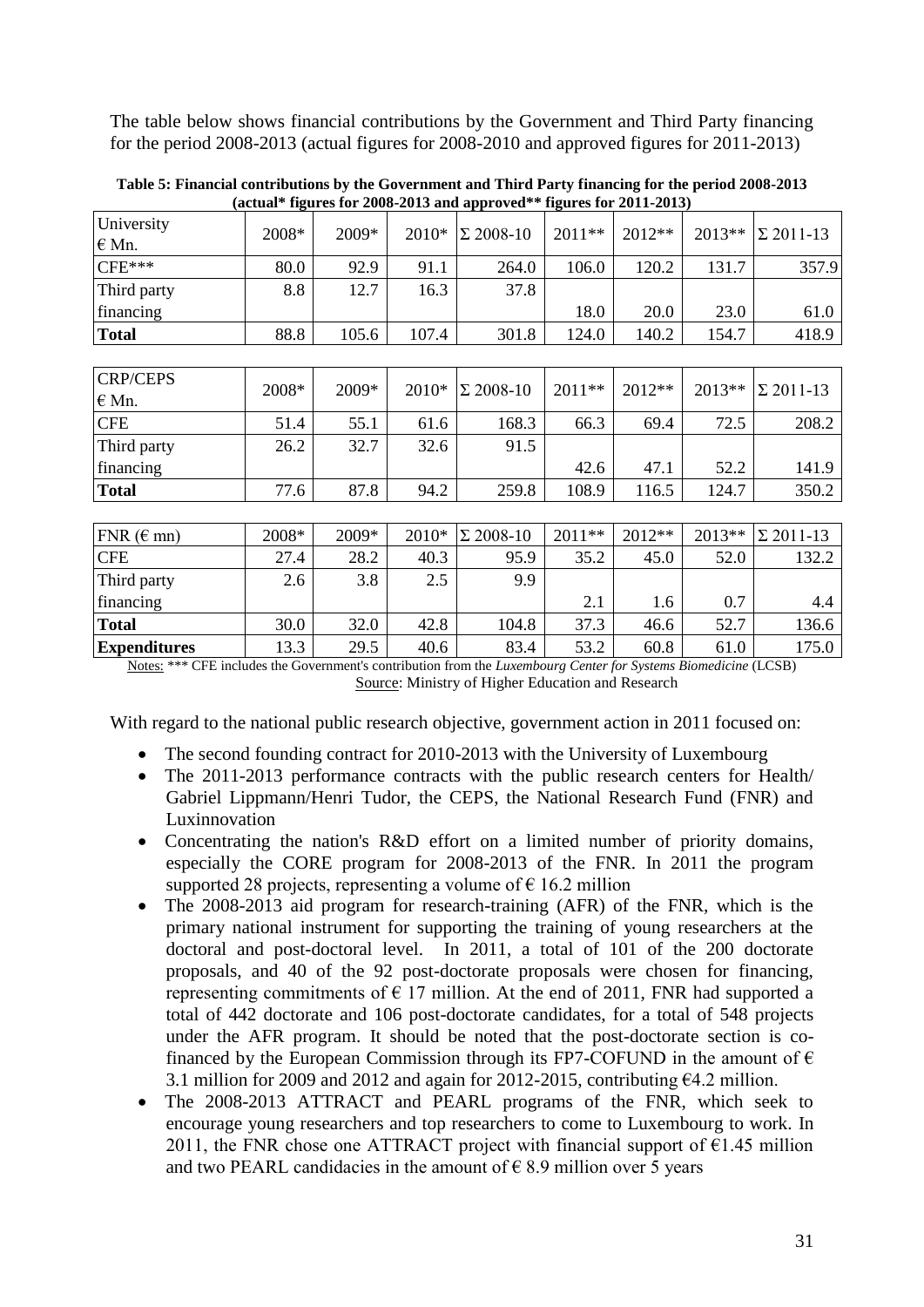• The implementation of a strategic partnership initiative with three U.S. research institutes of world renown in the area of molecular diagnostics, with the objective of establishing a technological skills center in personalized medicine. In 2011, the three entities involved in the action plan, the Integrated Biobank of Luxembourg (IBBL), the CRP-Santé and the University of Luxembourg developed a joint strategy for future development of their activities by setting up the *Personalized Medicine Consortium* (PMC) to coordinate insurance interests with research priorities in the selected areas of cancer, diabetes, Parkinson's disease and cohort studies under a personalized medicine framework, to organize joint seminars and to use available resources and infrastructure efficiently.

In order to encourage the promotion of research results, the FNR has examined the opportunity to establish a program for which the primary objective will be to perform *proofof-concept* studies. Based on an international *Best Practice*s study, the FNR analyzed a duo of preliminary pilot projects. The evaluation of the final recommendations will occur in 2012.

The government action is a steadfast component of the knowledge triangle concept that aims to bolster the link between research, higher education and innovation. The implementation of this concept will be reinforced in the Cité des Sciences at Esch-Belval, which will host two faculties of the University of Luxembourg, the public research centers Gabriel Lippmann et Henri Tudor, the CEPS and the incubator for companies on a single site as from 2015. From this perspective, the government will support the establishment of *start-ups* and *spin-offs* within host structures for young innovative companies by providing adequate supervision in the Esch-Belval and Foetz incubators.

As part of this, as from 2013, a five-year program will be implemented to mass digitize the collections of the National Library (BnL) and the nation's archives so as to substantially augment the mass of digitized documents in order to guarantee competitiveness of researchers that consecrate their work to Luxembourg and to "Luxemburgistik" studies. With regard to the BnL, the goal is to digitize and publish on line the entire Luxembourg collection of copyright-free printed matter to include books, magazines, maps, plans and engravings during this period.

Initiatives aimed at exploiting the innovation potential of small and medium sized companies (SME) multiplied in 2011 with a series of territorial seminars on managing innovation, organized by Luxinnovation in collaboration with the Chamber of Trade, with a specific focus on traditional SMEs.

The *Cluster* program is set up around five thematic *Cluster*s: the *Luxembourg Materials Cluster* for materials and technology for production, the *Luxembourg ICT Cluster* for ICT, *Luxembourg Space Cluster* concerning aeronautics and space, *Luxembourg BioHealth Cluster* for health sciences and technologies and *Luxembourg EcoInnovation Cluster* focusing on ecotechnologies and sustainable development. Luxinnovation provides a lead role in these *clusters*, coordinating and organizing monitoring of the work. In 2010, a new governance policy went into effect to implement a common methodology. In 2011, structuring efforts were pursued with a specific work program breakdown for each cluster. The 4th edition of the Luxinnovation Forum, "*Business Meets Research*" was held in May, 2011 with over 350 participants coming from Luxembourg and the Greater Region. Subjects dealt with in the conferences and *workshops* were based on the five cluster themes. This annual event is a showcase for skills and know-how of public research in Luxembourg and is intended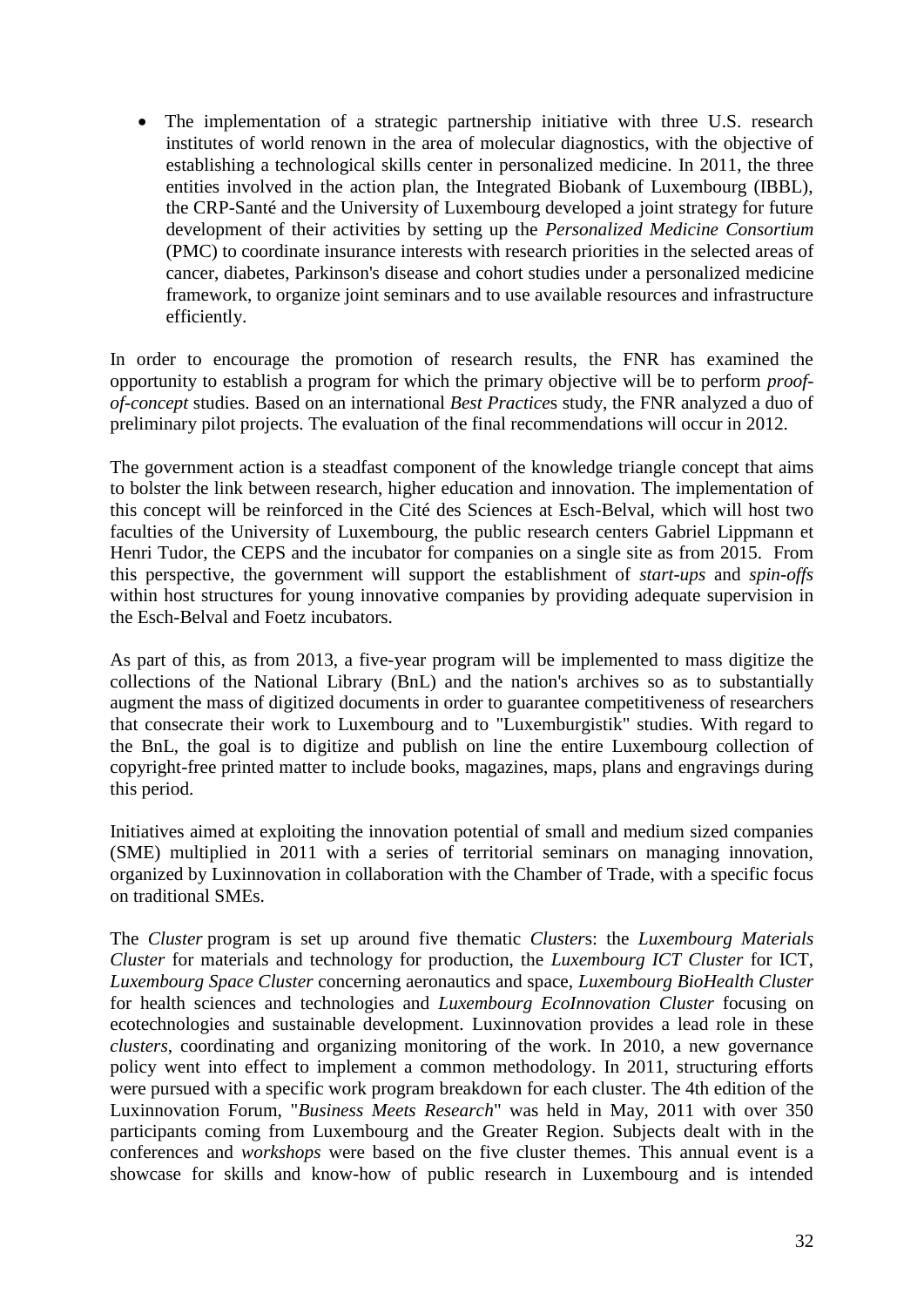primarily for companies who seek to consult with external experts. The new aspect of the 2011 edition of the event was the Innovation Matchmaking concept, aimed at generating direct and effective contacts among participants. Over 120 pre-programmed interviews were held, complemented by the meeting and exchange of information possibilities in the seven thematic *workshops* and informal *networking* opportunities during the day.

Luxinnovation and the FNR published a joint brochure in 2011, entitled "Boost your competitiveness with public knowledge: finding opportunities for public-private partnerships". The new generation of the Luxembourg gateway for innovation and research was officially launched in 2011 as part of the Luxinnovation forum "*Business Meets Research*". This ambitious project for reshaping the portal is the fruit of a close collaboration between Luxinnovation and the Centre for Information Technologies of the State (CTIE). This tool provides centralized and unique access to key information concerning RDI in Luxembourg. It is broken down into seven thematic headings and produces a weekly newsletter that can be customized according to the interests of persons browsing through them.

b. Measures for achieving the nation's target in private research

With regard to the national private research objective, government action in 2011 focused on:

- Promoting RDI efforts throughout the innovation chain Following a rise in new RDI aid applications in 2010 - quite spectacular in light of the crisis - of 83.3% with relation to 2009, new applications followed a more normal increase, up 4.5% compared to 2010. The trend continues to move along the right path, with an average of 80 cases per year incorporated into performance contracts with Luxinnovation<sup>40</sup>. An increase of 65% in applications was registered over 2010 figures for the new aid schemes under the RDI law, whose objective is essentially to motivate an innovation process among companies with no experience in the area, primarily SMEs. This includes aid for feasibility studies, for protecting technical intellectual property rights, for young innovative companies, for innovation consulting services and support of innovation and for innovation of process and organization in departments. In addition, 85.7% of these applications come from SMEs.
- A significantly greater participation in international programs and initiatives and financial return on these stakeholdings – this involves investing in the 7th Framework program on research and development (PCRD), in the *Competitiveness and Innovation Framework Programme* (CIP), in the initiatives under Article 185/187 of the treaty and European Space Agency (ESA) programs. The figures regarding the stakeholding have not yet been definitively determined for these programs and initiatives, and those that are known concerning the ESA programs relate only the first half of 2011. As such, the balance sheet and notably the financial return must still be deemed incomplete and temporary. With those constraints in mind, Luxembourg at present has registered a financial return of  $E14.5$ million for 2011, which represents a rate of return of 22% of the  $\epsilon$  65 million that was set as an objective for the three-year period of 2011 to 2013. Luxembourg's overall stake in the 7th PCRD (2007-2013) is moving along an upward trend. This increase follows in

 $\overline{a}$  $40$  It should be emphasized that the 240 new aid applications motivated by Luxinnovation between 2011-2013 refers to not only those under the law dated 5 June 2009 for promoting RDI, but also covers those submitted based on the law dated 18 February 2010 on the protection of the environment and the rational use of natural resources.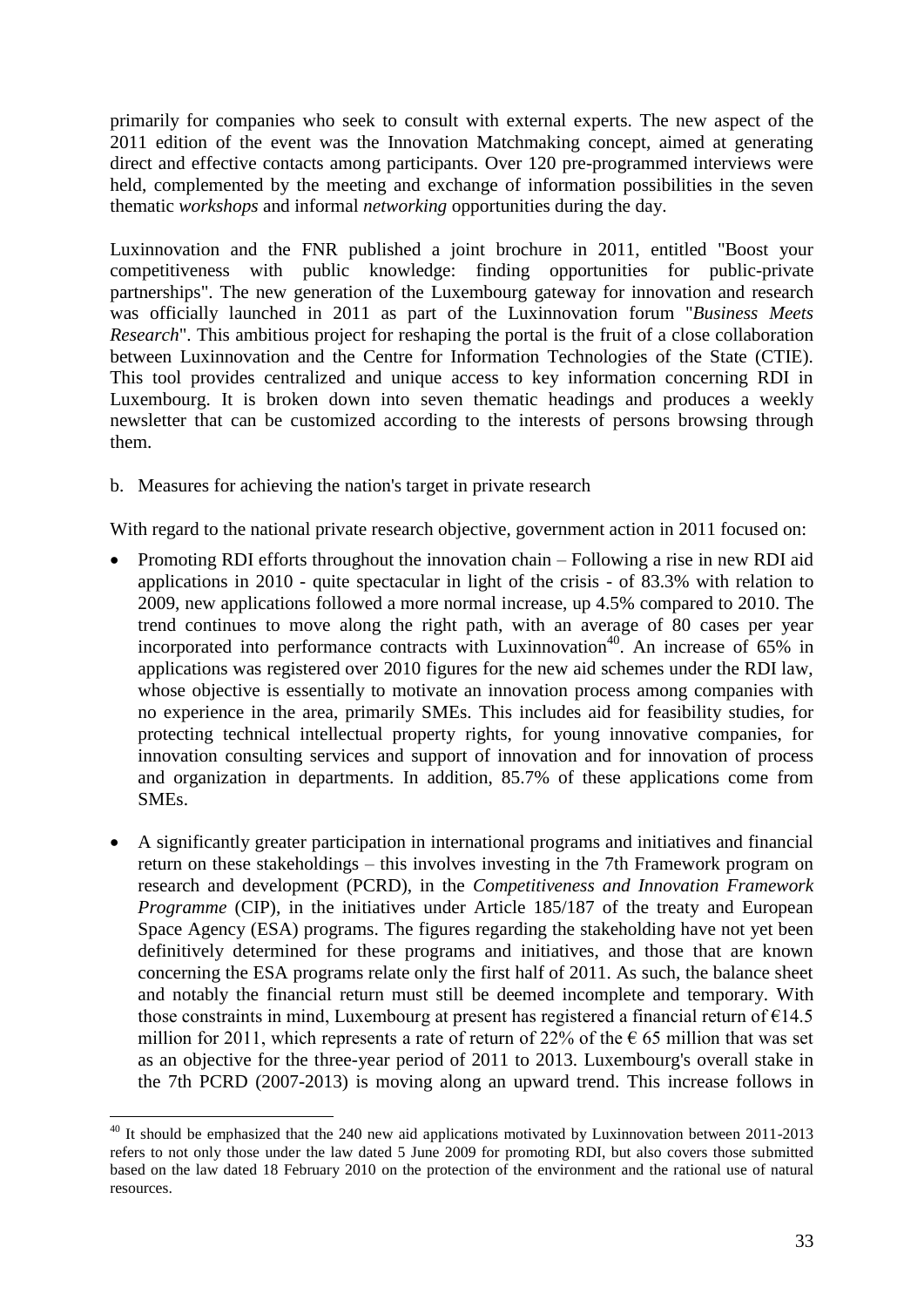some manner the change in budget allocations to 7th PCRD calls for proposals, which have nearly doubled between 2007 and 2012. As on 16 February, 2012, when the latest e-Corda database update, which lists all stakeholdings in the 7th PCRD, was done, it was found that there were 699 Luxembourg stakeholding proposals, of which 136 were approved. The total of investments made by Luxembourg entities to date amounts to  $\epsilon$ 50.1 million euros, with Community co-financing of  $\epsilon$  30.5 million. In 2011, 56 investment projects from 34 different Luxembourg companies in response to calls for proposals in the 7th PCRD received a partial reimbursement of applications costs through the *de minimis* Fit4Europe-FP7 measure. Their progress with relation to the 33 applications of 2010 is also a demonstration of the general growth trend of Luxembourg participation in international and community programs and initiatives.

- Adaptation of the Luxinnovation 2011-2013 performance contract to government priorities in the area of RDI – in a preliminary version, with counts on several indicators still valid, the return rate for the three-year objectives using a reference period of 2011- 2013 are between 20 and 53%, excepting the number of *spin-offs* of public research organizations supported by Luxinnovation, for which the 2011-2013 objective was 9, and the number achieved in 2011 was 0.
- c. Extend efforts to promote productivity and innovation in public administration operations
- Reforms in the area of statutes and salaries for all civil servants was one of the principal elements of the 2009 government program in the civil service domain. The primary goal was to modernize the government, with an eye to quality, efficiency and transparence. The expected reform will put in place a new career structure in the public sector, where the traditional principles of initial classification according to education level and promotion by seniority will be complemented by better recognition of experience, life-long education and commitment and assumption of responsibility. In stressing improved efficiency and quality in the administration, the government is requiring its ministries to systematically incorporate the management by objectives concept as a steering tool in the area of personnel management and organization. The 15 July, 2011 agreement between the government and the CGFP union organization addresses several subjects including:
	- o New career structuring
	- o Reform of internships
	- o Management by objectives
	- o An evaluation system of personal and professional skills
	- o A procedure for improving professional services and for addressing cases of professional incompetence

The government will shortly be presented with the transposition texts of these measures, the legislative texts of which will be subsequently submitted to Parliament.

 Efforts to implement electronic administration processes are continuing. The promotion of this platform is being done to make both citizens and companies aware of the advantages of systematic use of these new methods of communication with the various administrations. A centralized help desk was set up to address all administrative questions that citizens and companies may have. Questions that cannot be dealt with immediately by this support unit are redirected to correspondents on a second level within the administrations concerned. All recurring question/response cases are entered into a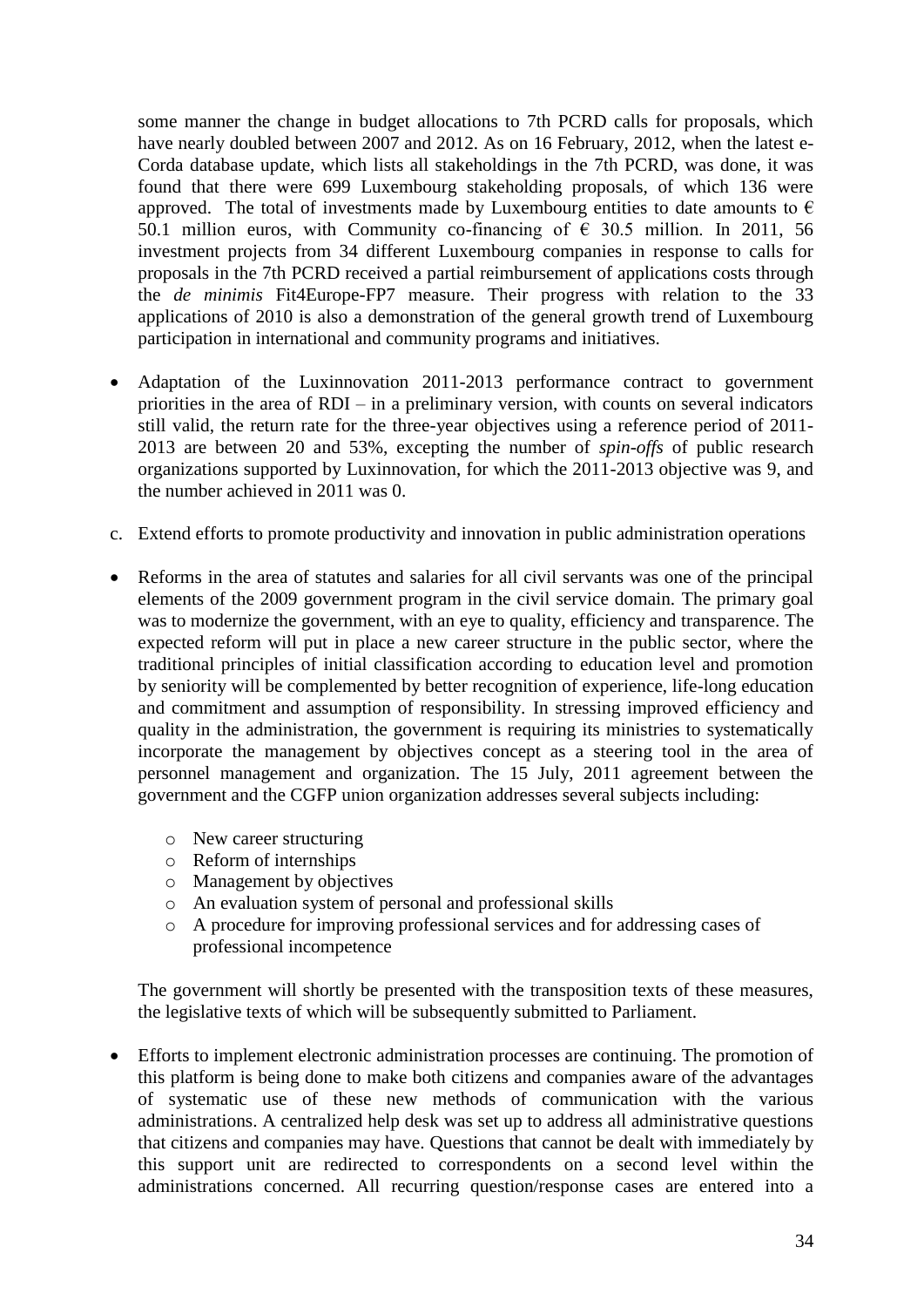database that will eventually be accessible by the general public through the one stop system. As from 2011, it has been possible to set up a new company electronically. At this stage, the process includes an application for establishing the company, registering with the social security administration and opening a VAT account. Registering companies in the Register of Companies (RCS) can also be done on line by solicitors. The objective is to extend the catalogue of on line services to the 150 most widely used administrative process by the end of 2012.

A new version of the one stop concept infrastructure will be used to manage interoperability between administrations contributing data as part of the same process. The *eCommodo* process, which was adapted to the new legislation relating to ranked companies, will be the first application of this.

# <span id="page-34-0"></span>*5.3 The climate change and energy objective and the key measures for achieving it*

European Objective: "*reducing greenhouse gas emissions by 20% compared to 1990 levels; increasing the share of renewables in final energy consumption to 20%; and moving towards a 20% increase in energy efficiency; the EU is committed to taking a decision to move to a 30% reduction by 2020 compared to 1990 levels as its conditional offer with a view to a global and comprehensive agreement for the period beyond 2012, provided that other developed countries commit themselves to comparable emission reductions and that developing countries contribute adequately according to their responsibilities and respective capabilities*".

This climate change and energy objective is based on European Council decisions within the context of the Energy/Climate package of March, 2007, which put greenhouse gas reductions for Luxembourg at 20% by 2020 with relation to the year 2005 in the sectors not covered by the greenhouse gas emission (GHG) allowance trading system $4$ <sup>1</sup>. In the area of energy, Luxembourg's objectives for 2020 are a share of 11% of renewable energy resources in our final energy consumption and 10% of renewable source fuels in final energy consumption in the transportation sector<sup>42</sup>. An improvement in energy efficiency is included in this program.

#### <span id="page-34-1"></span>**5.3.1 Greenhouse gas emissions objective**

#### <span id="page-34-2"></span>**5.3.1.1 National target**

The most recent inventory of GHG in Luxembourg covers the period of  $1990-2010^{43}$ . It indicates that total emissions amounted to  $12.08$  million tons of  $CO$ -equivalent for the year 2010, excluding international air transportation and the land use, land use change and forestry (LULUCF) factor<sup>44</sup>. This amount is very near the 2008 figure of 12.05 million tons of CO2e,

 $\overline{a}$ <sup>41</sup> Appendix II of Decision 406/2009/EC of the European Parliament and the Council dated 23 April 2009 concerning Member State greenhouse gas emissions reductions to adhere to the commitments of the Community in the area of reducing greenhouse gases by 2020.

<sup>&</sup>lt;sup>42</sup> Objectives stated for Luxembourg in Directive 2009/28/EC dated 23 April 2009 on promoting the use of energy produced from renewable sources.

<sup>&</sup>lt;sup>43</sup> In accordance with Decision No 280/2004/EC of the European Parliament and the Council dated 11 February 2004 on a mechanism for monitoring greenhouse gas emissions in the Community and implementing the Kyoto protocol, estimates of GHG emissions for a year X should be submitted to the Commission by 15 January of the year X+2.

 $44$  An initial estimate of emissions for 2011 will soon be prepared by the Department of the Environment for the Ministry of Sustainable Development and Infrastructure. It will be submitted to the Commission via the European Environment Agency in the summer of 2012.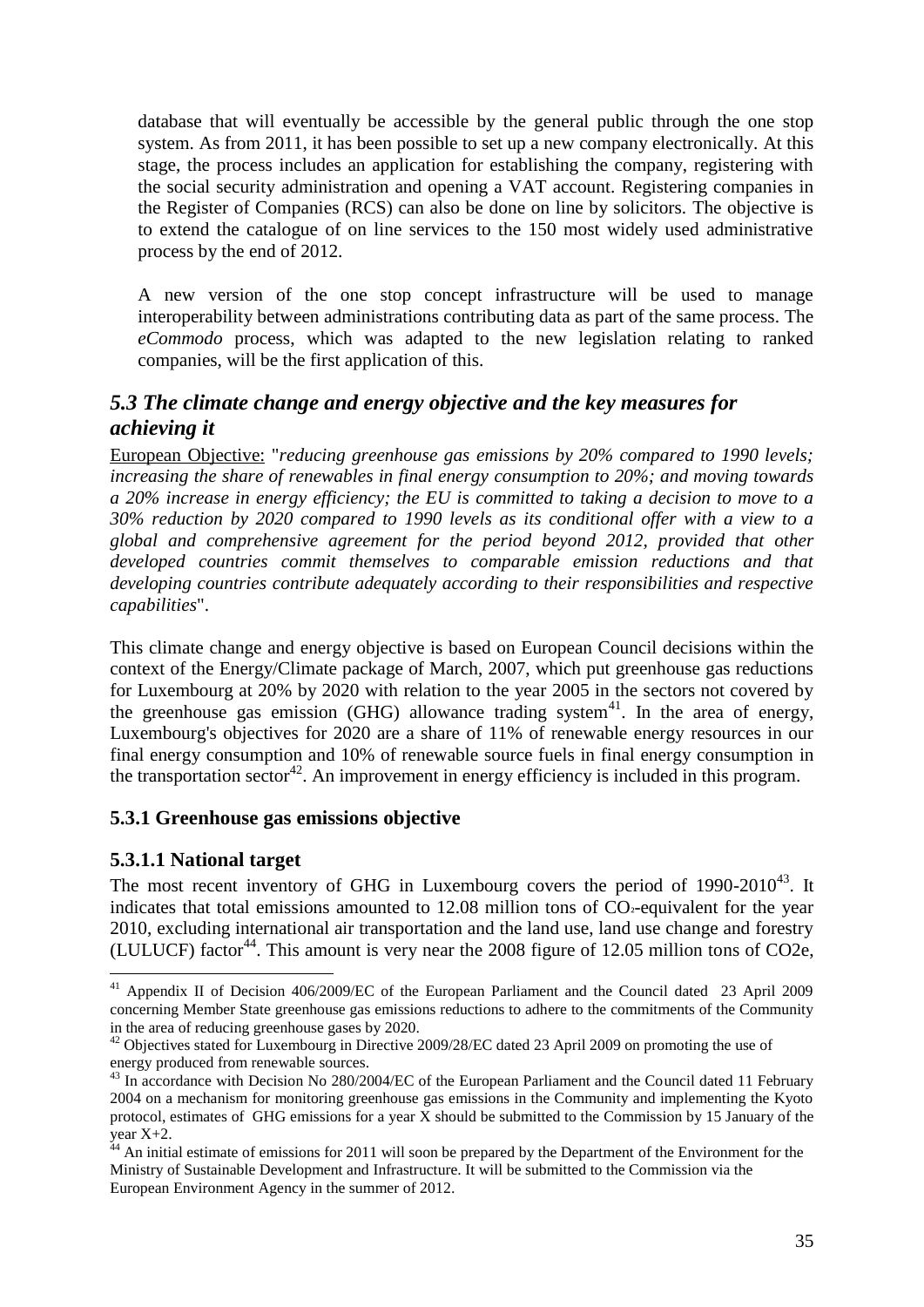but represents a 4.9% increase over 2009 with 11.52 million tons of CO2e, the year of the financial crisis and subsequent economic repercussions. Nonetheless, 2010 GHG emissions in Luxembourg are quite largely reduced with respect to the record years of 2005 and 2006, which produced 12.95 and 12.80 million tons of  $CO<sub>2</sub>$ , a drop of 6.8% and 6.46% respectively; still, they remain well above the 9.5 million tons of  $CO<sub>2</sub>$ -equivalent goal that Luxembourg committed to under the Kyoto Protocol<sup>45</sup>. Since then, Luxembourg can and will be able to use the flexible mechanisms provided for under the Protocol.

Changes in GHG emissions are nonetheless very particular in the case of Luxembourg, as shown below:

- Relative stability from 1990, the base year of the Kyoto Protocol, to 1993
- A strong drop between 1994 and 1998, arriving at a low threshold in 1998 with a drop of 33% with relation to 1990
- Steady increase from 1999 to 2005
- A stable period between 2005 and 2006
- Reduction in 2007 and 2008, accentuated by the impact of the economic and financial crisis in 2009
- A stable period between 2008 and 2010, excluding 2009.

These different phases can be explained by the impact of certain technological changes, which is intensified when considering a small country. One of the primary causes of the strong drop in emissions from 1994-1998 was the transition from traditional blast furnaces to electric arc furnaces in the steel industry. However, the coming on stream of a cogeneration combined gas-vapor facility in 2002 forced emissions upward by 0.8 to 1.0 million tons of  $CO<sub>2</sub>e$  per year, which does not offset emissions of energy production from higher polluting sources, since Luxembourg imports almost the entire volume of energy it consumes. Still, the regular increase in emissions since 1998 -as well as their stabilization, then reduction in recent yearsis the consequence of regular increases of fuel sales, three quarters of which are transacted with non-residents. This increase is due to the lower cost of fuel in Luxembourg than in neighboring countries, a phenomenon exacerbated by:

- Cross-border workers, who have increased in number by over 7.25% annually since 1990 and now represent nearly 30% of the resident population of the country
- Through traffic, since Luxembourg is located on one of the principal routes for merchandise and tourism in Europe
- Gas station tourism

 $\overline{a}$ 

These changes explain how, at present, the primary greenhouse gas produced by Luxembourg is carbon dioxide,  $CO<sub>2</sub>$ , representing 92% of the total in 2010, and why the combustion of energy sources reaches nearly 88% of this total. Emissions related to vehicle fuels alone represent around 52% of total emissions, with 14.54% linked to residents and 37.5% to nonresidents. With the transportation sector not covered by the system of  $GHG<sup>46</sup>$  emission

<sup>&</sup>lt;sup>45</sup> In 2010. GHG emissions were 8.3 % lower than the base year of 1990. Luxembourg set an objective of reducing its emissions by 28 % of the base year between now and the period covered by the Protocol, i.e. end of 2012.

<sup>&</sup>lt;sup>46</sup> As well as emissions linked to agricultural activities, to processing waste and waste water from buildings including commercial and residential structures. In 2010, sectors not covered by the greenhouse gas emission (GHG) allowance trading system represent 81.3% of total emissions, 52% of which resulted from vehicle fuel sales.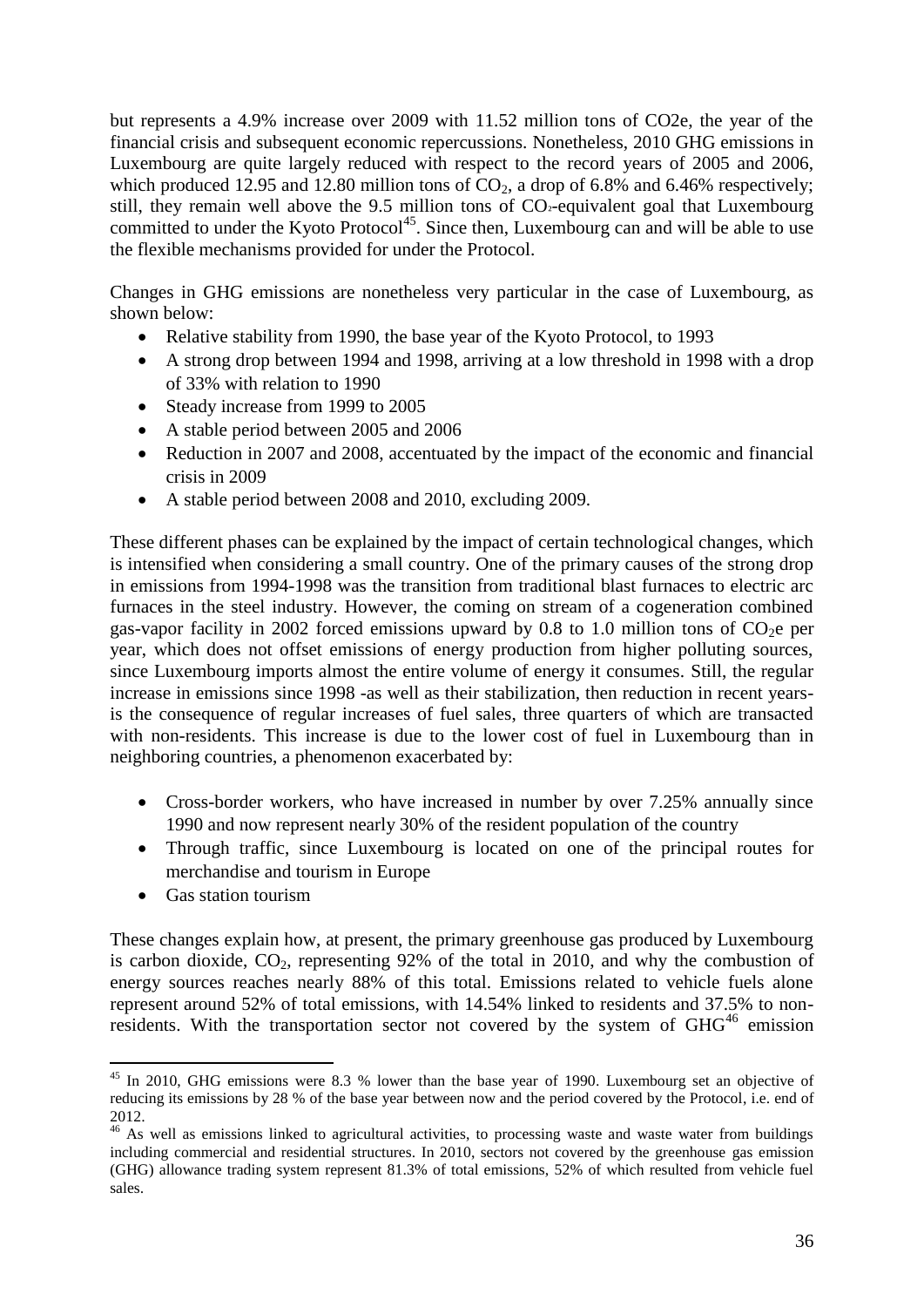allowance trading, Luxembourg is facing a huge challenge in upcoming years. An initial estimate of this objective indicates an amount of 8 million tons of  $CO<sub>2</sub>e$  to be achieved by 2020 in these sectors through a linear trajectory of 9.4 to 8.0 million tons of  $CO<sub>2</sub>e$  from 2013 to 2020.

| <b>Source</b>         | 1990  | 1995  | 1998 | 2000 | 2005  | 2006  | 2007  | 2008  | 2009  | 2010  | 2010/1990 | 2010/2009 |
|-----------------------|-------|-------|------|------|-------|-------|-------|-------|-------|-------|-----------|-----------|
| Heat and electricity  |       |       |      |      |       |       |       |       |       |       |           |           |
| production            | 0.04  | 0.09  | 0.15 | 0.12 | 1.29  | 1.36  | 1.23  | 1.05  | 1.25  | 1.27  | 3075.0%   | 1.6%      |
| Industrial production | 7.93  | 4.36  | 2.11 | 2.13 | 2.26  | 2.39  | 2.28  | 2.10  | 1.92  | 2.06  | $-74.0\%$ | 7.3%      |
| Road transport:       |       |       |      |      |       |       |       |       |       |       |           |           |
| domestic fleet        | 0.89  | 1.22  | 1.29 | 1.47 | 1.51  | 1.62  | 1.65  | 1.70  | 1.73  | 1.76  | 97.8%     | 1.7%      |
| Road transport:       |       |       |      |      |       |       |       |       |       |       |           |           |
| exports of vehicle    |       |       |      |      |       |       |       |       |       |       |           |           |
| fuels                 | 1.73  | 2.13  | 2.52 | 3.27 | 5.38  | 4.95  | 4.64  | 4.73  | 4.17  | 4.52  | 161.3%    | 8.4%      |
| Households,           |       |       |      |      |       |       |       |       |       |       |           |           |
| businesses and        |       |       |      |      |       |       |       |       |       |       |           |           |
| services              | 1.30  | 1.38  | 1.56 | 1.67 | 1.65  | 1.62  | 1.54  | 1.59  | 1.56  | 1.57  | 20.8%     | 0.6%      |
| Agriculture           | 0.76  | 0.75  | 0.75 | 0.77 | 0.72  | 0.71  | 0.72  | 0.73  | 0.75  | 0.76  | $0.0\%$   | 1.3%      |
| Other sources         | 0.19  | 0.16  | 0.19 | 0.16 | 0.15  | 0.15  | 0.15  | 0.14  | 0.14  | 0.14  | $-26.3%$  | $0.0\%$   |
| <b>Total GHG</b>      |       |       |      |      |       |       |       |       |       |       |           |           |
| emissions,            |       |       |      |      |       |       |       |       |       |       |           |           |
| excluding             |       |       |      |      |       |       |       |       |       |       |           |           |
| <b>LULUCF</b>         | 12.84 | 10.09 | 8.57 | 9.59 | 12.95 | 12.80 | 12.21 | 12.05 | 11.52 | 12.08 | $-5.9\%$  | 4.9%      |
| Amount under the      |       |       |      |      |       |       |       |       |       |       |           |           |
| Kyoto Protocol        | 13.17 |       |      |      |       |       |       |       |       |       | $-8.3\%$  |           |

**Table 6: Changes in GHG emissions, excluding LULUCF for certain selected years (in million tons of CO2e)** 

Source: Ministry of Sustainable Development and Infrastructures (2012, version 1.2)

| under EC decision 400/2009/EC (in million tons of $COZe$ ) |       |       |       |       |      |      |      |      |      |      |      |      |
|------------------------------------------------------------|-------|-------|-------|-------|------|------|------|------|------|------|------|------|
|                                                            | 2005  | 2008  | 2009  | 2010  | 2013 | 2014 | 2015 | 2016 | 2017 | 2018 | 2019 | 2020 |
| <b>Total GHG emissions,</b>                                |       |       |       |       |      |      |      |      |      |      |      |      |
| excluding LULUCF                                           | 12.95 | 12.05 | 11.52 | 12.08 |      |      |      |      |      |      |      |      |
| <b>Commercial air emissions</b>                            |       |       |       |       |      |      |      |      |      |      |      |      |
| (domestic flights)                                         | 0.00  | 0.00  | 0.00  | 0.00  |      |      |      |      |      |      |      |      |
| ETS emissions verified in the                              |       |       |       |       |      |      |      |      |      |      |      |      |
| <b>CITL</b>                                                | 2.60  | 2.10  | 2.18  | 2.25  |      |      |      |      |      |      |      |      |
| <b>Annual emissions allocations</b>                        |       |       |       |       | 9.70 | 9.50 | 9.29 | 9.09 | 8.89 | 8.68 | 8.48 | 8.28 |
| Contribution to adapting to                                |       |       |       |       |      |      |      |      |      |      |      |      |
| ETS (Art. 10)                                              |       |       |       |       | 0.28 | 0.27 | 0.27 | 0.26 | 0.25 | 0.25 | 0.24 | 0.24 |
| <b>Annual adjusted emissions</b>                           |       |       |       |       |      |      |      |      |      |      |      |      |
| (Art. 10)                                                  |       |       |       |       | 9.43 | 9.23 | 9.03 | 8.83 | 8.63 | 8.43 | 8.24 | 8.04 |

**Table 7: Indicative trajectory for GHG emissions, excluding LULUCF & ETS under EC decision 406/2009/EC (in million tons of CO2e)**

Source: Ministry of Sustainable Development and Infrastructures (2012, version 1.2) based on a calculation sheet recommended by DG CLIMA

#### <span id="page-36-0"></span>**5.3.1.2 Key measures**

 $\overline{a}$ 

This issue and the challenge it presents are at the heart of the work of the "Partnership for the Environment and the Climate", launched in February, 2010, which brings together representatives of the government, the unions, employers, the Syvicol town and village union and non-government organizations (NGO). The purpose of this process is to draw up the  $2<sup>nd</sup>$ national action plan for reducing  $CO<sub>2</sub>$  emissions, accompanied by a national plan for adjusting to climate change.

In May, 2011 the government approved several documents bundled under the heading "*Climate Package*" 47 . This climate package is comprised of a summary document

 $47$  The Climate Package report may be downloaded at the following address: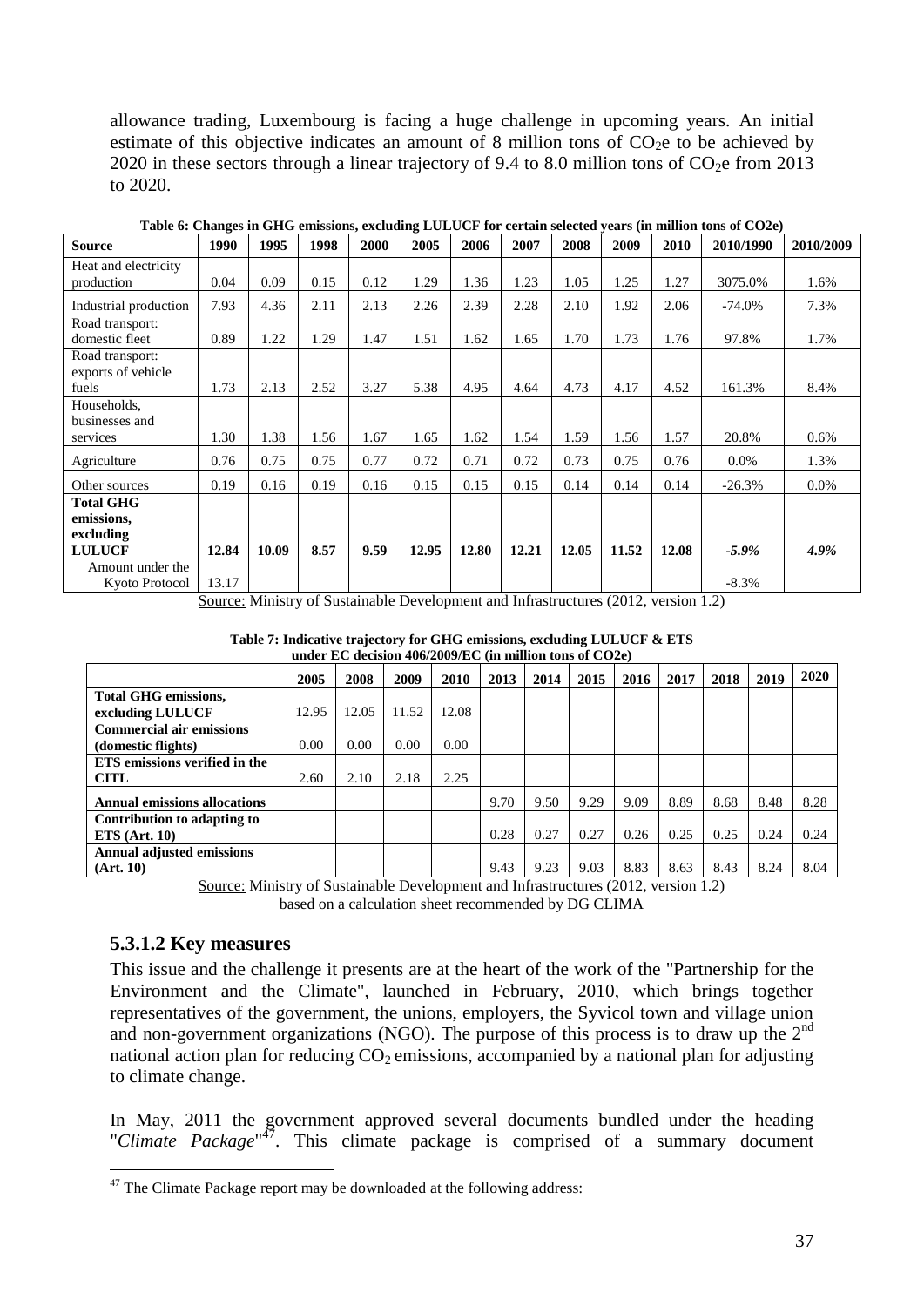synthesizing work by the partnership, a catalog of 35 priority measures for the government, the national strategy for adapting to climate change with sections relating to biodiversity, forests, water and agriculture, an interim report summarizing progress of the talks and a presentation of the draft of a Climate Pact with the communes. The "Climate Package" includes a large number of measures aimed at reducing  $CO<sub>2</sub>$  emissions that are listed in the "Government Catalogue of Priority Measures". This catalogue has a section on mobility that brings together measures belonging to this domain, including:

- The promotion of integrated and coordinated territorial development and mobility planning
- Priority development of the Southern region and of the *Nordstad* as economic centers complementary to the City of Luxembourg to facilitate a closer living and working relationship
- The development of an optimal network of public transport combined with measures promoting use of public transportation systems
- Improvements in public transportation infrastructure
- Rapid implementation of a automobile parking tool
- Pursuing efforts to promote soft mobility
- Promoting eco-mobility
- Implementing and promoting car sharing programs
- Possible organization of a ride sharing scheme
- Pursuing aid for fuel efficient automobiles

The *MoDu* strategy for sustainable mobility presented in April, 2012 seeks to achieve four major objectives to reduce  $CO<sub>2</sub>$  emissions:

- Objective 1: Land use planning Implement the short distances for cities principle; Achieve a better mix between the housing, work and leisure functions; Ensure compact and dense urbanism processes; As a result, reduce traffic generated at the source.
- Objective 2: Soft mobility Reduce motorized traffic by increasing the percentage of daily trips done using soft mobility, especially regarding short trips; Bring soft mobility to a modal spilt of 25% by 2020.
- Objective 3 Public Transportation Provide an attractive public transportation offer that motivates users to choose it for carrying out a large number of their trips; Achieve a figure of 25% of motorized transport trips made using public transportation by 2020.
- Objective 4: Promote alternative use of automobiles By promoting concepts like parking management, Park&Ride, ride sharing and car sharing, using a private automobile will no longer necessarily be synomonous to a unimodal and one-person trip from origin to destination; Together with an attractive public transportation offer, these elements allow for a large number of drivers changing to public transportation whenever possible and at the point nearest to their departure location.

The  $2<sup>nd</sup>$  national action plan for  $CO<sub>2</sub>$  emissions reductions is in drafting and will be finalized during the first half of 2012. The same schedule will apply for the Climate Pact with communes<sup>48</sup>. The strategy for adapting to climate change will be rounded out with supplemental chapters dealing with health, soils, industry, the financial sector, development in

 $\overline{a}$ [http://www.developpement-durable-infrastructures.public.lu/fr/developpement-durable-infrastructures/partenariat/Paquet\\_Climat\\_integral.pdf.](http://www.developpement-durable-infrastructures.public.lu/fr/developpement-durable-infrastructures/partenariat/Paquet_Climat_integral.pdf)

The Climate pact with communes is presented in pages 143 to 156 of the Climate Package report.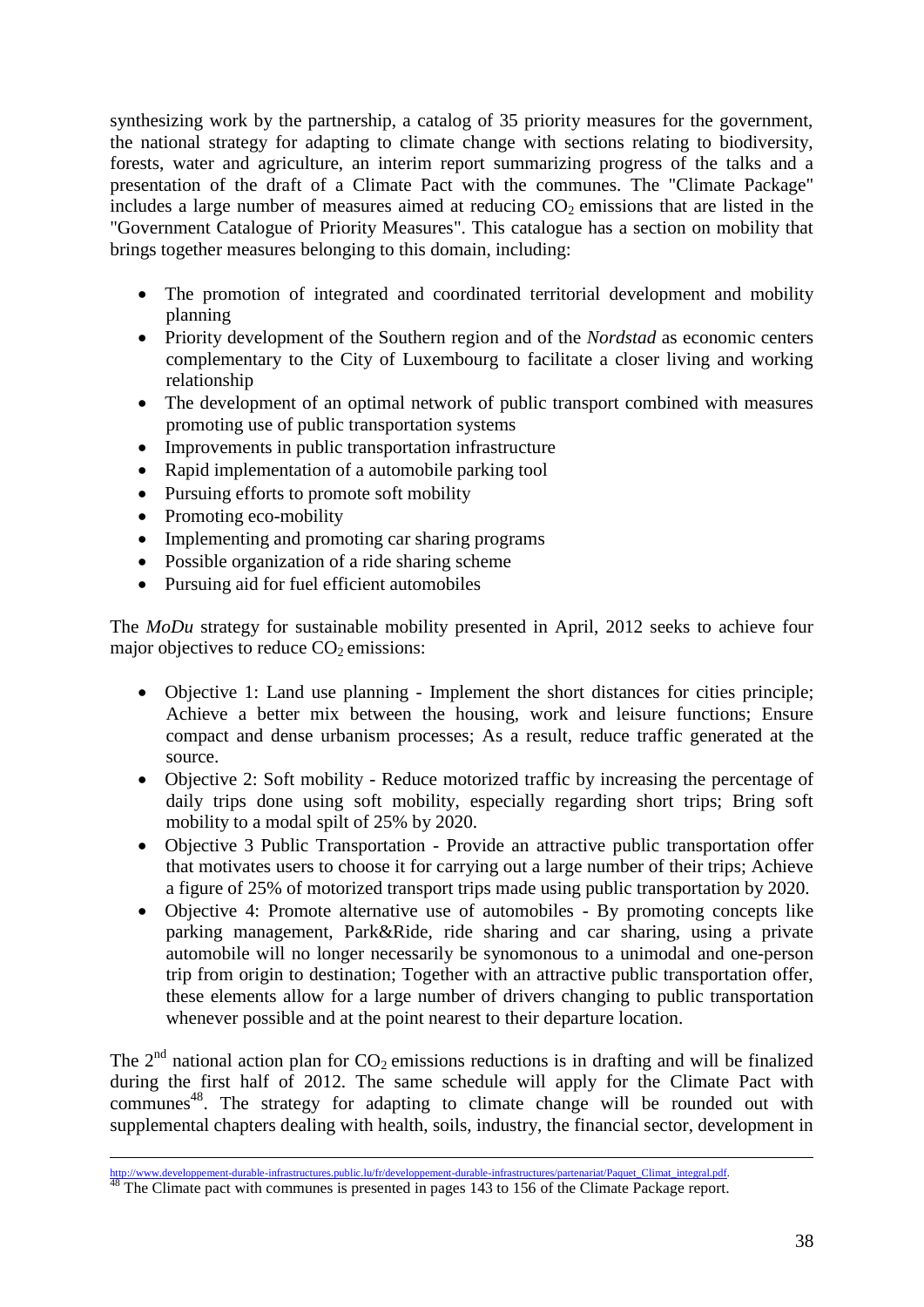Luxembourg, population safety and tourism as part of an initial revision to occur within the next two years.

#### <span id="page-38-0"></span>**5.3.2 The renewable energies target**

## <span id="page-38-1"></span>**5.3.2.1 National target**

Directive 2009/28/EC dated 23 April 2009 for promoting the use of energy produced from renewable resources calls for Luxembourg achieving an 11% share of energy from renewable sources in its gross final consumption for 2020 as well as an objective of 10% share of fuel energy from renewable resources in the transport sector for 2020. The indicative trajectory for Luxembourg between 2010 and 2020 as described by this directive regarding energy produced by renewable sources as a percentage of final consumption is summarized in the table below.

| abic sources as a percentage of final energy consul |            |  |
|-----------------------------------------------------|------------|--|
| Year                                                | Percentage |  |
| Average 2011/2012                                   | 2.92%      |  |
| Average 2013/2014                                   | 3.93%      |  |
| Average 2015/2016                                   | 5.45%      |  |
| Average 2017/2018                                   | 7.47%      |  |

**Table 8: Indicative trajectory for the share of energies produced from renewable sources as a percentage of final energy consumption** 

Source: Ministry of the Economy and Foreign Trade

#### <span id="page-38-2"></span>**5.3.2.2 Key measures**

Member States were to submit their national renewable energy action plans (NREAP) to the Commission by 30 June, 2010. The NREAP calls for achieving the renewable energies objective through the following measures:

- Developing renewable energy within the country by means of producing electricity and heat/cooling from renewable sources as well as using heat pumps
- Adding biofuels into fuels for use domestically as well as developing public and private electric mobility
- Use of cooperation mechanisms, primarily through statistical transfers and joint projects with other Member States and possible with third countries

The development of energy efficiency<sup>49</sup> between 2010 and 2020 will result in a reduction in absolute terms of the nation's objective in the area of renewable energies. The energy efficiency measures in the plan are taken from the first national action plan in the area of energy efficiency (PAEE).

The national Action Plan for renewable energy takes up thirty-seven measures to achieve the national objective set by the directive. These measures will take specific shape over upcoming years depending on progress achieved for meeting intermediary objectives. A detailed description of the 37 measures, as well as the schedule for implementing them will be described in the national renewable energy action plan. The principal recent actions as part of these measures that have an impact on the development of renewable energies are mentioned hereafter.

 $\overline{a}$ <sup>49</sup> See 5.3.3 The energy efficiency objective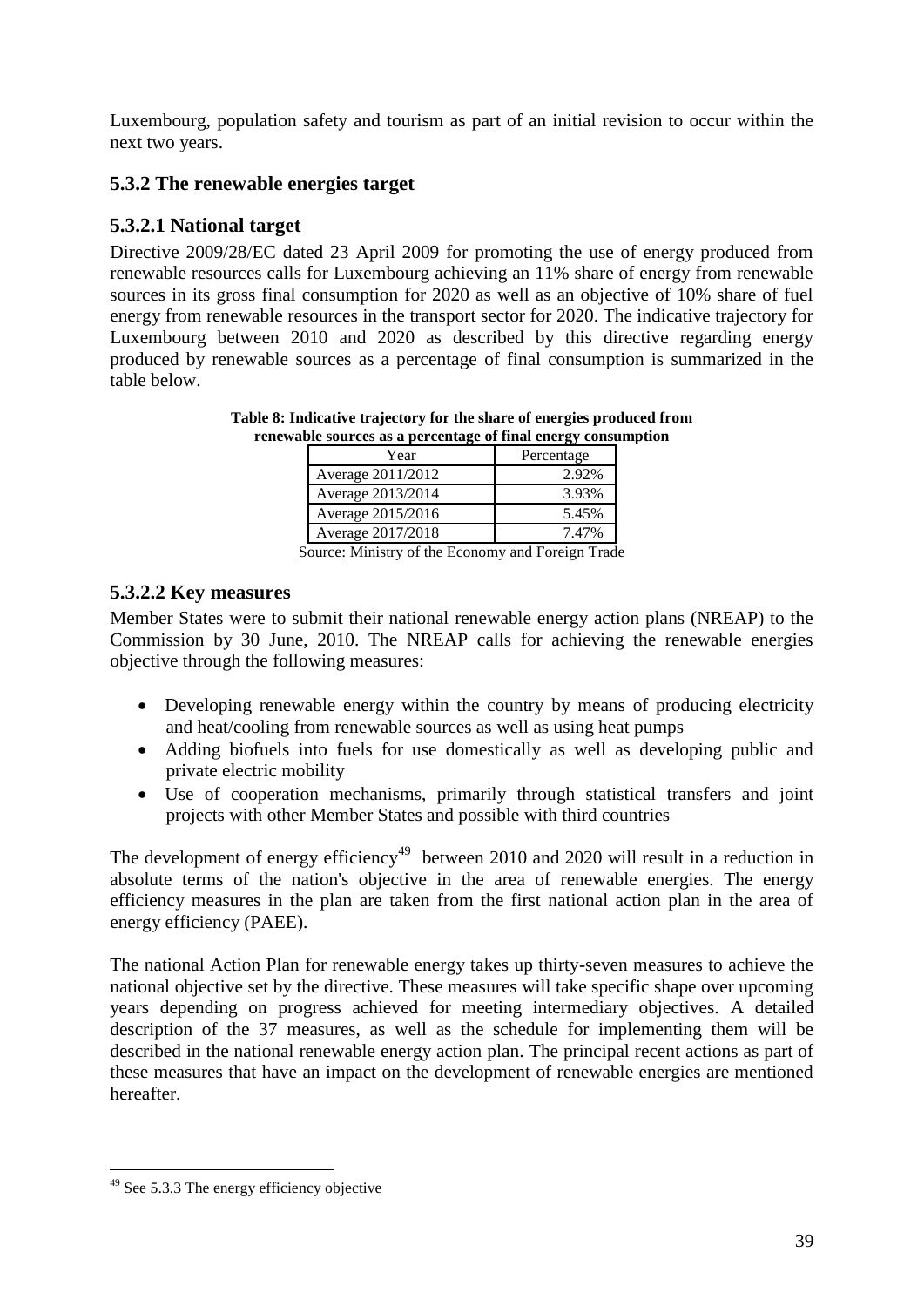#### a. Developing renewable energies

The government has put in place a mechanism for supporting biogas production installations for injecting biogas in the natural gas networks in Luxembourg. The Grand Duchy regulation dated 15 December, 2011 concerning the production, income and marketing of biogas was published on 23 December, 2011.

Furthermore, a draft regulation amending the amended Grand Duchy regulation dated 30 November, 2007 concerning energy performance in residential buildings is in the regulation pipeline and outlines a clear schedule for shoring up requirements in the area of energy performance for new residential buildings and additions to existing buildings. The new requirements are an implicit incentive to implement renewable energies. As such, all new construction beginning after 1 July, 2012 must in principle use renewable energies.

Inter-ministerial discussions were also held in order to adapt aid systems for entities implementing renewable energies sources. Inter-ministry talks, as well as discussions with owners of private forests, have been held to find ways to put the potential renewable energy sources of private forests to good use.

During 2011, the government analyzed the amount and structure of feed-in tariffs regarding electrical production on renewable energy sources. A reform in the form of a draft Grand Ducal regulation will be presented in 2012.

b. Mix of biofuels in fuel available for consumption nationally

Directive 2009/28/EC calls for implementing sustainability criteria for biofuels and bioliquids nationally. This aspect of directive 2009/28/EC was transposed by the Grand Duchy regulation dated 27 February, 2011 setting sustainability criteria for biofuels and bioliquids.

With regard to developing electric mobility, the government and the Luxembourg Regulatory Institution (ILR) carried out a technical-economic study in 2011 to implement electric mobility on the national level in Luxembourg. The objective of this study was to determine a joint national concept for implementing electric mobility in Luxembourg. The main issues included:

- Determining what role electric mobility should play in Luxembourg and the specific requirements of the country in this area
- Drawing up a report on the status of Luxembourg players in the electric mobility industry in terms of experience and initiatives
- Summarizing basic trends in terms of technical, economic and standardization issues relating to recharging infrastructure for electric and hybrid vehicles
- Thoroughly examining the broad alternatives for recharging infrastructure available for Luxembourg
- Determining the best recharging infrastructure solution for Luxembourg on the basis of an analysis of requirements, cost and current or future technologies
- Outlining the features of an overall IT platform for communications between users, vehicles and recharging stations and electricity providers, as well as active involvement of grid managers
- Recommending an implementation and financing strategy of this model that will be optimal for Luxembourg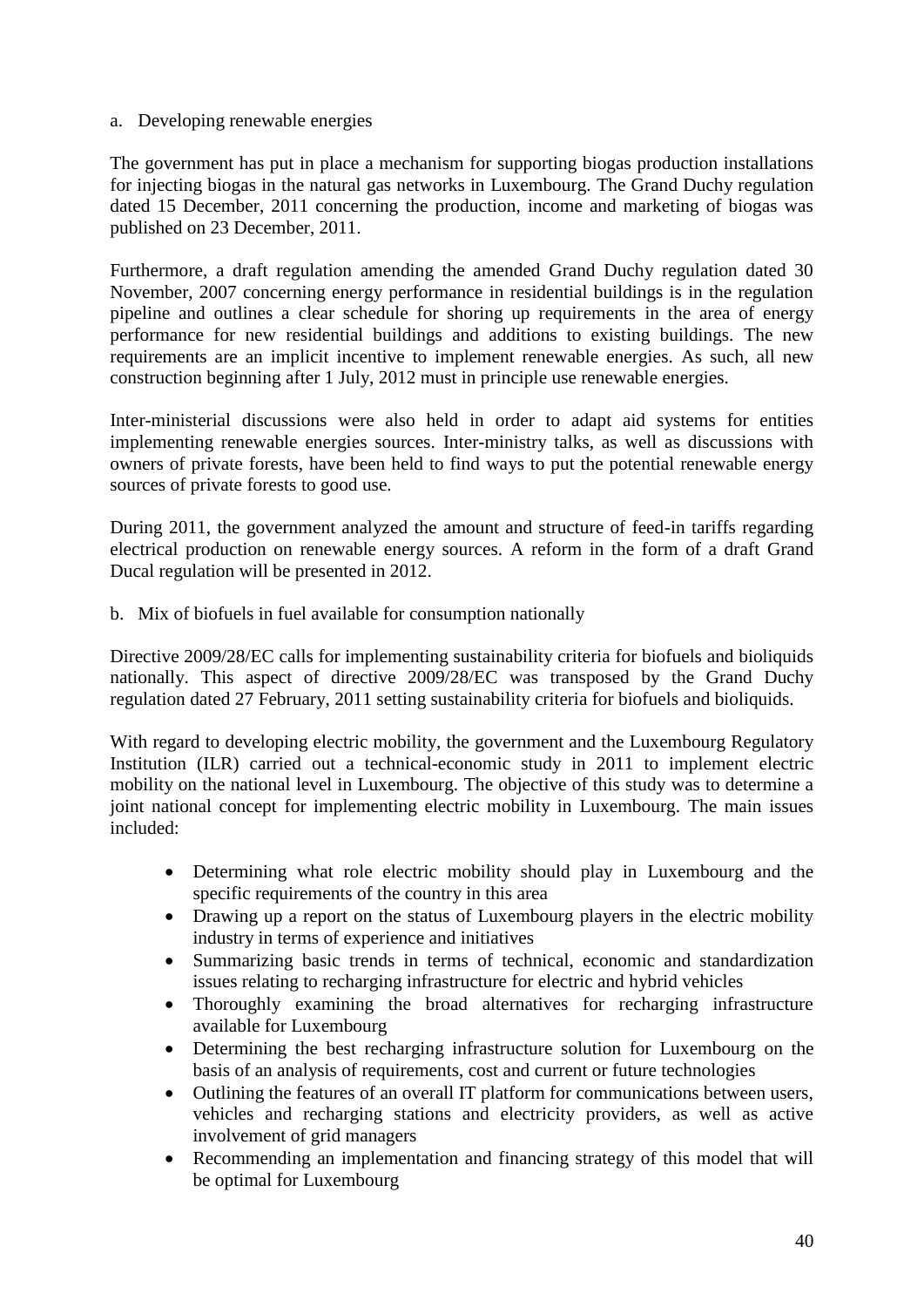The following conclusions were adopted on the basis of this study:

- The implementation of a specific public infrastructure that will provide assurance of recharging facilities, primarily targeting intermodal points such as satellite parking, rail station parking lots and other public parking facilities
- Use of a national management system for identifying, paying and selecting an electricity provider with an identical payment system throughout the country that gives users the option of getting recharges for their vehicles from the electricity provider of their choice.
- Management and operation of the charging infrastructure, to include terminals and a communications system, under the responsibility of electrical grid operators
- Primary financing for setting up and using this infrastructure through use tariffs of the grid; the financing should be painless, or neutral for electricity consumers to be offset by revenues from additional consumption on the grid arising from electric mobility.

A working group is being planned for the first half of 2012 that will bring together the government, the communes, companies and other key players in coordinating the electric mobility project. Companies in the sectors concerned and the ILEA automobile parts manufacturers have become involved to participate in developing economic perspectives.

c. Mechanisms for cooperation

An analysis of action plans within the EU has revealed that a number of Member States are likely to exceed their intermediary and/or final objectives for 2020. The government has made contact with a number of these Member States in order to discuss possibilities for cooperation.

# <span id="page-40-0"></span>**5.3.3 The energy efficiency objective**

#### <span id="page-40-1"></span>**5.3.3.1 National target**

The UE adopted a framework for energy efficiency in the final use of energy services that includes an indicative energy savings objective applicable to Member States, obligations for national public authorities in the area of energy savings and purchase of efficient energy fuels and measures for promoting energy efficiency and energy services. The directive applies to the distribution and retail sale of energy, to measures to improve energy efficiency, to end users except for activities subject to the greenhouse gas emission allowance trading system and to a certain extent, to the armed forces. It targets the retail sale, supply and distribution of the major energy vectors that use a network, such as electricity and natural gas, as well as other types of energy, such as district heating, oil-fired heating, coal and lignite, energy products produced from forestry and agriculture and fuels.

The Member States were to adopt and achieve an indicative objective in the area of energy savings of 9% by 2015 and set an intermediary national objective to be achieved in 2009. According to the directive, Member States were to draw up a national energy efficiency action plan (PAEE) in 2007, another one in 2011 and third one in 2014 relating to the administration and implementation of Directive 2006/32/EC.

The first PAEE for Luxembourg, which was sent to the European Commission in March, 2008, includes the following elements: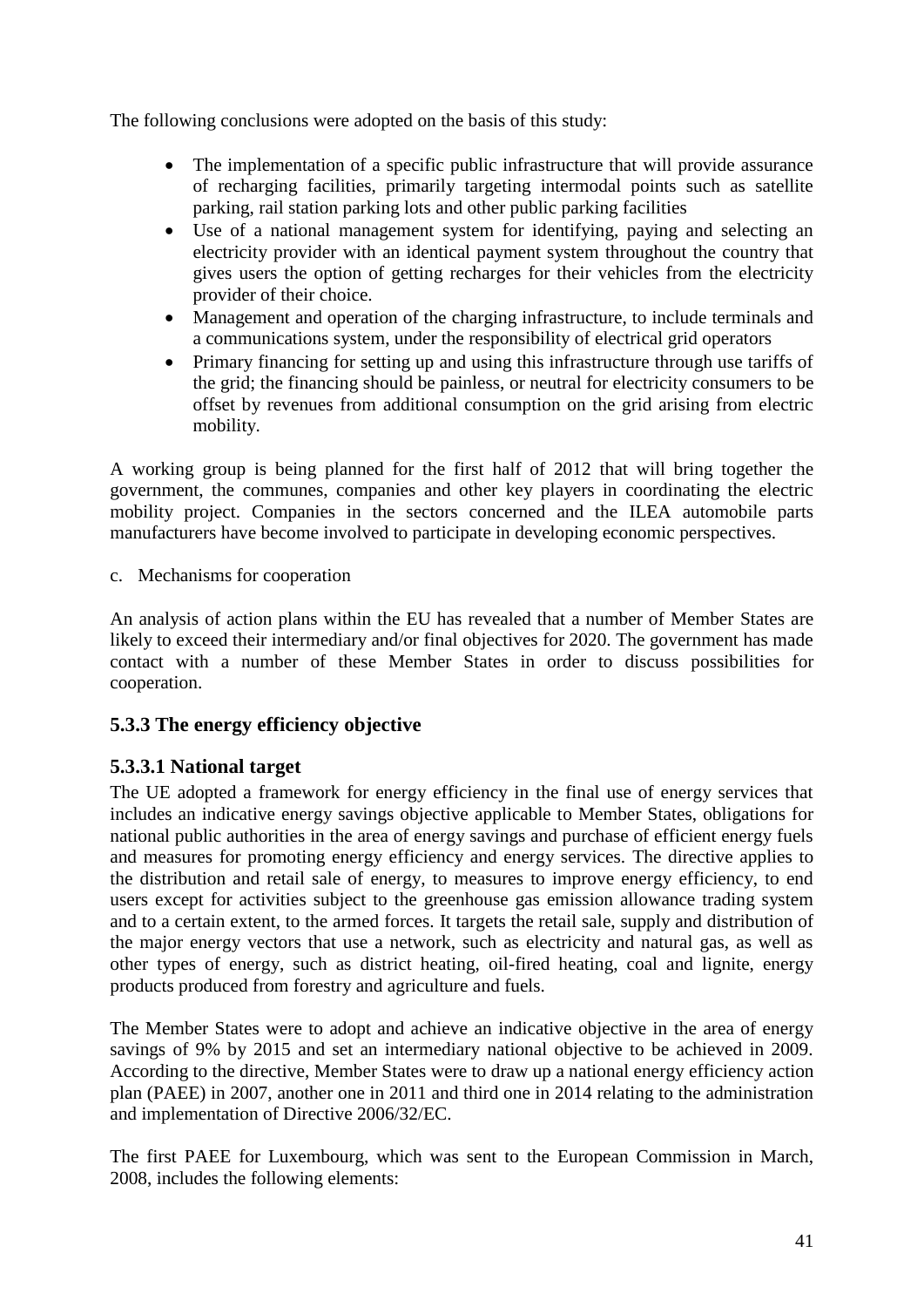- Calculations of average annual consumption on the basis of final internal energy consumption during the 2001-2005 period. This annual average consumption is reduced by exports of petroleum products and the consumption of companies participating in the Emission Trading Scheme (ETS). It amounts to 17,576 GWh.
- Calculating the indicative national objective in the area of energy savings. This objective is expressed in absolute value and is applied throughout the entire period of the present directive. The indicative national objective in the area of energy savings corresponds to 9% of the above-mentioned average annual consumption and for Luxembourg amounts to 1,582 GWh. The accumulated measures in the PAEE exceeds the target value of 9% by 1.4%, representing 10.4%.
- The description of the measures drawn up by the energy services and the other measures targeting improved energy efficiency that help meet the overall indicative national objective in energy savings.

In September, 2011 Luxembourg submitted its second PAEE to the European Commission, as provided for under directive 2006/32/EC. In accordance with directive 2006/32/EC, the second PAEE includes the following principal elements:

- An in-depth analysis and evaluation of PAEE I, and the final results regarding achievement of the energy savings objective, as well as complementary measures for achieving the objectives set for 2016.
- Revised calculations for average annual consumption for final yearly domestic energy consumption during the period 2001-2005, on the basis of updated statistical data. This annual average consumption is reduced by exports of petroleum products and the consumption of companies participating in the Emission Trading Scheme (ETS). It amounts to 19,654 GWh per year, compared to 17,576 GWh per year for PAEE I.
- Recalculating the indicative national objective in the area of energy savings. This objective is expressed as an absolute value and is applied throughout the entire period of the present directive. The indicative national objective in the area of energy savings corresponds to 9% of the above-mentioned average annual consumption and for Luxembourg amounts to 1,769 GWh per year, compared to 1,582 GWh per year for PAEE I. The accumulated measures in the PAEE exceeds the target value of 9% by 5.06%, representing 14.06%.
- A description of the measures drawn up by the energy services and the other measures targeting improved energy efficiency that help meet the overall indicative national objective in energy savings. The measures may be broken down in PAEE II into the following three categories:
	- o *Early Action* Measures (A): Measures that were implemented during the period of 1995-2007 and are continuing to produce the desired effects for 2016. The A measures represent around 5.9% of the total effort of around 14.1%, in contrast to PAEE I, with 4.0% of the total effort of 10.4%.
	- o New Measures (B): These measures are in the process of implementation, with impacts beginning to appear as from early 2008. The measures account for some 6.0% of the total effort of 14.1%, in contrast to PAEE I, with 4.1% of the total effort of 10.4%.
	- o Projected/Possible Measures (C): Additional measures for achieving the indicative national objective in energy savings. The C measures represent around 2.2% of the total effort of around 14.1%, in contrast to PAEE I, with 2.3% of the total effort of 10.4%.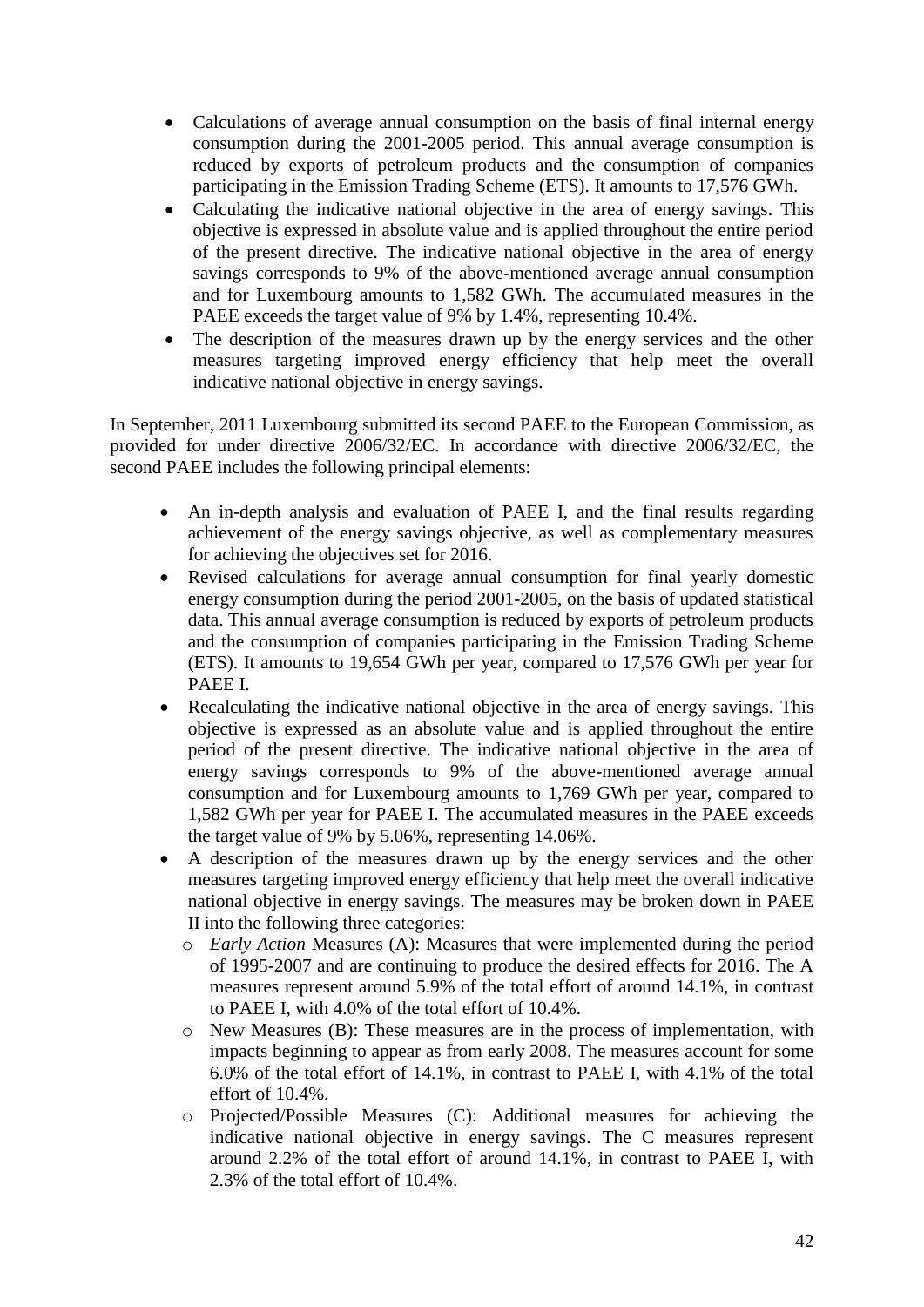- The measures undertaken by the public sector aim to improve energy efficiency and illustrate that the public sector is playing an exemplary role under the provisions of the 2006/32/CE directive to include energy efficiency measures taken during the construction of new public buildings and during upgrading of existing public buildings, drawing up of ecological criteria for tenders for the public fleet of automobiles belonging to the State and the communes, etc.
- Measures undertaken by the State to disseminate information to market players relating to mechanisms for promoting energy efficiency and the financial and legal frameworks adopted in view of achieving the indicative national objective in the area of energy savings, as well as measures taken to guarantee that these entities implement the conditions and motivation appropriate to strengthening information and advice on energy efficiency in final uses.
- A list of existing and new measures and instruments to promote the objectives of directive 2010/31/EC of 19 May, 2010 on energy performance in buildings (recast). This involves 25 measures in all sectors and a detailed description of these measures with the sectors concerned, with the action plan detailing their energy and financial impacts.

An analysis of the second plan concludes that Luxembourg clearly exceeded its intermediate objective of 3% for 2010 and that the country's domestic measures will result in it exceeding the 9% objective set for 2016.

| $1000$ ), 2010 and 2010 00 jectives in the area of energy emerging |                |                |  |
|--------------------------------------------------------------------|----------------|----------------|--|
|                                                                    | Objective 2010 | Objective 2016 |  |
| <b>PAEE II</b> objective                                           | 7.59%          | 14.06%         |  |
| Directive objective                                                | 3.00%          | 9.00%          |  |

#### **Table 9: 2010 and 2016 objectives in the area of energy efficiency**

Source: Ministry of the Economy and Foreign Trade

In its first energy action plan, Luxembourg set an indicative national objective under directive 2006/32/CE for energy efficiency in final energy use of 10.38 % by 2016. Following an indepth analysis and evaluation in 2011 undertaken to establish a second PAEE, the **national indicative objective for energy efficiency in 2016 was increased to its current level of 14.06%. With regard to objectives for 2020, negotiations are not yet completed for the new energy efficiency directive on the European level. Should negotiations be unsuccessful, it has been decided to implement an energy efficiency objective of 1.5% per year on the national level.**

#### <span id="page-42-0"></span>**5.3.3.2 Key measures**

The principal measures and actions undertaken recently to improve energy efficiency are briefly described below.

A draft regulation amending the Grand Duchy regulation of 30 November, 2007 concerning energy performance in residential buildings is in the regulatory process. This project sets a outlines a clear schedule for shoring up requirements in the area of energy performance for new residential buildings and for some additions to existing buildings, and it prescribes mandatory publication of information regarding energy performance when leasing or selling buildings.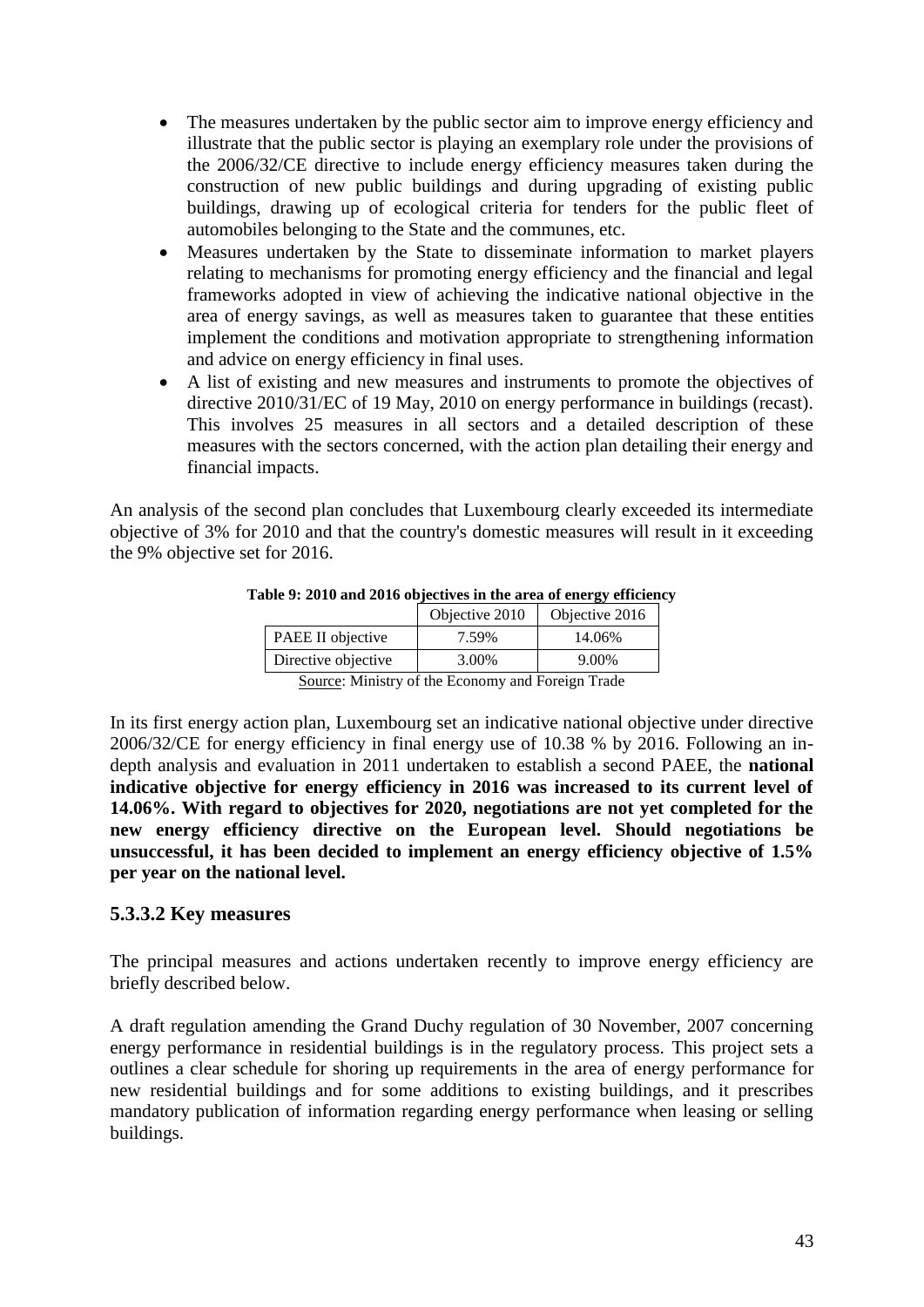In this same vein of improving energy efficiency, the draft regulation on the production of electricity based on cogeneration is aligning national regulations in the area of cogeneration with the provisions of directive 2004/8/EC, establishing the general rules for connecting cogeneration installations to Luxembourg's electricity grid, rules for the production of electricity produced using cogeneration installations in Luxembourg's electricity grid and a system for guaranteeing the origin of electricity produced through high yield cogeneration facilities. In the future, the government intends to support the development of cogeneration based on renewable energies more than that based on fossil fuel sources.

As part of its rational use policy for energy, the government signed a new voluntary agreement covering the period 2011-2016. The purpose of this agreement is to further solicit the commitment of signatory companies to improving energy efficiency and to implement new and renewable energy sources. Companies signing the agreement further commit to implementing an energy management system that identifies potential improvements in energy efficiency and establishes an action program to produce a package of measures to achieve this potential. The economic interest grouping *myenergy* <sup>50</sup> will take over the coordination and follow up roles of data provided by companies, as well as information dissemination, consulting and awareness responsibilities.

The government carried out a study on the introduction of intelligent measurement systems that was finalized in early 2011 in close coordination with the Luxembourg Regulatory Institution (ILR) and grid distribution managers. The government will use this study to set a schedule for implementing intelligent meters for both the electrical grid and gas distribution networks, and to guarantee that intelligent meters will be installed in a coordinated manner and in accordance with a set schedule.

# <span id="page-43-0"></span>*5.4 The Education objective and key measures for achieving it*

European Objective: "*improving education levels, in particular by aiming to reduce school drop-out rates to less than 10% and by increasing the share of 30-34 years old having completed tertiary or equivalent education to at least 40%.*"

# <span id="page-43-1"></span>**5.4.1 The early school leavers objective**

# <span id="page-43-2"></span>**5.4.1.1 National target**

Luxembourg is aiming at the European benchmark as adopted at the education Council in May, 2009 and at the European Council meeting in June, 2010 for a **national objective of sustainably maintaining the dropout rate below 10%.** If the dropout rate stabilizes at under 10%, the objective will be modified in 2015.

In Luxembourg, the figures resulting from the Labor Forces Survey (LFS), upon which is based the indicator used on the Community level under the Europe 2020 strategy, are subject to strong annual variation due to the limited size of the sampling. Thus, the LFS does not help in identifying which students are affected nor why they drop out. In order to pinpoint the extent and the reasons that students drop out of school in Luxembourg and to remediate this, the government, in collaboration with the Local Youth Action (ALJ) group, has had in place a procedure for identifying and contacting young people who left the national school system without diplomas since 2005. A report with the names of dropouts drawn up from month to month using the centralized IT system for students in post-primary education is transmitted to

 $\overline{a}$ 

<sup>&</sup>lt;sup>50</sup> For more details see :<http://www.myenergy.lu/>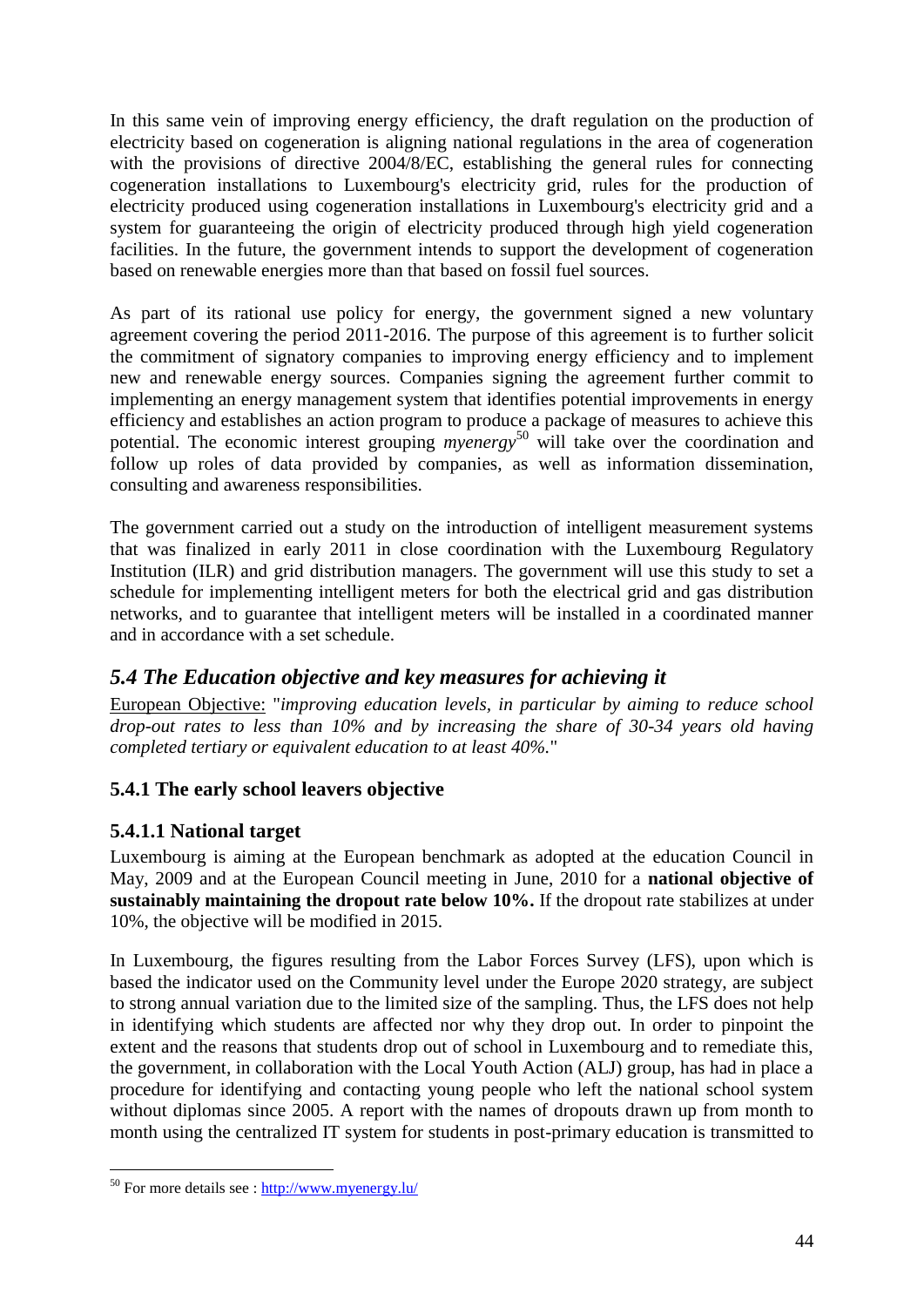the regional centers of the ALJ. ALJ workers then contact the students in order to determine why they decided to leave school and above all to help them find training or to get them into the job market. This national survey helps identify what groups of students run the greatest risk of dropping out.

- Boys more so than girls, 60% as opposed to 40%
- students of foreign nationalities more so than Luxembourg students, with foreign nationalities representing 34.5 % of the base population, yet 49% of dropouts
- trade school students, especially those in a CATP program, which represent 35% of dropouts while representing 10% of the base population
- students who are behind in school, with the base population having 49% of students behind in their studies, while 98% of dropouts are students who have a history of being held back.

The reasons the most frequently cited by students for leaving school are the following: failure to perform academically or anticipation of such failure, dissatisfaction with the program chosen or poor guidance, not being able to find an apprenticeship or the cancellation of an apprenticeship contract.

| Study          | School year | Rate of students who re-<br>registered<br>(Temporary halt in studies) | Theoretical permanent<br>rate of<br>school leavers |  |  |
|----------------|-------------|-----------------------------------------------------------------------|----------------------------------------------------|--|--|
|                |             |                                                                       |                                                    |  |  |
| 1              | 2003/2004   | 9.9%                                                                  | 17.2%                                              |  |  |
| $\overline{2}$ | 2005/2006   | 9.2%                                                                  | 14.9%                                              |  |  |
|                |             |                                                                       |                                                    |  |  |
| 3              | 2006/2007   | 6.4%                                                                  | 9.4%                                               |  |  |
| 4              | 2007/2008   | 10.7 %                                                                | 11.2 %                                             |  |  |
| 5              | 2008/2009   | 10.0%                                                                 | 9.0%                                               |  |  |
| 6              | 2009/2010   | 10.7%                                                                 | 9.0%                                               |  |  |

**Table 10: National statistics on the rate of school dropouts <sup>51</sup>**

 $\overline{a}$ 

Source: Ministry of Education and Professional Training

Definitions: The concept of 'school dropouts' applies to young people who leave school definitively without receiving a diploma and who have entered the job market through a professional insertion program or who have no specific occupation. It also includes young people who, after initially dropping out, re-register in a school, then drop out again during the same observation period and for whom no additional information is available regarding their current situation.

By 're-registered students' we mean young people who dropped out of school for a certain period, but who subsequently re-register in a Luxembourg or foreign school. These young people are included in the following analysis because their academic path involves leaving the Luxembourg school system, even on a temporary basis.

#### <span id="page-44-0"></span>**5.4.1.2 Key measures**

The reduction of the dropout rate beginning in 2003 was due to improvements in guidance, a systematic monitoring of dropouts by the ALJ and setting up new academic programs for

<sup>51</sup> Ministry of Education and Professional Training, *Le décrochage scolaire au Luxembourg : Parcours et caractéristiques des jeunes en rupture scolaire - Causes du décrochage année scolaire 2009/2010*, Luxembourg, 2012 For more details see :

[http://www.men.public.lu/publications/etudes\\_statistiques/etudes\\_nationales/120229\\_decrochage09\\_10/120209\\_decrocheurs.pdf](http://www.men.public.lu/publications/etudes_statistiques/etudes_nationales/120229_decrochage09_10/120209_decrocheurs.pdf)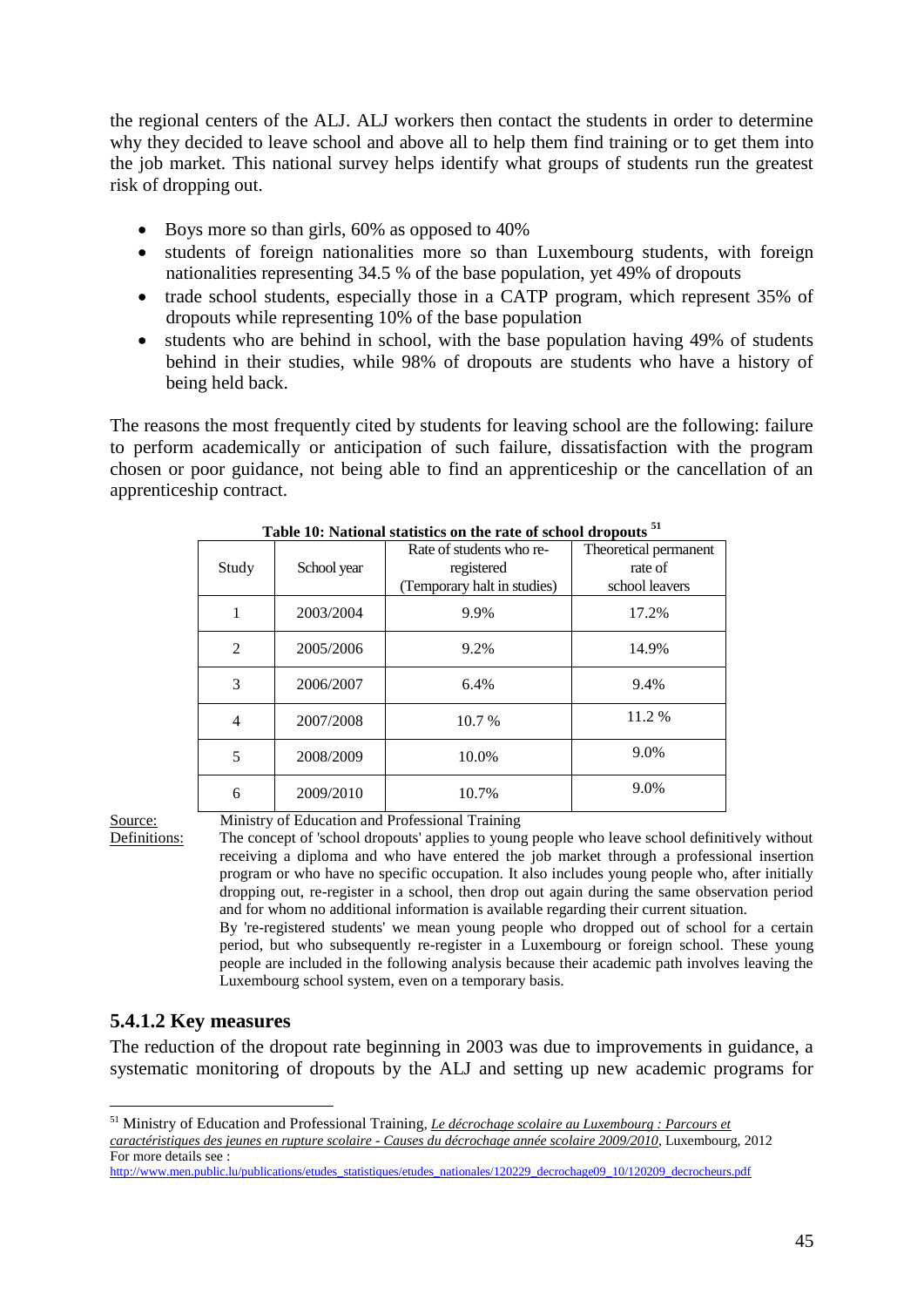students in difficulty. Analyzing the risks and reasons behind leaving school early helps determine measures for reducing this rate even more. The three avenues of approach for action established in 2010 will be continued. These include promoting academic success, reinforcing guidance activities and introducing programs allowing students to return to school and training courses. A new measure giving access to a professional qualification through a basic professional training course for young people with low academic scores has been added as well.

#### a. Promoting academic success

Three laws were enacted in 2009 for the reform of primary education. They provide for a successive reorganization of the first nine years of academics including early childhood education on the pedagogic and organizational levels. The reform of primary education introduced new teaching and evaluation methods covering apprenticeship cycles, skills levels and evaluations without graded scores. New guidance procedures for transition from basic education to lower forms and secondary education were established and will be implemented in the 2012-2013 school year. The new procedure reinforces active involvement on the part of parents and improves transparency in decision-making.

The lower forms and secondary education and secondary technical studies are pivotal classes between primary school and the upper forms. The upper forms qualify students for entering professional life or for university studies. At the lower forms level, the priority is consolidating and expanding basic education acquired in early schooling. The common thread of these reforms of secondary education and professional training is motivating young people to exert the effort that will get them into the training of their choice and onto a lifelong learning path.

#### b. Bolstering guidance activities

In its conclusions, the national counseling forum recommended creating a guidance program concept that brings together all the players in this domain. The concept of a Counseling Center is based on the following definition: "*The term counseling refers to a series of activities that helps persons at all times in their lives to identify their capabilities, skills and interests, make informed decisions regarding choices of studies, training, and professional activities, with the joint purpose of developing personal traits and improving society*". The Counseling Center will open its doors at the beginning of the academic year 2012-2013. All the administrations and guidance services will be represented including the ADEM professional counseling department, the Psychological and Academic Counseling Center (CPOS), the Center for Documentation and Information on University Studies (CEDIES), the ALJ and the National Youth Service (SNJ). The Counseling Center focuses primarily on young people, but also on any persons who seek counseling about the various sectors in which they can learn, study or work.

c. Programs allowing students to return to school and training courses

In addition to being able to return to secondary school and trade school or professional training courses, there are two programs specifically directed to young people that leave school early.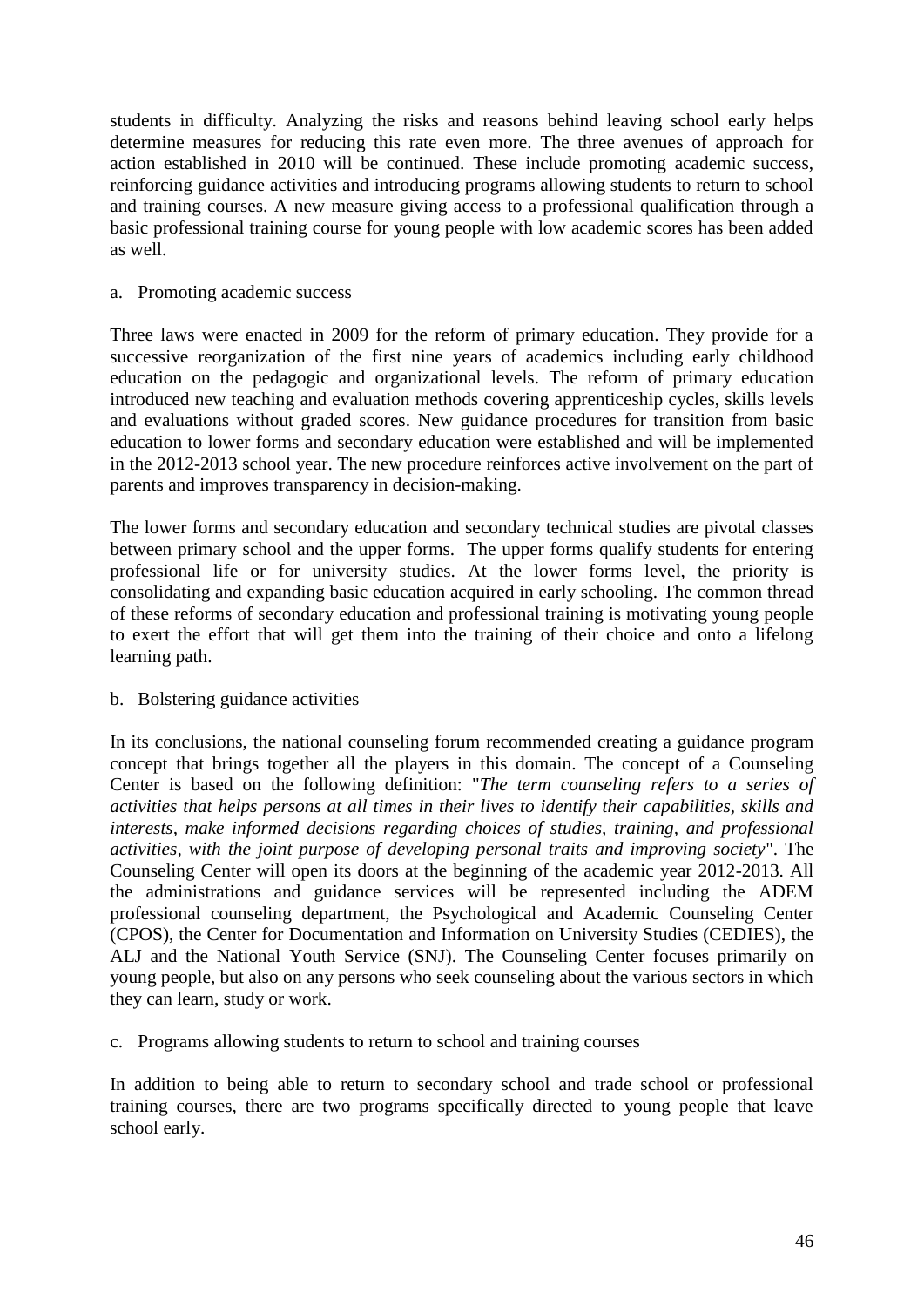In 2009 April, a law on the future creation of a school for second chances (E2C) was approved. The E2C started functioning in March, 2011 with three pilot classes. This school accepts students between the ages of 16 and 24 who having interrupted their academic studies, want to return to school, enroll in a professional training course or find a job. The program's philosophy is based on individualized training and reinforced tutoring and mentoring actions. The skill levels to acquire are those required for admission to a specific training program of secondary education or secondary technical education. The duration varies according to the person involved, and can extend for one to four semesters. Furthermore, beginning in September 2011, an evening review class has been available to prepare students for admission into the 3<sup>rd</sup> class of secondary education. Over time, the school should be able to accommodate 150 students on the Luxembourg-Hollerich site.

Another program intended specifically for young people under 18 that do not meet the criteria for a professional trade school course, who lack the skills necessary to access the labor market, or who have left school early are the professional guidance and initiation courses. These courses include general and social instruction as well as professional pre-training. This program will be continued and extended if required, depending on the number of young people who, having finished mandatory schooling, cannot get into an apprenticeship or onto the job market.

d. Basic professional training

Basic professional training was introduced with the professional training reform of 2008. It leads to a Professional Competence Certificate (CCP) and replaces the former Technical and Professional Initiation Certificate (CITP) and the Manual Competence Certificate (CCM). This training is essentially practical and indicates acquisition of basic professional and social skills that are central to an initial foray into the job market. The training is intended for students with academic difficulties that cannot obtain Professional Aptitude Diplomas (DAP) or Technician Diplomas. The training was inserted at the beginning of the school year 2001- 2012 as one of the new training programs set up by the curricula administrators. A total of 370 CCP apprenticeship contracts were signed at the outset of the 2011-2012 academic year. As a number of students qualifying for this training did not find a host company for training, 50 additional apprenticeship contracts were added. These young people participate in the same training program, but they do their first year practice training at the Training Center and receive an indemnity from the State.

#### <span id="page-46-0"></span>**5.4.2 The tertiary education objective**

#### <span id="page-46-1"></span>**5.4.2.1 National target**

Luxembourg is aiming at the European benchmark as adopted at the education Council in May, 2009 and at the European Council meeting in June, 2010. However, the national objective of 40% for the proportion of persons aged 30-34 that have obtained a university or equivalent education level, as stated in the NRP for 2011, **has been increased to 66%**.

Luxembourg intends that this indicator provide data on the capacity of the national education system to train young people who can earn post-secondary school diplomas rather than it being a reflection of post-secondary qualifications requirements of the labor market. In Luxembourg, 30% of persons between the ages of 25 and 64 have university educations. This proportion is 31% in Belgium and 26% in France. However, in Luxembourg, there is a large disparity depending on birth country. Among people born in Luxembourg, only 22% have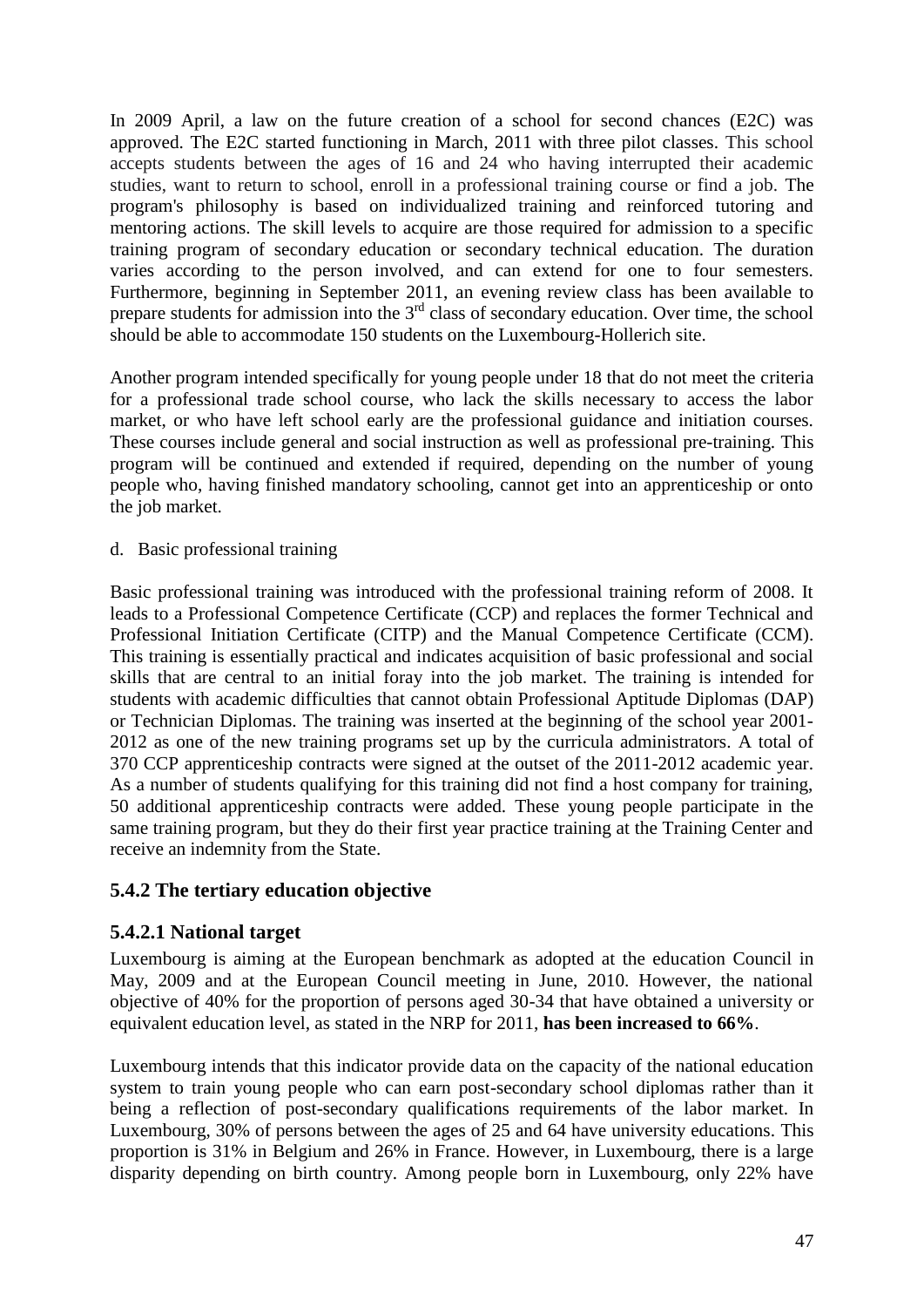university degrees, while this proportion is 40% among those persons born in other countries. Differences between these two populations are much less marked in bordering countries. Furthermore, in these countries, the proportion of university degrees is higher among natives than among foreign-born persons.

## <span id="page-47-0"></span>**5.4.2.2 Key measures**

New bridges to higher education have been created through the reform of professional training. This involves offering preparatory modules to access higher technical studies that may be taken either as part of the normal studies path or following receipt of a diploma.

With regard to adult training, there are also the evening courses, the e-bac distance training and the E2C program for preparing adults for examinations for entry into higher education degree programs.

Measures dealing with broadening the number of programs by offering short BTS associates degrees, the establishing of higher education programs and the creating of subsidiaries or private/public establishments in Luxembourg, as well as measures concerning the system of financial aid for university study have all been confirmed.

## <span id="page-47-1"></span>**5.4.3 Strengthening the human capital base through adult education and training**

In addition to actions aimed at achieve Europe objectives for education and initial training, Luxembourg is pursuing measures intended to strengthen human capital resources through adult education and training.

- Continuing education in companies: The government is increasing co-financing rates for continuing education that companies provide for their staff and is introducing a higher cofinancing rate for non-qualified persons and those older than 45. This involves a measure that both seeks to attenuate the impacts of the crisis on in-company training programs and to increase participation of older and/or less qualified persons in lifelong educational and training programs.
- Increase the level of the adult population's qualifications: At present, the job market reflects only partially the increase in qualification levels held by young people leaving the educational system. This is partly due to the presence of immigrants, who attain only low levels of qualification in their home countries. As a consequence, it is necessary to continue actions aimed at the part of the adult population with few qualifications. The measures that have been implemented or are scheduled include: Strengthening the second path to qualification, introducing authentification of acquired professional experience, developing professional training for adults, increasing measures for job seeker qualification and promoting basic skills.
- Promotion of language training: In Luxembourg, multilingualism permeates the professional, educational and training spheres, as well as the social and cultural domains. For this reason, language training holds a particularly important place in the framework of policies intended to strengthen human capital resources through education and training. Language training is by far the largest domain of adult education. Different measures have been taken to broaden the offering and promote access to programs so as to encourage adults to actively pursue language studies, including: Creation of the National Language Institute (INL), bolstering support of communes and associations that offer language courses, a language training leave to allow staff to learn Luxembourgish during work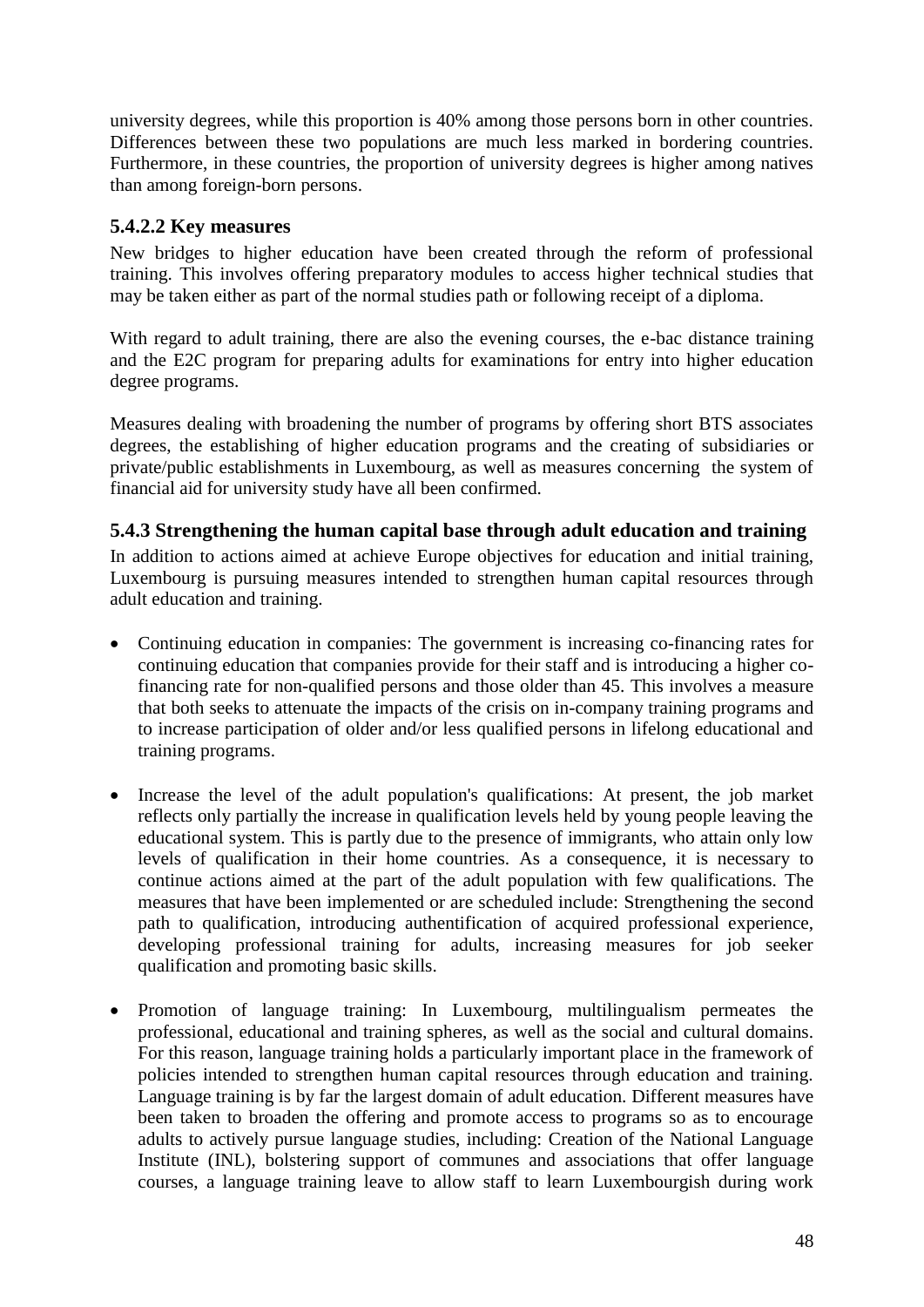hours, and the welcoming and integration contract offering training in the three official languages of the country, Luxembourgish, French and German.

#### <span id="page-48-0"></span>**5.4.4 Extension and development of electronic services of the national library network (bibnet.lu)**

The national library network of Luxembourg includes not only scientific and research libraries but also academic, municipal and association libraries. Their IT management and development of electronic services systems are handled by the BnL, which also coordinates the 37-library network. Another 16 public, academic or specialized libraries will be added throughout the country through the end of 2013. In addition, the *Bicherbus*, or Mobile Library, incorporated into the BnL by the law dated 24 June, 2010 concerning public libraries, will benefit from the same electronic services as the other libraries in the network $52$ .

# <span id="page-48-1"></span>*5.5 The social inclusion objective and key measures for achieving it*

European Objective: "*promoting social inclusion, in particular through the reduction of poverty, by aiming to lift at least 20 million people out of the risk of poverty and exclusion. The population is defined as the number of persons who are at risk-of-poverty and exclusion according to three indicators (at-risk-of poverty; material deprivation; jobless household), leaving Member States free to set their national targets on the basis of the most appropriate indicators, taking into account their national circumstances and priorities.*"

# <span id="page-48-2"></span>**5.5.1 National Target**

 $\overline{a}$ 

In the area of horizontal and transversal approaches, all the efforts detailed under the national employment and education objective headings are, together with the measures outlined below, also measures for contributing to promoting social inclusion, particularly by reducing poverty.

|               | At risk of poverty and<br>social exclusion |        | At risk of poverty after<br>social transfers |        | Severe material<br>deprivation |       | Persons living in a low<br>work intensity household |       |       |        |        |        |
|---------------|--------------------------------------------|--------|----------------------------------------------|--------|--------------------------------|-------|-----------------------------------------------------|-------|-------|--------|--------|--------|
|               | 2008                                       | 2009   | 2010                                         | 2008   | 2009                           | 2010  | 2008                                                | 2009  | 2010  | 2008   | 2009   | 2010   |
| <b>Number</b> | 72.000                                     | 85.000 | 83.000                                       | 62.000 | 71.000                         | 1.000 | 3.000                                               | 5.000 | 3.000 | 18.000 | 24.000 | 22,000 |
| $\frac{0}{0}$ | l 5.5                                      | !7.8   | 17.1                                         | 13.4   | 14.9                           | 14.5  | 0.7                                                 | 1.1   | 0.5   | 4.7    | 6.3    | 5.5    |
|               | $\sim$<br>$\sim$                           |        |                                              |        |                                |       |                                                     |       |       |        |        |        |

**Table 11: Changes in the "At risk of poverty and exclusion" indicator between 2008 and 2010 in Luxembourg**

Source: Eurostat

The government upholds the European Council conclusions with the objective of promoting social inclusion through reduction of poverty with measures contributing to increase the employment rate of women and of single parent families in order to achieve an employment rate of 73% in 2020. In 2011, the employment rate of women was at 61.7, while that of men was 77.8%. Access to employment creates conditions favorable to social inclusion and provides a rampart against poverty and social exclusion, both for individuals and society as a whole.

The publication "A look at single parent families" of the National Institute for Statistics and Economic Studies (STATEC) illustrates that single parent families are especially exposed to the risk of poverty. In 2010, 46.4% of these households, compared to 52% the previous year,

 $52$  This expanding of the network and development of electronic services is a horizontal measure that contributes to achieving the various educational objectives and contributes to social inclusion as well.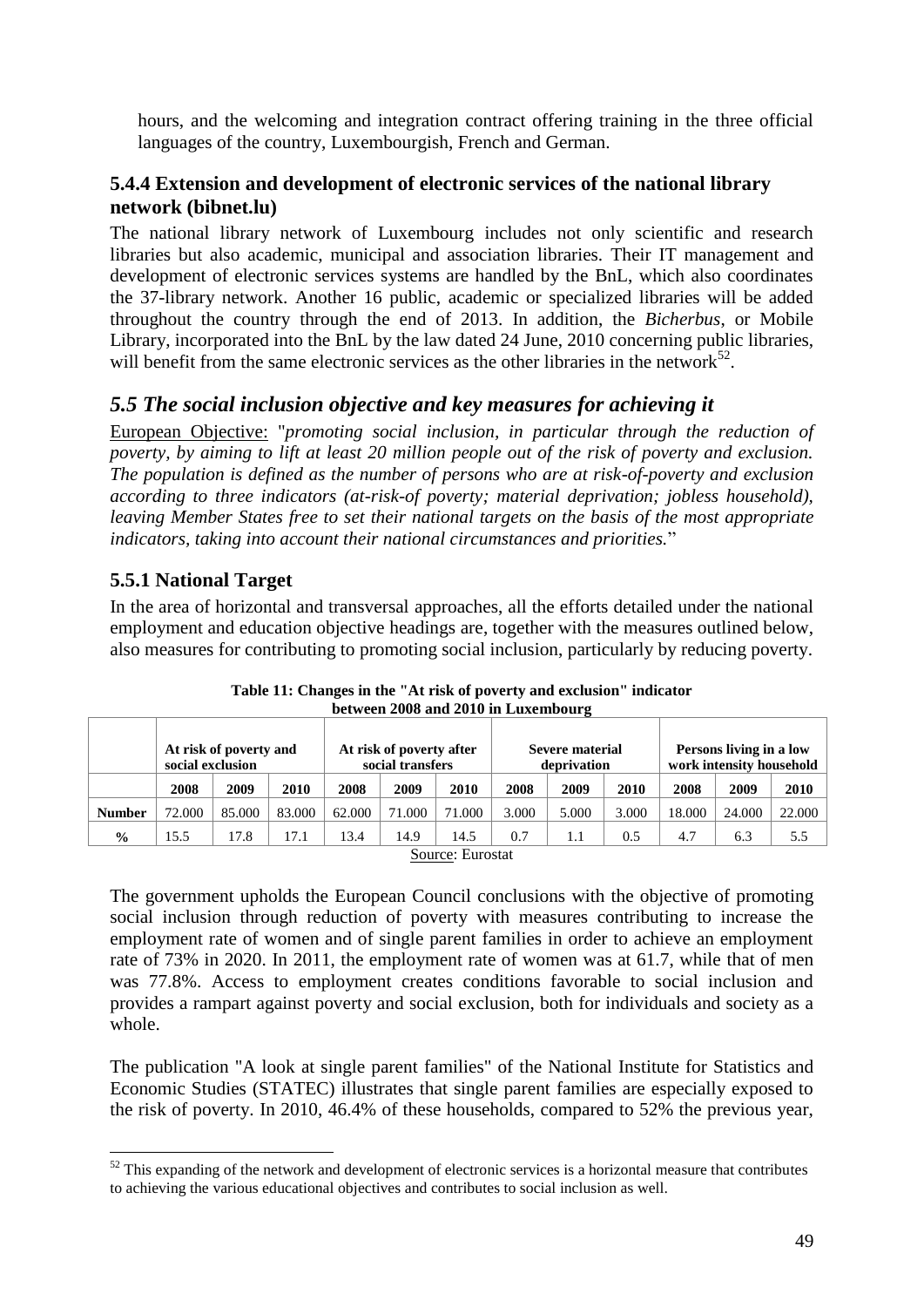had revenues below the poverty level, while for all households with dependent children, the risk of poverty affected "only" 19.1%, compared to 19.8% in 2009. The reference person for 86.4% of these single parent households is a woman, compared to 89.4% in 2009. Full-time employment is the most widespread type of activity in general, accounting for 60.9% of households with two adults and dependent children, in contrast with 58.8% in 2009, while the percentage of full-time employment among single parent households was only 51.7%, compared to 43.2% in 2009. Part time occupations represent 28.7% of single family households, against 23.7% in 2009, while only 18.5% (17.4% in 2009) of two adult households with dependent children worked part time, and 5%, or 4.4% in 2009, of people living alone had part time jobs. Of the single family households, the proportion of persons living in low work intensity households reached 14.5%, compared to 25% in 2009, whereas for all households with children, this figure amounted to only 3.3%, and 5% in 2009.

Three of four of the following measures hold particular importance for women and single parent families. Achieving the national objective is supported by the four measures described below<sup>53</sup>, and by measures outlined in the national employment objective. The law on social aid that took effect in 2011 has helped maintain a good performance level for Luxembourg's material deprivation indicator.

Through consistency among policies of all NRP measures, Luxembourg aims to **reduce the number of persons under the threat of poverty or social exclusion by 6,000 people by 2020**.

#### <span id="page-49-0"></span>**5.5.2 Key measures**

 $\overline{a}$ 

a. Continue the policy of providing socio-educational welcoming structures for children

On 1 January, 2012, STATEC estimated the population of the 0-12 age group at 77,697 children. On 31 December, 2011 the total number of places for children aged 0-12 in socioeducational welcoming structures on the national level was 37,833, which represents an offering to total 0-12 population ratio of 48.69%. The number of authorized places in socioeducational welcoming structures grew by 17% from 2010 to 2011.

The national indicator for monitoring the implementation of this measure is the change in number of places in socio-educational welcoming structures for children and the measure has a yearly budget allocation of approximately  $E$ 196 million.

 $53$  Continuing the policy of providing socio – educational welcoming structures for children; Making beneficiary parents aware of the Guaranteed Minimum Income (GMI) mechanism for using welcome center checks; Increasing the activation rate under the guaranteed minimum income (GMI) program; Promoting measures favoring the transition of young people from academic to professional life and those motivating them to return to school.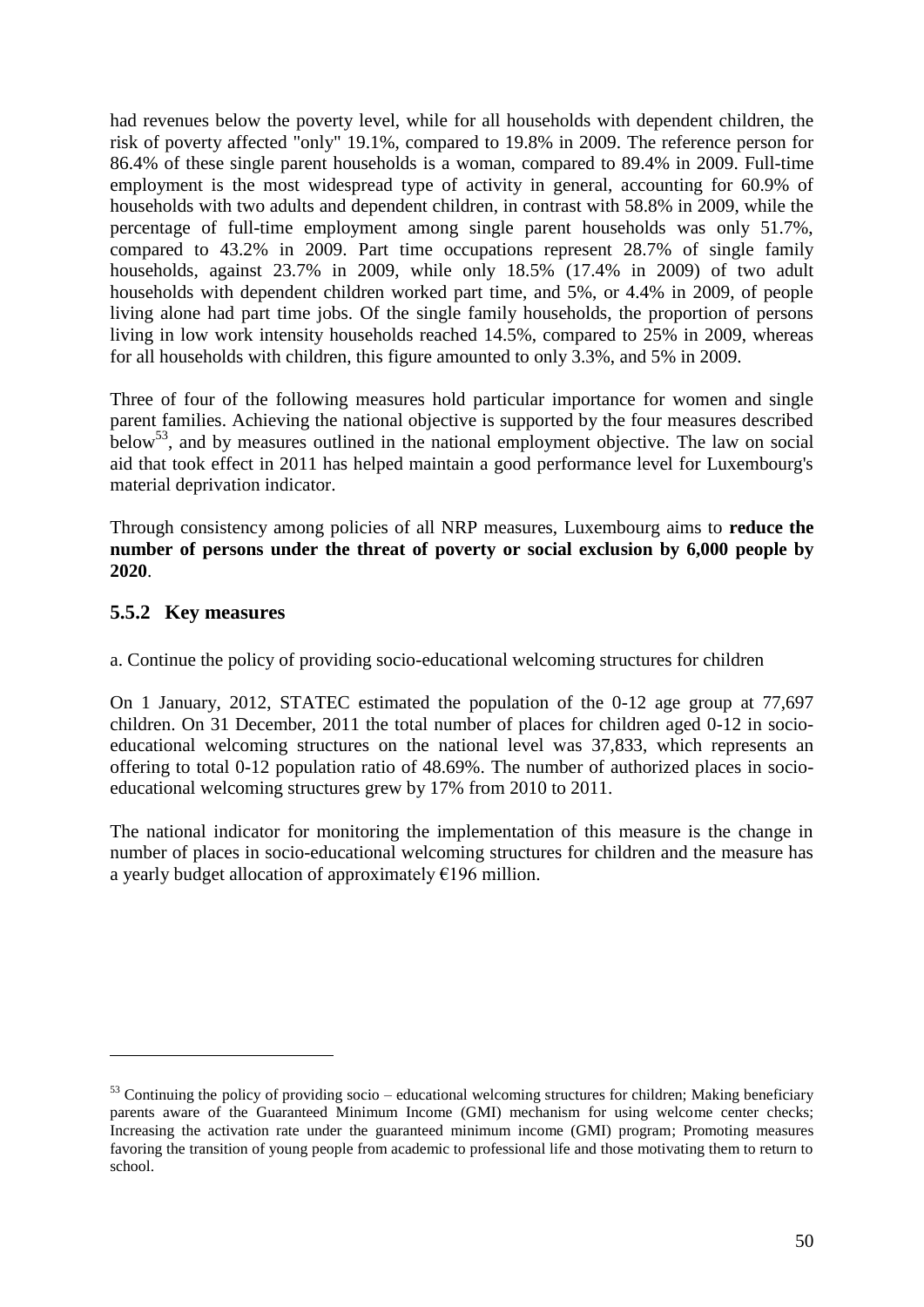| Situation as of 31<br>December, 2011                                                     | <b>Places in</b><br>2010 | <b>Places</b> in<br>2011 | <b>Difference</b><br>2010-2011 | <b>Increase</b><br><b>between</b><br>2010-2011 |  |  |  |
|------------------------------------------------------------------------------------------|--------------------------|--------------------------|--------------------------------|------------------------------------------------|--|--|--|
| "Maisons relais"                                                                         |                          |                          |                                |                                                |  |  |  |
| children reception centers                                                               | 23.718                   | 27.401                   | 3.683                          | 15.53 %                                        |  |  |  |
| Day care centers, nurseries,                                                             |                          |                          |                                |                                                |  |  |  |
| registered child care centers                                                            | 2.059                    | 2.069                    | 10                             | 0.49%                                          |  |  |  |
| Day care centers, nurseries,                                                             |                          |                          |                                |                                                |  |  |  |
| private child care centers                                                               | 4.425                    | 5.793                    | 1.368                          | 30.92 %                                        |  |  |  |
| Nanny services                                                                           | 2.138                    | 2.570                    | 432                            | 20.21 %                                        |  |  |  |
|                                                                                          |                          |                          |                                |                                                |  |  |  |
| Total                                                                                    | 32.340                   | 37.833                   | 5.493                          | 16.99 %                                        |  |  |  |
| $\alpha$ are $\alpha$ put if $\alpha$ in $\alpha$ in put if $\alpha$ , then the $\alpha$ |                          |                          |                                |                                                |  |  |  |

**Table 12: Changes in different types of welcoming structures (31 December, 2011)**

Source: Ministry of the Family and Integration / Professional – Family Life Reconciliation Department

b. Making beneficiary parents aware of the Guaranteed Minimum Income (GMI) mechanism for using welcome center checks

According to data provided by the National Social Action Service (SNAS), the number of households receiving services under the guaranteed minimum income (GMI) law that include one or several children under the age of 13, amounted to 2,399 on 31 December, 2011. With regard to these people, SNAS contributed to an awareness campaign using the welcome center checks through information meetings and a total of 305 persons received the information letter regarding use of the checks in 2011.

As part of their mission, the regional Social Action Services also participate in the awareness effort, and in 2011 a total of 194 persons were explicitly invited to use the services provided. As part of their mission, the Social Offices also participated in the awareness effort.

In January, 2012, 2,431 children were able to receive special benefits under the welcome center checks program, with 77% of these children from households with a guaranteed minimum income and 23% being identified as children living under the menace of poverty.

As this is a measure whose implementation is carried out continuously under the aegis of the organizations involved, no specific budget was allocated for the measure.

Increasing activation rates as part of the GMI mechanism.

c. Increasing the activation rate under the guaranteed minimum income (GMI) program

Activation as a part of the GMI mechanism is one of the pillars of the active inclusion policy on the national scale. Administrative statistics assembled by the SNAS have shown that since 2007, the number of GMI beneficiaries that are not excluded from professional insertion activities (PIA) has increased considerably, by over 69% between 2007 and 2011.

This increase was equal or greater than that observed for the total number of persons in GMI beneficiary households and the rate of persons not excluded from work also increased during this period (2007: 9.1% ; 2008: 9.8% ; 2009: 11.0%, 2010: 11.0% and 2011: 11.2%).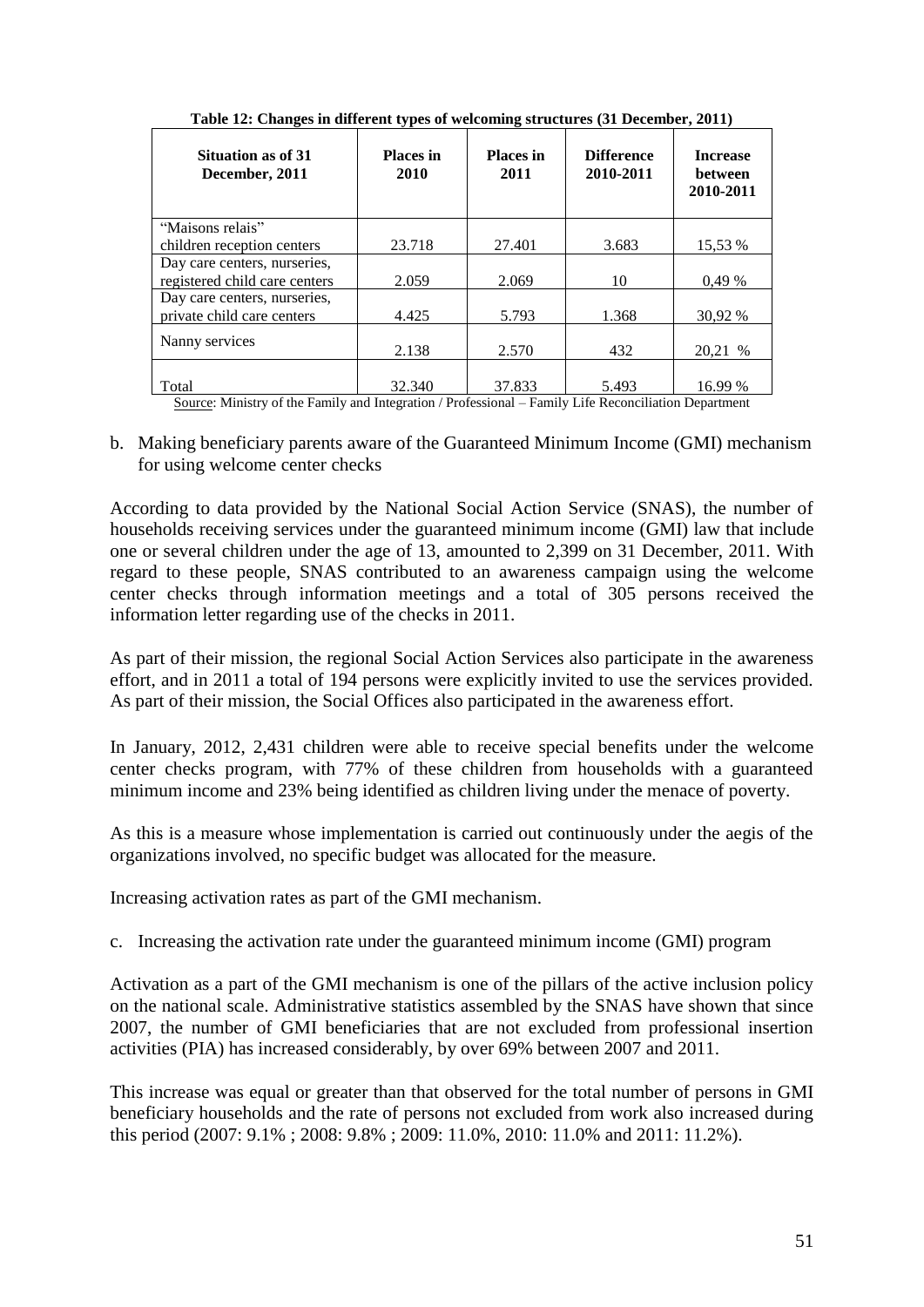While the number of PIA showed a marked increase of over 65% between 2007 and 2011, this bolstered activation level was not enough to maintain the activation rate of 64.8% recorded in 2007. Since there was considerable growth in the number of persons not excluded from PIA during this period of economic crisis, activation efforts nonetheless resulted in sustained increases in the activation rate since 2009: 2009: 61.5%; 2010: 62.3%; 2011: 63.3%. With the objective being to increase the activation rate by two percentage points with relation to the rate set for 2010, through to 31 December, 2014, the trend for this first year indicates that a true impact has been made. The objective for 2020 will be determined based on the results of the mid-term review of the NRP.

As this is a measure whose implementation is carried out continuously under the aegis of the organizations involved, no specific budget was allocated for the measure. Nonetheless, resources for supporting this objective were increased in 2011, with the focus on human resources of the regional Social Action Services. This level of resources will remain in place beyond 2011.

d. Promote measures favoring the transition of young people from academic to professional life and those motivating them to return to school

The government will delve in the problematic of disadvantaged young people through the National Youth Service (SNJ), particularly young people with the NEET profile (*Not in Education, Employment or Training*) and act along three lines of approach.

#### • Line 1: Develop an information platform

Resources for supporting this objective were bolstered in 2011 in the human resources area to develop the portal<sup>54</sup> implemented in 2010. This portal was subsequently extended<sup>55</sup>. The objective for 2012 and 2013 is to adapt the existing portal to the requirements of disadvantaged youths. In this framework, a full restructuring project was developed with the many institutions working with young people in difficulty. The total cost of the project is estimated at  $\epsilon$ 700,000, of which 50% is co-financed by the European Social Fund (ESF). The co-financing period was set between 1 January, 2012 and 31 December, 2013 and consists of the following elements: Adapting the portal to disadvantaged youth by changing the slogan and simplifying use of the site and by integrating existing sites, then providing a link with a theme in the portal; Implementation of an information module on professions in the form of an interactive game and working primarily with images; a "Job interview" module; a "Selfevaluation of skills" module. In 2011, this portal had more than 300,000 visitors and 3,298,322 page views. The Counseling Center concept was developed and methods of cooperation are being finalized among the different institutions, ADEM-OP, CPOS and parts of the ALJ and the SNJ. No budget has been set for this in 2012, as current expenditures are covered by budgetary lines of the respective partners. Together with its partners ADEM-OP, ALJ and the Social Services, the SNJ set up 20 regional information sessions intended for inactive youths, with 300 participants joining in. This offering will be increased to the target parents and more efforts will be made in the areas of communication and advertising in order to reach marginalized young people.

 $\overline{a}$ <sup>54</sup> For more details see: [www.anelo.lu](http://www.anelo.lu/)

<sup>&</sup>lt;sup>55</sup> The beruffer.anelo.lu module was added and developed (addition of video clips, articles, etc).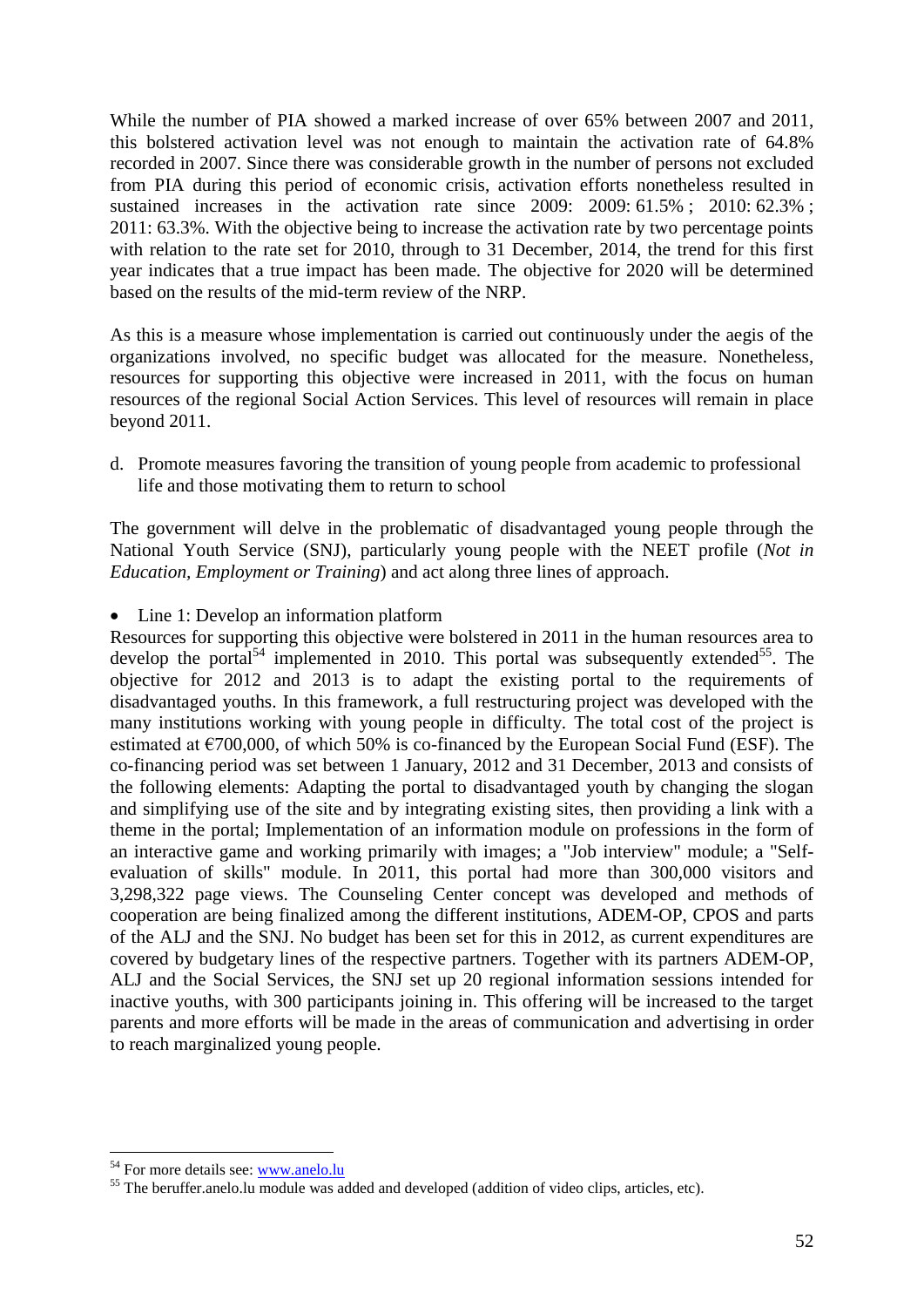• Line 2: Increase capacities of the Voluntary Guidance Service (SVO)

Resources for supporting this objective were bolstered in 2011 through the hire of seven persons to increase the unit's capacity. A new regional office was opened in the country's southern region. The cost of expanding these SNJ programs and projects amounted to  $\epsilon$ 1,358,400 in 2011 and the same budget will apply in 2012. In 2011, the SNJ increased registration of youths by 23% over 2010 and 124% of the number of youths entered a voluntary guidance program in 2011 compared with 2010, with 64% more young people participating in the program in 2011 compared to 2010. The number of young people in the program will again be exceeded in volume for 2012.

• Line 3: Carry out a qualitative study among young people who have participated in the SVO program

Contacts were made at the inter-ministerial level and with the University of Luxembourg to discuss collaboration. The qualitative study project has been put back to 2012.

#### e. The Social Aid law

The law dated 18 December, 2009 entered into effect on 1 January, 2011. By creating 30 Social Offices, which are public entities monitored by the communes, social aid was inserted as a prevention dynamic to eliminate the cycle of social exclusion. In addition to providing persons in need and their families with access to the goods and services appropriate to their specific situations, the law helps them to acquire or maintain their autonomy. During 2011, the 30 Social Offices gave out a total of  $\epsilon$ 2,221,000 in financial aid. An analysis of the financial aid provided revealed that the largest category of aid amounted to 23.90% of the total and went to subsidize housing costs. These figures confirm the high percentage of household budget allocations for housing among households exposed to the risk of poverty. Aid for daily necessities represented 18.24% of the aid dispensed, while 13.62% went for health costs. Aid allocated for utilities costs represented 11.45% of the total and these costs, coming in on top of housing costs, also make up a major part of household budget expenditures.

The measure will be allocated an annual budget of approximately  $E17$  million, 50% of which is furnished by the State and 50% by the communes.

f. National strategy to counter homelessness and exclusion linked to housing

In 2011, the government launched a collaboration platform made up of representatives of the ministries concerned, the Syndicate of Cities and Towns in Luxembourg (SYVICOL), communes and non-governmental organizations to draw up a national strategy to combat homelessness. The working group stressed the importance of adopting a holistic approach to homeless persons, recognizing the social, psychological and economic aspects and avoiding cutting off populations and their problems. This approach presupposes a coordinated and concerted policy on the inter-ministerial level that simultaneously encourages synergies between specific social structures of homelessness and the ex-hospital domain. The platform recommends creating decentralized regional centers for homeless persons, making decentralized, supervised housing units available for persons who are often alcoholics or multiple substance users with non-rehabilitative psychiatric disorders and who need a stable home with a minimum of professional supervision for their daily life as well as the creation of a specialized institution of a care/rest center type for chronified or terminal homeless people.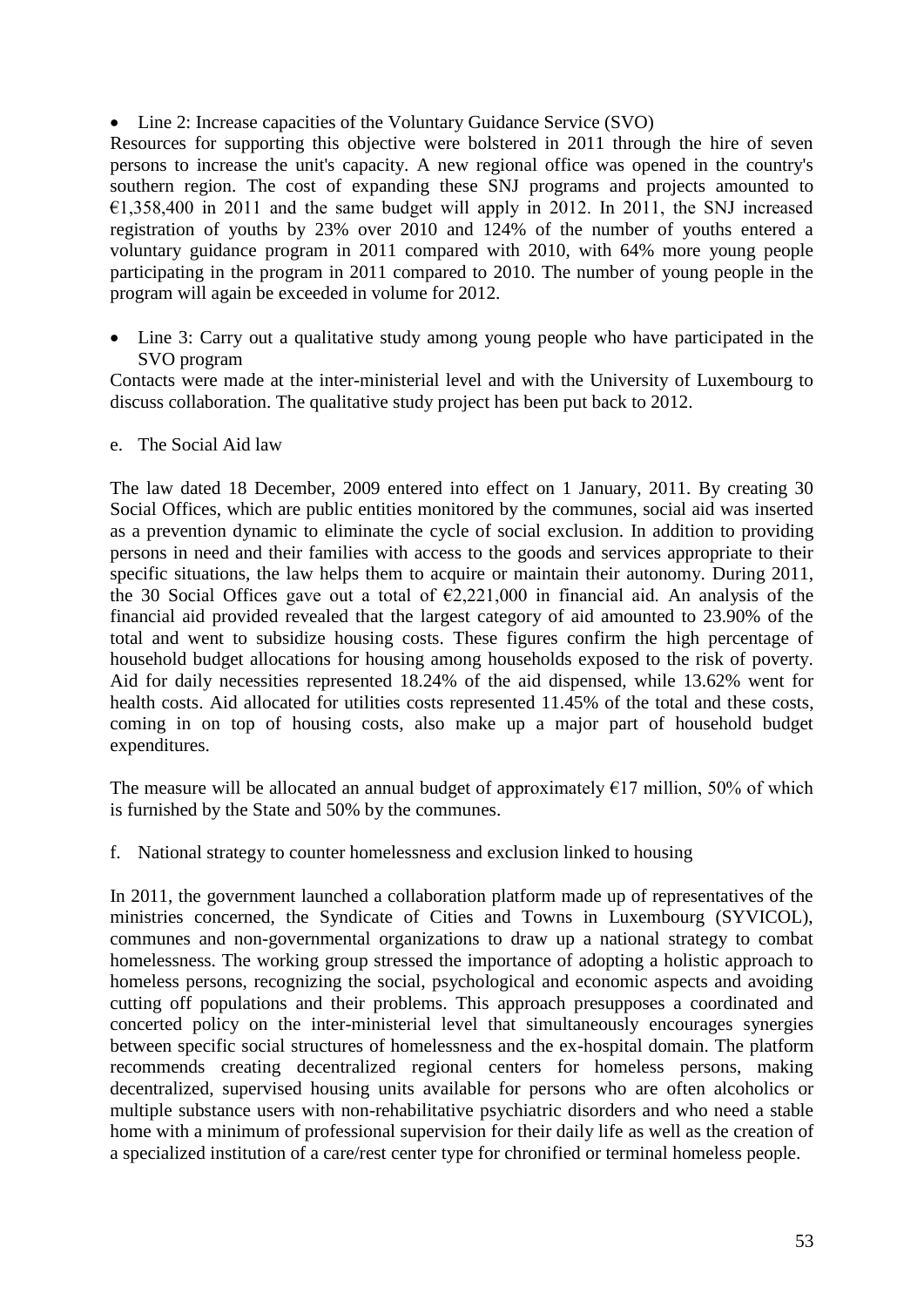#### g. The minimum pension mechanism

Under the pension system reform, the minimum pension mechanism, which guarantees a decent pension to contributors who earned wages close to minimum wage during their careers, even for early retirement at 57 with 40 years of service, will be fully maintained. The system continues to ensure that unqualified workers whose essentially physical careers have worn them down will have an adequate pension at a reasonable age. Likewise, persons with reduced work capacity whose health prevents them from getting a job fall under the professional re-training legislation that provides an adequate replacement income. The presence of children in a household influences decisions to interrupt professional careers and gives rise to incomplete social contributions over a career. The reform project promotes the individualization of contributors' rights according to the principle of equal treatment of men and women. In the event of an interrupted professional career, a contributor may opt for continued contributions on an optional basis and based on a contribution rate of one third of minimum wage earner contributions. The current provisions determine the minimum wage threshold.

#### <span id="page-53-0"></span>**5.5.3 National strategies for integrating Romani as part of the EU**

With relation to the conclusions of the European Council in May and June, 2011 on the integration of the Romani, reference should be made to the document the government submitted in January, 2012 to the European Commission that supports conclusions of the EU Council pursuant to the constitutional principle of equality that states that all persons in the same situation shall be treated equally in Luxembourg.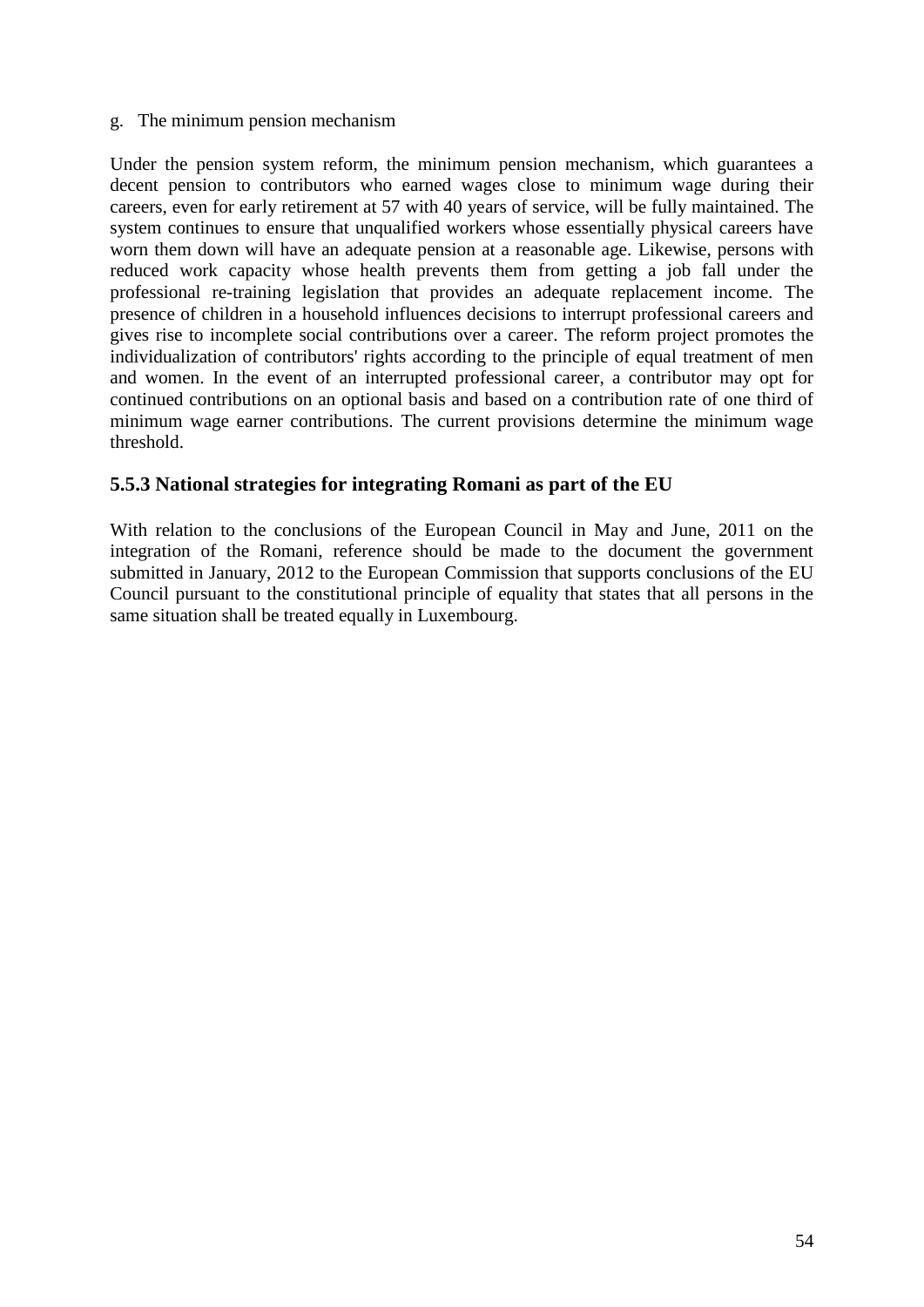# <span id="page-54-0"></span>**6. Methodological and horizontal Issues**

# <span id="page-54-1"></span>*6.1 Coordination of the distribution of spatial resources*

In order to promote better use of resources and to reduce greenhouse gas emissions, it is appropriate to coordinate the distribution of spatial resources and their functions with impacts on primary resources such as water, energy, biodiversity, etc., as well as to optimize the relationships between the various spatial functions. The instruments for this are the sector plans being drawn up: these include sector plans for transportation, housing, commercial zones, large rural spaces, reconversion projects in Belval-Ouest and Mersch, as well as the States-Communes cooperatives process that target an equitable and simultaneous assimilation of essential requirements to development of cities and urban areas, through cooperation between the State, local actors, inhabitants and economic players through a multi-sector approach.

The draft law amending the law dated 21 May, 1999 concerning the development of national territory is currently on the Parliamentary Commission's agenda for sustainable development. The instrument of the State-Communes agreements was introduced in an amended draft law by the parliamentary commission.

# <span id="page-54-2"></span>*6.2 Assimilation on the national level*

The government is ensuring that reforms enacted in the framework of the NRP are drafted following extensive consultations, as presented in the following non-limitative list:

- Presentation of the NRP/SGP on 29 April, 2011 at a joint meeting in Parliament of the Economy Commission, Foreign Trade and Solidarity Economy, the Finances and Budget Commission and the Commission of Budgetary Execution Control
- A seminar on the European Semester held on 7 June, 2011 at the Economic and Social Council  $(ESC)^{56}$
- Consultation debate on 14 July, 2011 in Parliament on the conclusions of the Council regarding the NRP/SGP of Luxembourg<sup>57</sup>
- In the autumn of 2010, many meetings were held between the government and the social partners to discuss the crisis and available tools for remedying economic decline, while preparing Luxembourg for emerging from the crisis<sup>58</sup>
- Consultation debate on 29 March, 2012 in Parliament on the NRP, as well as on the guidelines for budgetary policy in light of the European Semester<sup>59</sup>
- Projects carried out to involve local players under the European cooperation project "EU 2020 going local"<sup>60</sup>, in which the government is a partner in collaboration with the Pro-Sud union, an exchange of good practices occurred in 2011 with the 12 European partner regions on energy and sustainable transportation. The objective is to make a link to the Europe 2020 strategy. A working group called *Smart Steering* was set up by the government. The use of indicators, both on the European and local levels, as well as the creation of links with local budgets, will be explored on the basis of the experience of the

 $\overline{a}$ <sup>56</sup> For more details see :<http://www.ces.public.lu/fr/actualites/2011/06/semestre-europeen/index.html>

 $57$  For more details see : [http://www.odc.public.lu/actualites/2011/07/debat\\_csr\\_2011/index.html](http://www.odc.public.lu/actualites/2011/07/debat_csr_2011/index.html)

<sup>&</sup>lt;sup>58</sup> For more details see : [http://www.gouvernement.lu/salle\\_presse/actualite/2011/09-septembre/29-tripartite/index.html](http://www.gouvernement.lu/salle_presse/actualite/2011/09-septembre/29-tripartite/index.html)

<sup>&</sup>lt;sup>59</sup> For more details see : [http://www.odc.public.lu/actualites/2012/03/debat\\_PNR\\_2012/index.html](http://www.odc.public.lu/actualites/2012/03/debat_PNR_2012/index.html)

 $60$  For more details see :  $\overline{\text{www.eu2020goinglocal.eu}}$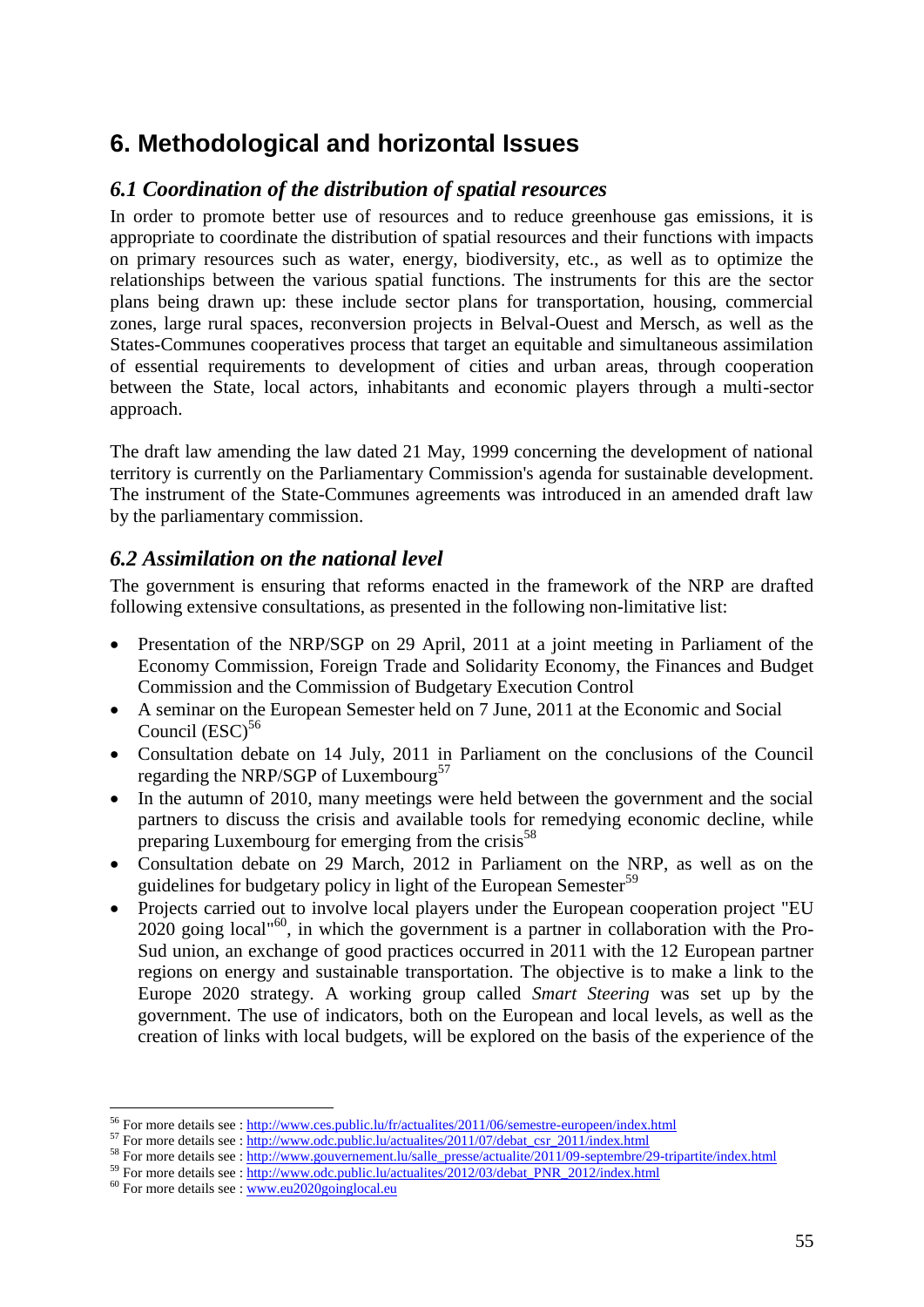Swedish partners. The Urban Policy Information Cell  $(CIPU)^{61}$ , apart from its role of making cities and local players aware of European policies, has supported this project<sup>62</sup>.

In summary, determining guidelines and measures is done jointly in Luxembourg, after wide consultation.

## <span id="page-55-0"></span>*6.3 Communication*

Diverse studies have shown that the resistance that forms to structural reforms is linked to the fact that uncertainty regarding expected future benefits of reforms is often greater than the uncertainty regarding costs incurred. The government attaches particular interest to this challenge and intends to pursue its efforts. Several communication tools are to be used, including public events with wide visibility in the media. One example of this is the "On the road to Lisbon/Luxembourg 2020" colloquium<sup>63</sup>.

## <span id="page-55-1"></span>*6.4 Evaluation, monitoring and follow-up*

Progress achieved as part of the implementation of the Luxembourg 2020 strategy should have effective follow-up, reporting and evaluation processes.

In order to optimize coordination of the NRP, the Europe 2020 inter-ministerial network is consulted periodically concerning the implementation of reforms. The *Observatoire de la compétitivité* is coordinating this work.

Diverse structural indicators used as part of the Lisbon strategy had a tendency of not taking adequate account of the specific circumstances surrounding  $L$ uxembourg<sup>64</sup>. Different key indicators of the Europe 2020 strategy also pose a problem. It proved to be opportune to broaden the statistical follow-up on the national level. A "Competitiveness scoreboard" was put into place in 2004 by the *Observatoire de la compétitivité*. The latest version of this publication has been published in October, 2011, and the composite indicator  $65$  ranked Luxembourg in  $10^{th}$  place in the EU-27.

Applying evaluation methods of economic policies is important. Over recent years, major investments were made in implementing a *Dynamic Stochastic General Equilibrium* (DSGE)<sup>66</sup> model that recognizes Luxembourg's specific circumstances and can be used to carry out estimates and simulations on the macro- and microeconomic impacts of structural reforms. This model will soon be finalized, but it should be clearly stated that there is no ideal structure for an institutional macro-econometric model<sup>67</sup>.

# <span id="page-55-2"></span>*6.5 Coordination with structural funds*

Coordination between the NRP and the structural funds is required because the Europe 2020 strategy also has a Community action program. Projects developed and supported by

 $\overline{a}$ 

<sup>&</sup>lt;sup>61</sup> For more details see : [www.cipu.lu](http://www.cipu.lu/)

 $62$  As well as an OECD pilot study on green growth indicators at the local level.

<sup>&</sup>lt;sup>63</sup> For more details see : http://www.odc.public.lu/actualites/2010/12/colloque\_Luxembourg\_2020/index.html

<sup>&</sup>lt;sup>64</sup> For example, the "employment rate" indicator is a purely national concept. Yet domestic employment in Luxembourg includes around 40% cross-border workers.

<sup>&</sup>lt;sup>65</sup> Ministry of the Economy and Foreign Trade, Competitiveness Report 2011, Luxembourg, October 2011 For more details see [: http://www.odc.public.lu/publications/perspectives/PPE\\_017.pdf](http://www.odc.public.lu/publications/perspectives/PPE_017.pdf)

<sup>&</sup>lt;sup>66</sup> For more details see :<http://www.odc.public.lu/activites/LSM/index.html>

<sup>&</sup>lt;sup>67</sup> Ministry of the Economy and Foreign Trade, Evaluation of the Luxembourg 2020 reform plan

with the LSM model, in the Competitiveness Report 2011, Luxembourg, October 2011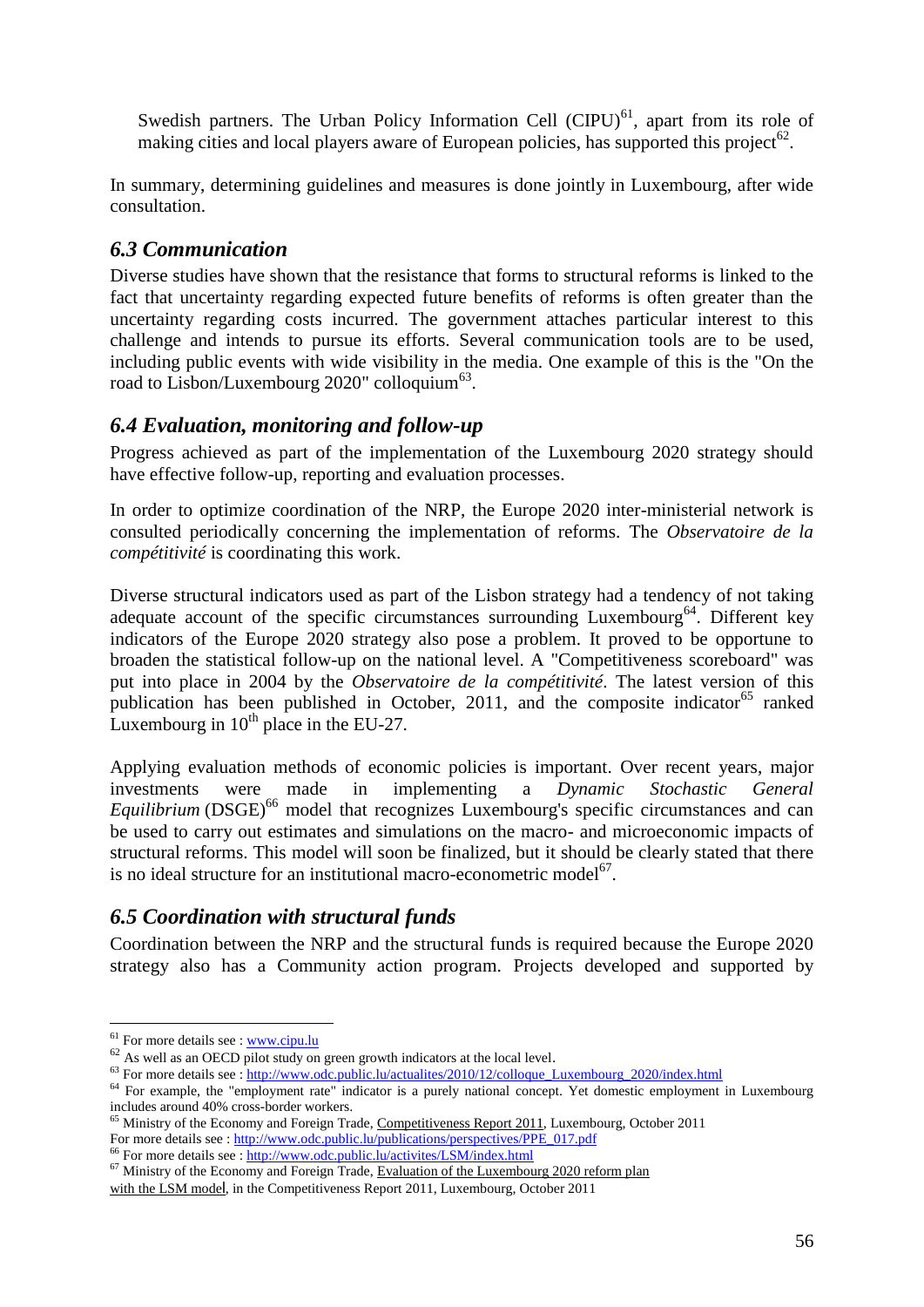Community financing under structural funds heading are required to contribute to meeting the objectives of the Europe 2020 strategy.

With regard to the FEDER 2007-2013 Regional Competitiveness and Employment program (RCE), efforts to support European objectives and national objectives determined by Luxembourg have been made, particularly from the Priority 1-Objective 1 and Priority 2- Objective 3 standpoint. The RCE FEDER program represents total public eligible commitments and investments of  $\epsilon$ 70,000,000, of which  $\epsilon$ 21 million in Community funds amassed during the programming period of 2007-2011 concerning the above priorities of the Luxembourg NRP and the Europe 2020 Strategy. These investments, in line with NRP objectives, correspond to 84% of the FEDER CRE envelope for Luxembourg. Thus, 47 projects in the area of research and innovation were co-financed through FEDER in the amount of  $E15,000,000$  for Priority 1-Objective 1 and 8 projects in the area of renewable energies in the amount of  $\epsilon$ 7,000,000 for Priority 2-Objective 3. A new call for candidacies was put out in March, 2012 and the FEDER management authority is confident that other projects conforming to the Luxembourg NRP will be identified.

The themes and programs for European Territorial Cooperation were hammered out on the basis of the Europe 2020 strategy. An analysis of projects approved by the NRP guidelines is under consideration for the 2012 report, when most of the budgets are used up.